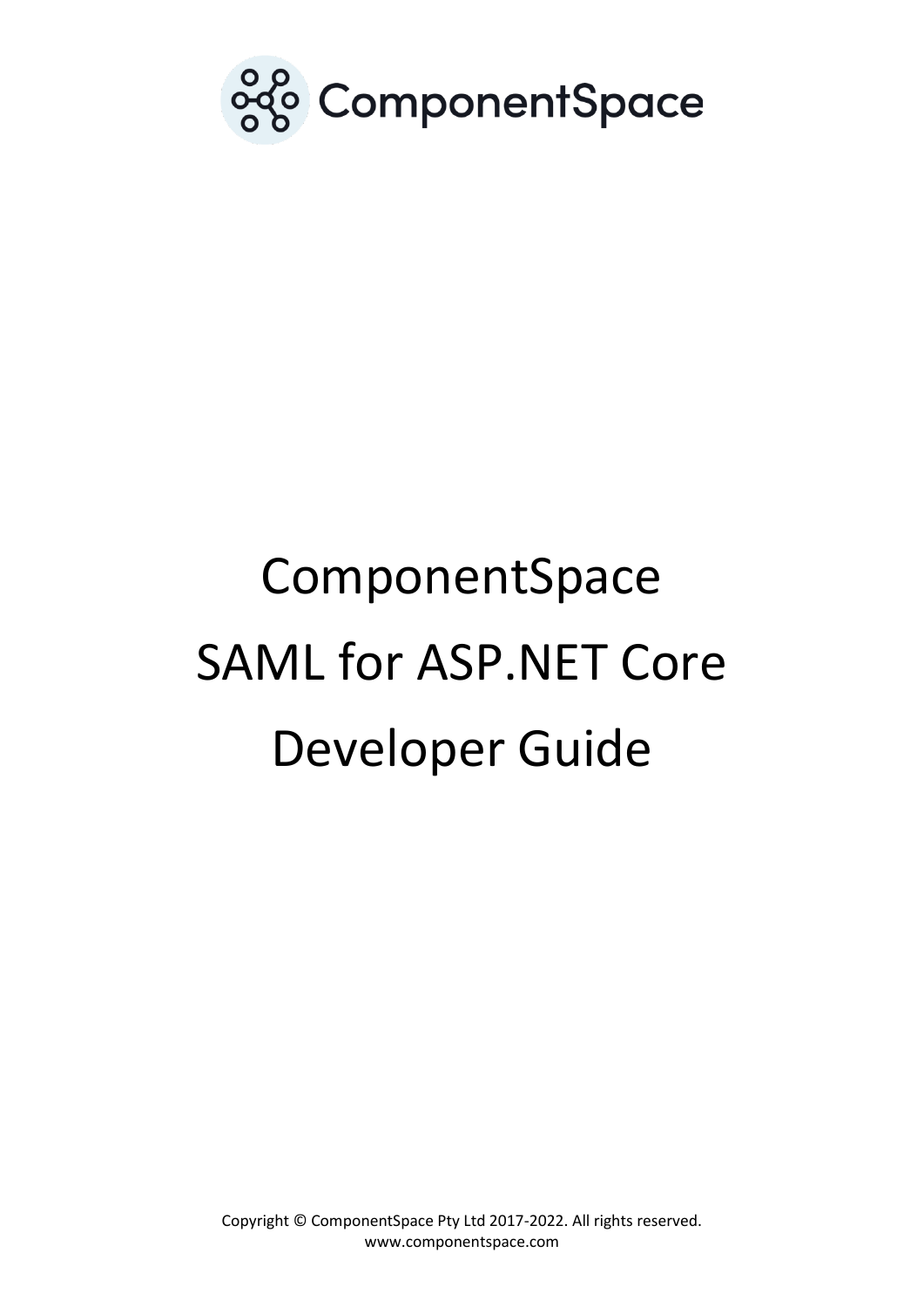# Contents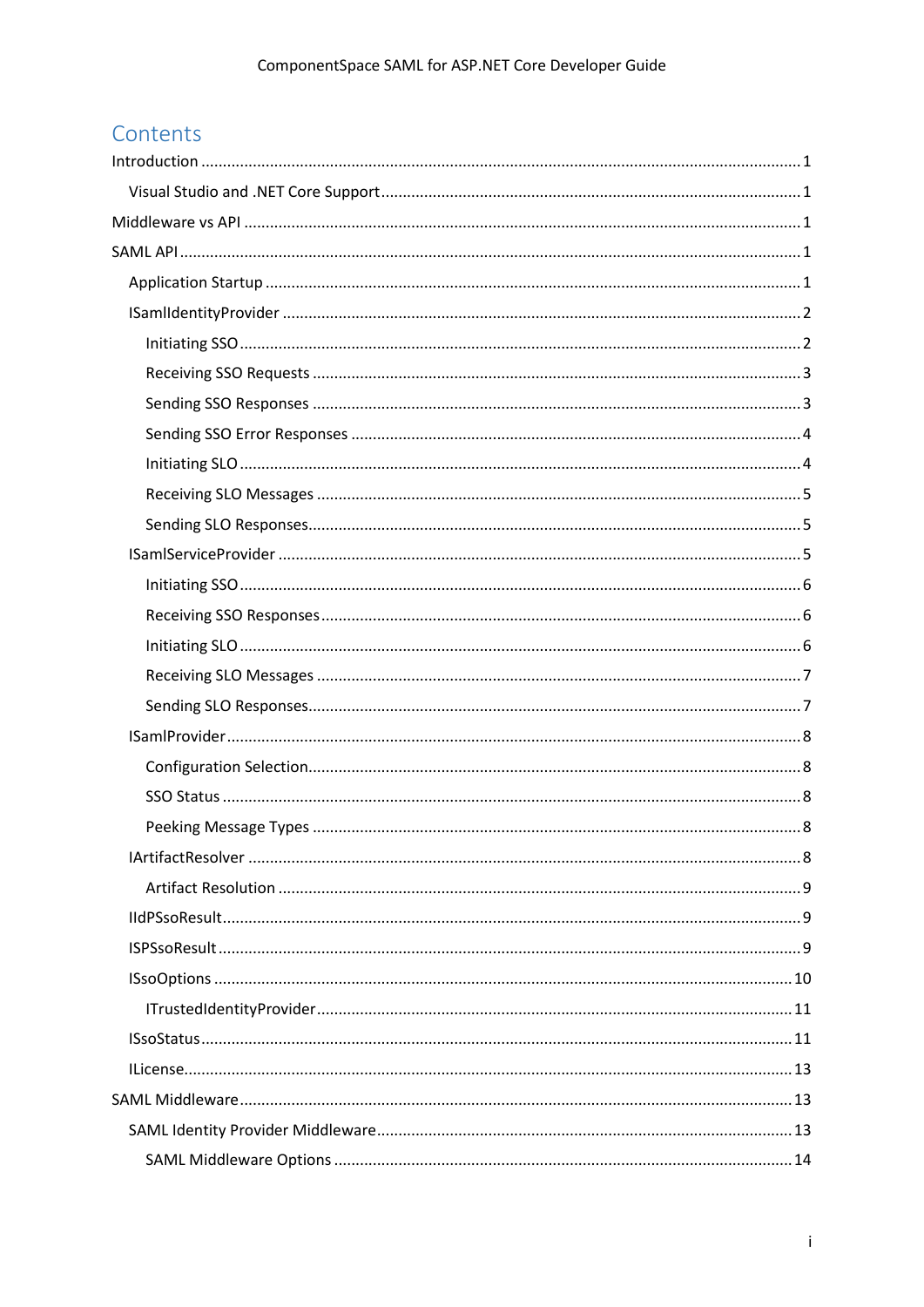# ComponentSpace SAML for ASP.NET Core Developer Guide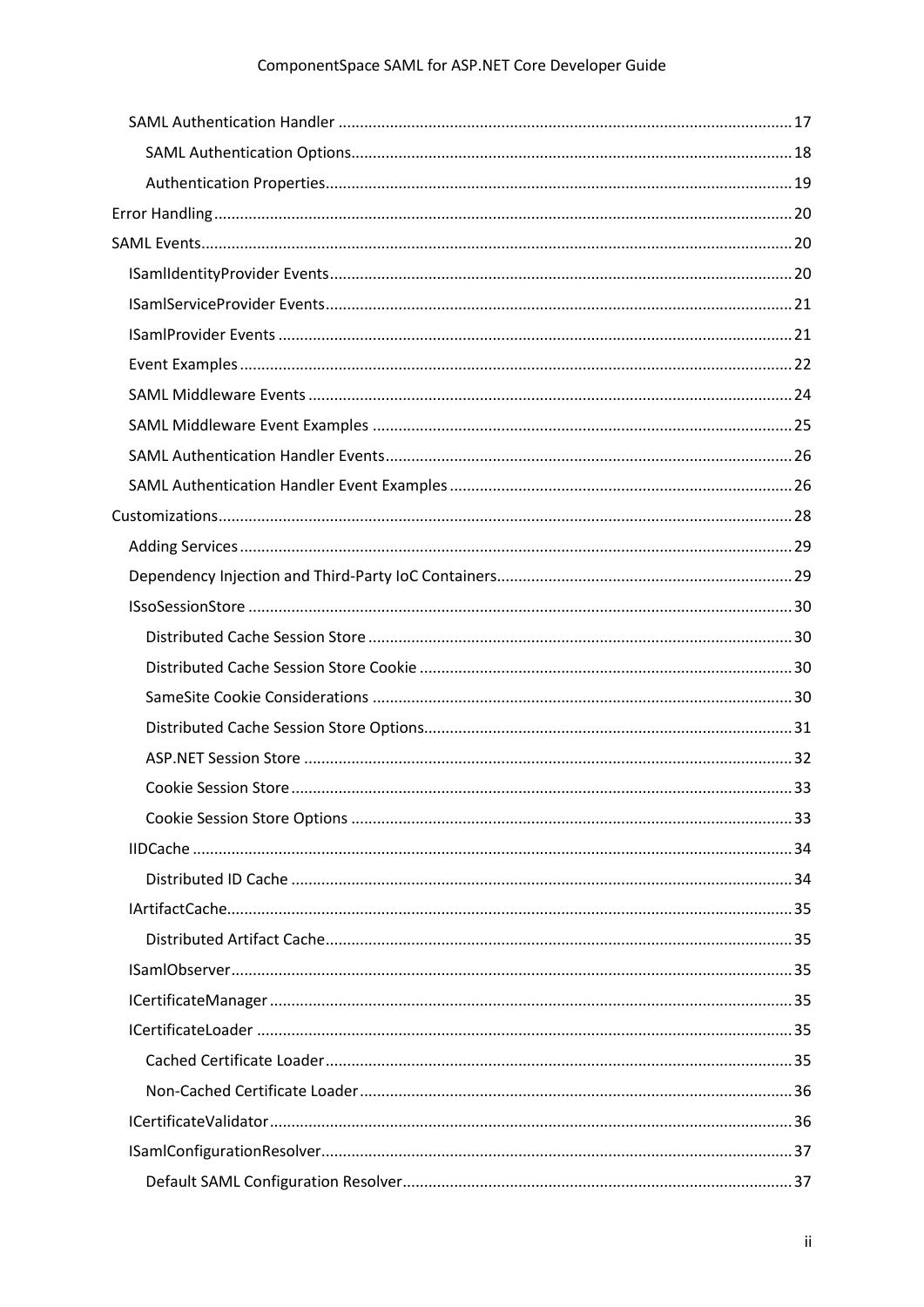# ComponentSpace SAML for ASP.NET Core Developer Guide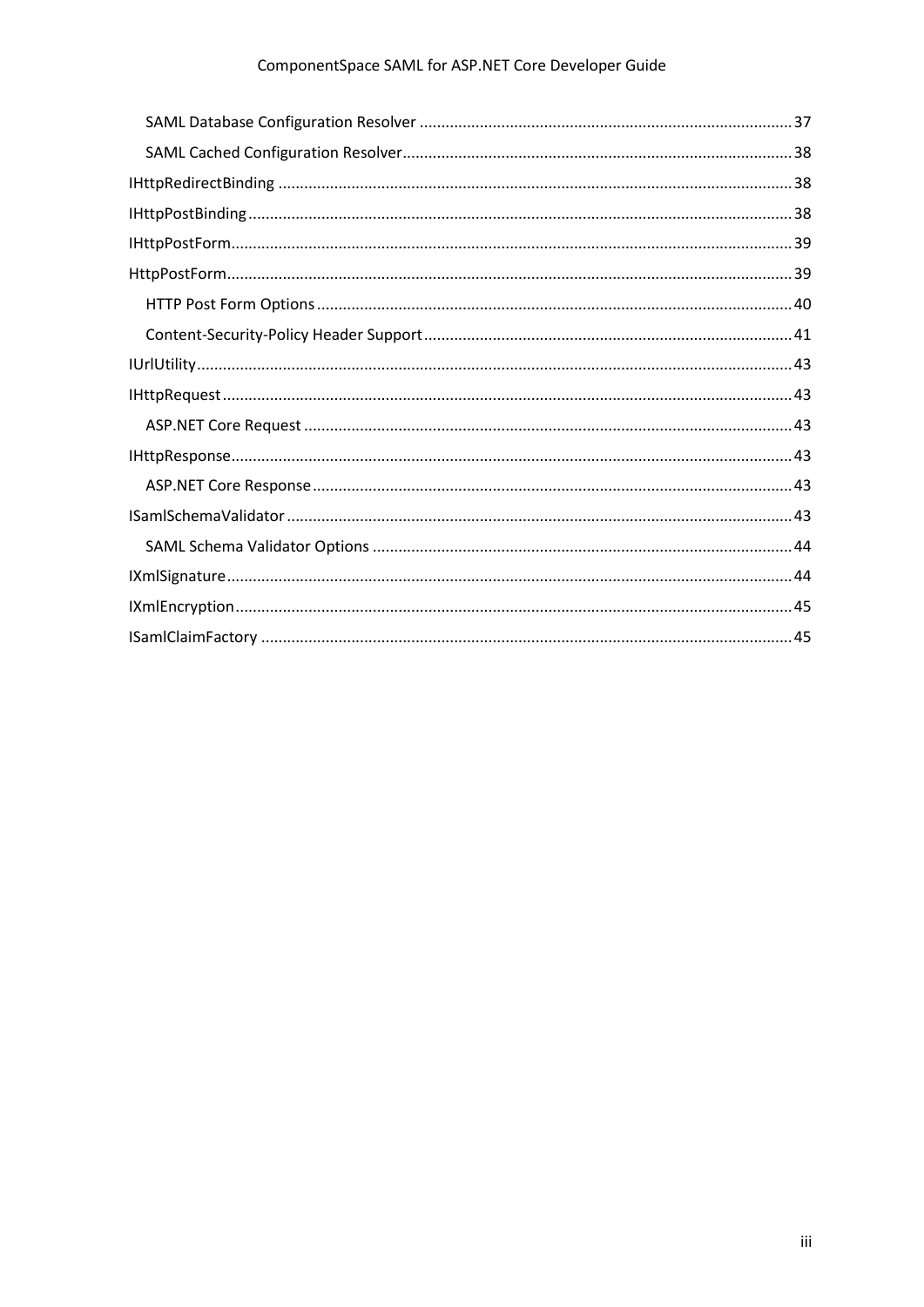# <span id="page-4-0"></span>Introduction

The ComponentSpace SAML for ASP.NET Core is a .NET class library that provides SAML v2.0 assertions, protocol messages, bindings and profiles functionality.

You can use this functionality to easily enable your ASP.NET Core web applications to participate in SAML v2.0 federated single sign-on (SSO) either as an Identity Provider (IdP) or Service Provider (SP).

For a walkthrough of the example projects, refer to the SAML for ASP.NET Core Examples Guide.

# <span id="page-4-1"></span>Visual Studio and .NET Core Support

The ComponentSpace SAML for ASP.NET Core .NET standard class library is compatible with the following frameworks:

• .NET Core v3.1 and above

The class library may be used with the following project types:

• ASP.NET Core Web Application (.NET Core)

The SAML for ASP.NET Core examples include solution and project files for:

• Visual Studio 2019 and above

# <span id="page-4-2"></span>Middleware vs API

When adding SSO support to your application, you have a choice between:

- Adding the SAML authentication handler or SAML middleware
- Making explicit SAML API calls within the application

Adding the SAML authentication handler or SAML middleware has the following advantages:

- 1. Standard model for custom authentication
- 2. Fewer lines of application code

Explicitly calling the SAML API has the following advantages:

1. More control of SSO and SLO

Both approaches are described in the following sections.

Either approach is valid and, if required, switching between the two is relatively straightforward.

# <span id="page-4-3"></span>SAML API

# <span id="page-4-4"></span>Application Startup

In the ConfigureServices method in the application's Startup class, the following occurs:

1. The SAML services are added.

This includes registering the SAML configuration.

SAML configuration may be specified as JSON either in the application's appsettings.json or in a separate JSON file (eg saml.json).

Alternatively, SAML configuration may be stored in a database or some other format and specified programmatically through the SAML configuration API.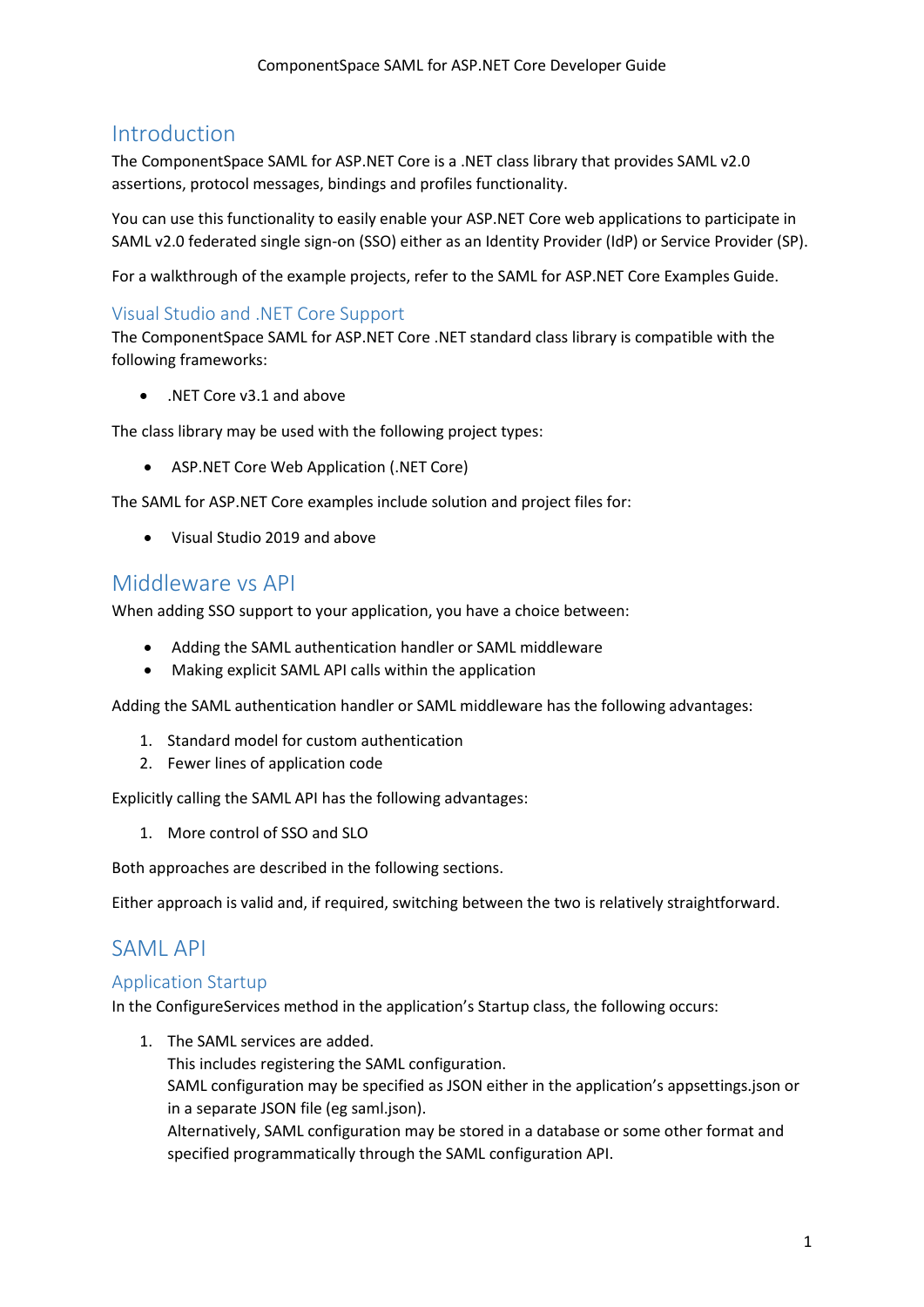// Add SAML SSO services. services.AddSaml(Configuration.GetSection("SAML");

For information on SAML configuration, refer to the SAML for ASP.NET Core Configuration Guide.

# <span id="page-5-0"></span>ISamlIdentityProvider

The ISamlIdentityProvider interface supports SAML single sign-on and logout when acting as the identity provider.

ISamlIdentityProvider extends the ISamlProvider interface.

The ISamlIdentityProvider will be made available, through dependency injection, to the application's controllers wishing to call the API.

```
public class SamlController : Controller
{
   private readonly ISamlIdentityProvider _samlIdentityProvider;
   public SamlController(ISamlIdentityProvider samlIdentityProvider)
  \{ _samlIdentityProvider = samlIdentityProvider;
   }
}
```
# <span id="page-5-1"></span>Initiating SSO

The InitiateSsoAsync method initiates single sign-on from the identity provider to the service provider (ie. IdP-initiated SSO).

A SAML response containing a SAML assertion is constructed and sent to the service provider's assertion consumer service.

Prior to calling this method, the user must have been authenticated at the identity provider.

```
Task InitiateSsoAsync(
   string partnerName = null, 
   string userID = null, 
   IList<SamlAttribute> attributes = null, 
   string relayState = null,
   string authnContext = null);
```
#### **partnerName**

The partner name corresponds to one of the partner service provider names in the SAML configuration.

For example, if a configured partner service provider is "https://ExampleServiceProvider", this name must be specified in order to initiate SSO to this service provider.

If multiple partner service providers are configured, the partner name must be specified.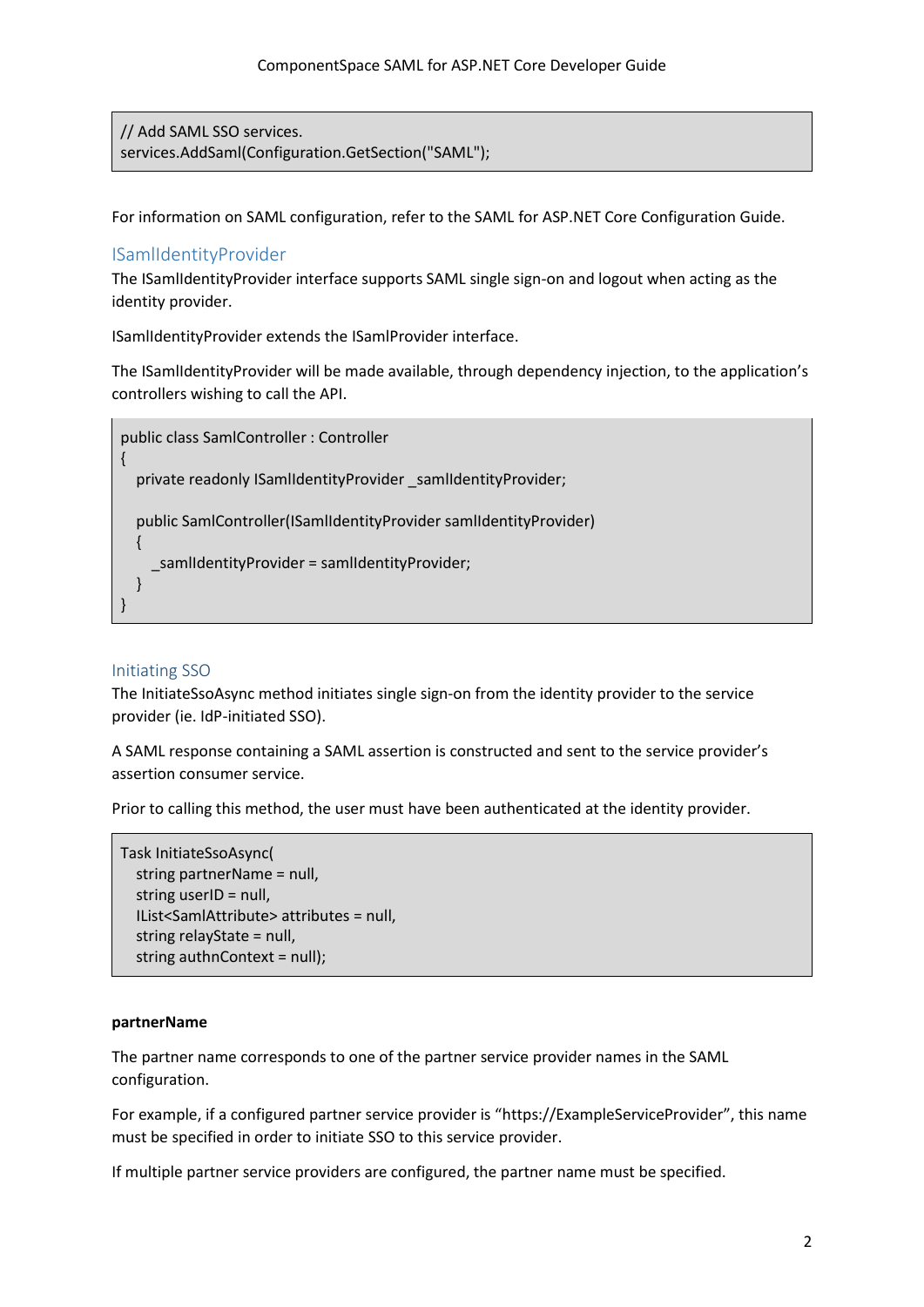#### **userID**

The user ID is the primary information identifying the user. It's included as the SAML assertion's subject name identifier (ie. NameID).

For example, the user ID could be their email address.

#### **attributes**

SAML attributes are name/value pairs of additional information about the user that are included in the SAML assertion.

For example, the user's first and last name may be included as SAML attributes.

#### **relayState**

The relay state specifies the target URL the service provider should redirect to once SSO completes successfully.

Its purpose is to support deep web links.

If not specified, the service provider determines which page to display after SSO completes. Typically, this will be the home page.

#### **authnContext**

The authentication context identifies how the user was authenticated.

If not specified, the configured authentication context, if any, is used.

# <span id="page-6-0"></span>Receiving SSO Requests

The ReceiveSSoAsync method receives a single sign-on request from a service provider (ie. SPinitiated SSO).

A SAML authentication request is received and processed.

The identity provider must authenticate the user and respond to the service provider by calling the SendSsoAsync method.

Task<IIdpSsoResult> ReceiveSsoAsync();

# <span id="page-6-1"></span>Sending SSO Responses

The SendSsoAsync method sends a single sign-on response to the service provider (ie. SP-initiated SSO).

A SAML response containing a SAML assertion is constructed and sent to the service provider's assertion consumer service.

Prior to calling this method, ReceiveSSoAsync must have been called and the user authenticated at the identity provider.

```
Task SendSsoAsync(
   string userID = null, 
   IList<SamlAttribute> attributes = null,
```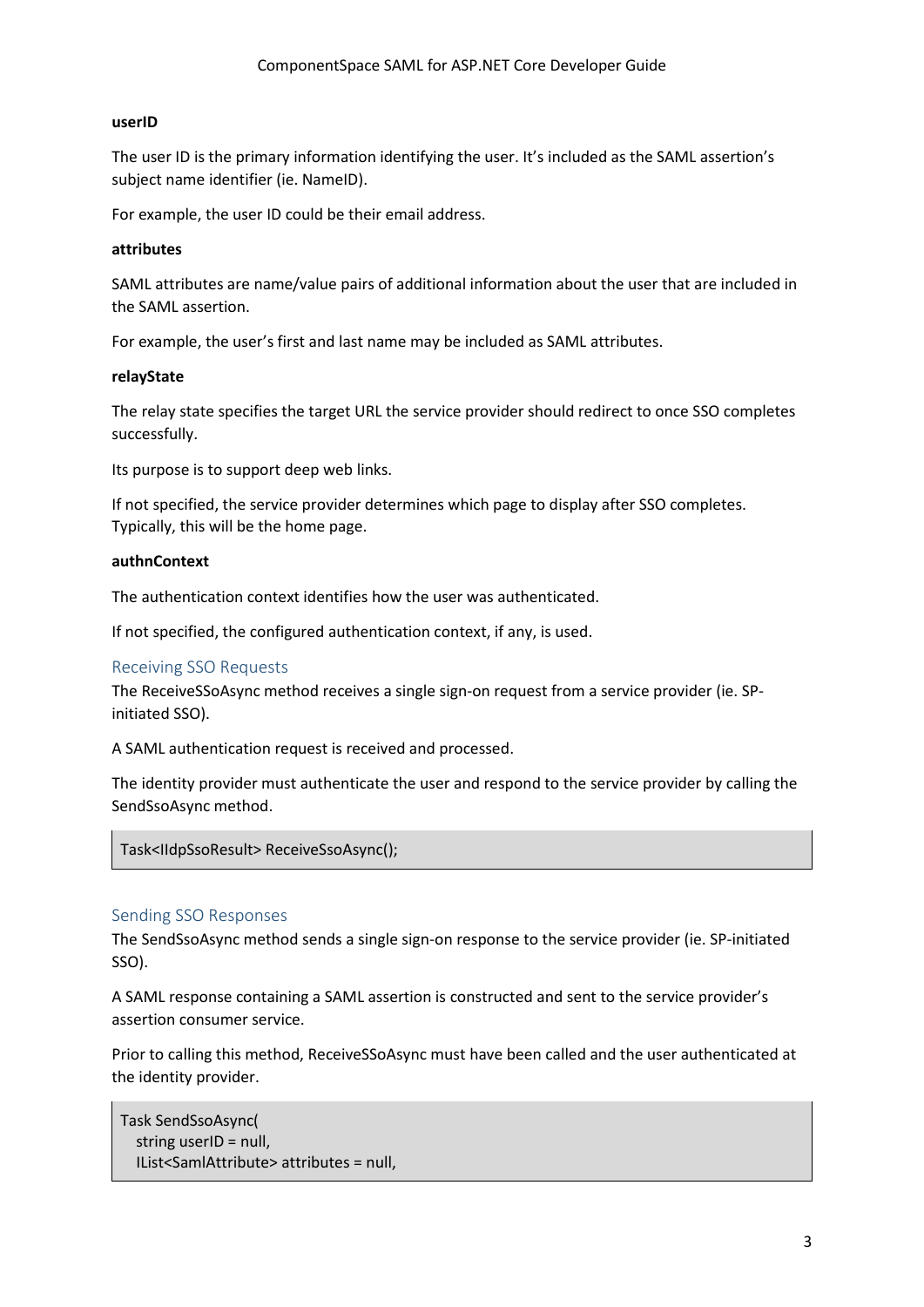string authnContext = null);

#### **userID**

The user ID is the primary information identifying the user. It's included as the SAML assertion's subject name identifier (ie. NameID).

For example, the user ID could be their email address.

#### **attributes**

SAML attributes are name/value pairs of additional information about the user that are included in the SAML assertion.

For example, the user's first and last name may be included as SAML attributes.

#### **authnContext**

The authentication context identifies how the user was authenticated.

If not specified, the configured authentication context, if any, is used.

#### <span id="page-7-0"></span>Sending SSO Error Responses

If an error occurs at the identity provider during SP-initiated SSO, an error status may be returned to the service provider.

Task SendSsoAsync(Status status);

#### **status**

The status is returned in the SAML response to the service provider.

It should provide generic information that doesn't compromise security in any way.

#### <span id="page-7-1"></span>Initiating SLO

The InitiateSloAsync method initiates single logout from the identity provider to all the service providers (ie. IdP-initiated SLO).

A SAML logout request is sent to each service provider to which there is a current SSO session for the user.

```
Task InitiateSloAsync(
   string logoutReason = null, 
   string relayState = null);
```
#### **logoutReason**

The logout reason identifies why the user logged out.

#### **relayState**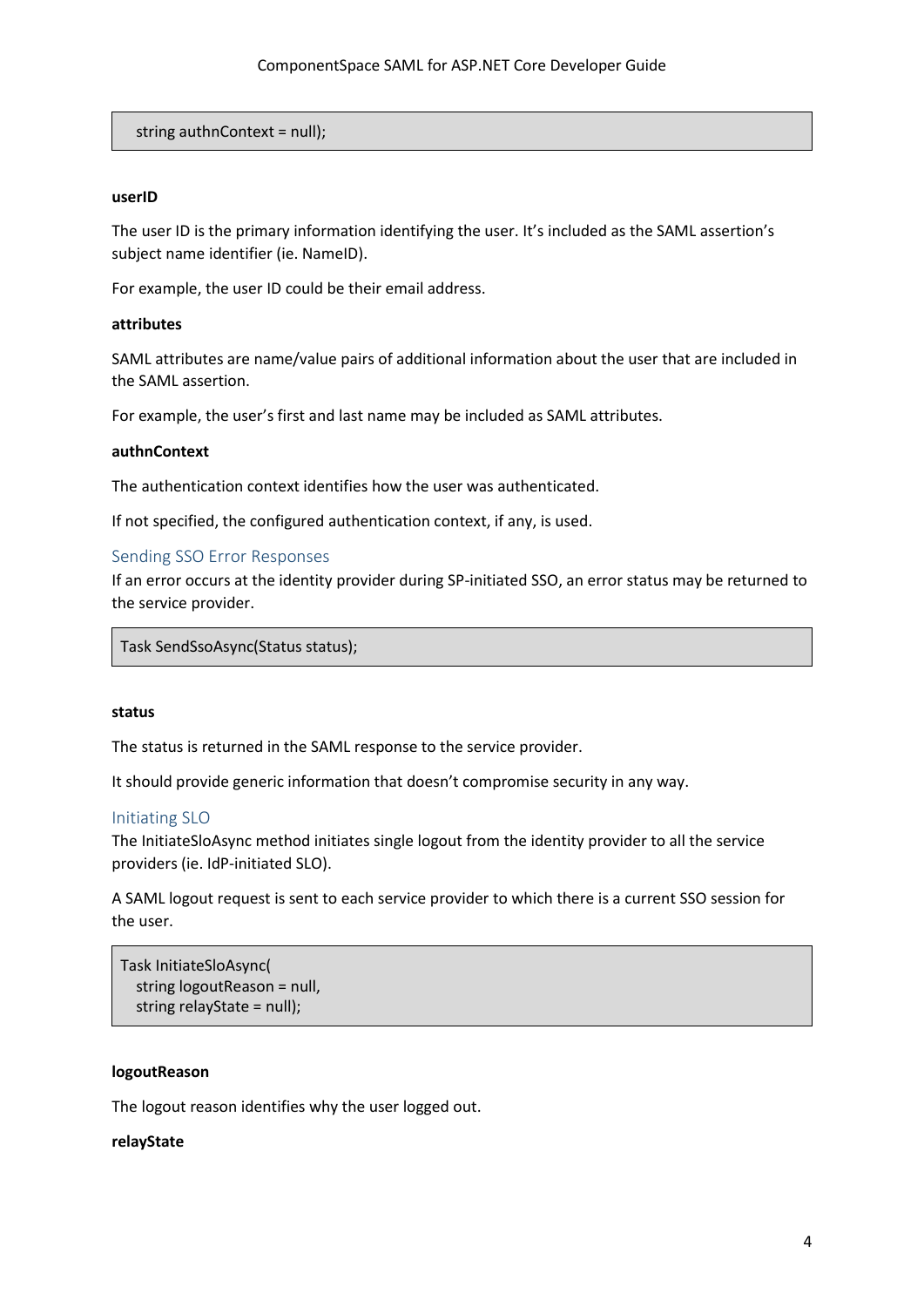The relay state is opaque data that is sent with the logout request and returned with the logout response. It should not be interpreted by the receiving service providers.

Its use is supported but not recommended.

# <span id="page-8-0"></span>Receiving SLO Messages

The ReceiveSloAsync method receives a single logout request (ie. IdP-initiated SLO) or a single logout response (ie. SP-initiated SLO) from a service provider.

A SAML logout request or response is received and processed.

For a logout request, the identity provider must logout the user and respond to the service provider by calling the SendSloAsync method.

Task<ISloResult> ReceiveSloAsync();

# <span id="page-8-1"></span>Sending SLO Responses

The SendSloAsync method sends a single logout response to the service provider (ie. SP-initiated SLO).

A SAML logout response is constructed and sent to the service provider's logout service.

Prior to calling this method, ReceiveSloAsync must have been called and the user logged out at the identity provider.

Task SendSloAsync(string errorMessage = null);

#### **errorMessage**

If specified, the error message indicates why logout failed.

# <span id="page-8-2"></span>ISamlServiceProvider

The ISamlServiceProvider interface supports SAML single sign-on and logout when acting as the service provider.

ISamlServiceProvider extends the ISamlProvider interface.

The ISamlServiceProvider will be made available, through dependency injection, to the application's controllers wishing to call the API.

```
public class SamlController : Controller
{
  private readonly ISamlServiceProvider _samlServiceProvider;
   public HomeController(ISamlServiceProvider samlServiceProvider)
\{samlServiceProvider = samlServiceProvider;
   }
}
```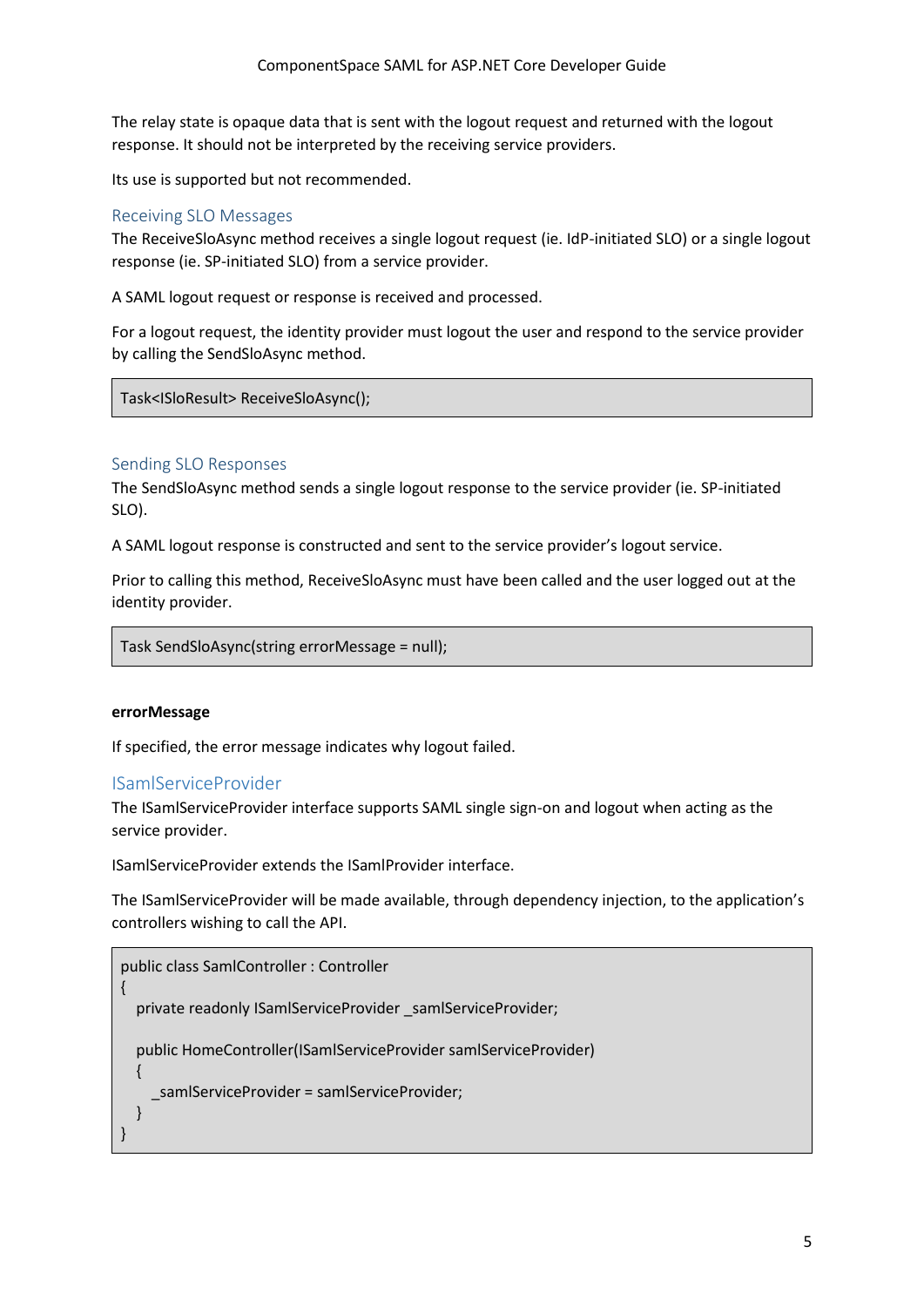## <span id="page-9-0"></span>Initiating SSO

The InitiateSsoAsync method initiates single sign-on from the service provider to the identity provider (ie. SP-initiated SSO).

A SAML authentication request is constructed and sent to the identity provider's SSO service.

Task InitiateSsoAsync( string partnerName = null, string relayState = null), ISsoOptions ssoOptions;

#### **partnerName**

The partner name corresponds to one of the partner identity provider names in the SAML configuration.

For example, if a configured partner identity provider is "https://ExampleIdentityProvider", this name must be specified in order to initiate SSO to this identity provider.

If multiple partner identity providers are configured, the partner name must be specified.

#### **relayState**

The relay state is opaque data that is sent with the logout request and returned with the logout response. It should not be interpreted by the receiving service providers.

Its use is supported but not recommended.

#### **ssoOptions**

The SSO options are included in the authentication request sent to the identity provider.

#### <span id="page-9-1"></span>Receiving SSO Responses

The ReceiveSSoAsync method receives a single sign-on response from an identity provider (ie. IdPinitiated or SP-initiated SSO).

A SAML response is received and processed. If the SAML response indicates success, it will include a SAML assertion.

The service provider should perform an automatic login of the user using information retrieved from the SAML assertion.

Task<ISpSsoResult> ReceiveSsoAsync();

#### <span id="page-9-2"></span>Initiating SLO

The InitiateSloAsync method initiates single logout from the service provider to all the identity provider (ie. SP-initiated SLO).

A SAML logout request is sent to the identity provider to which there is a current SSO session for the user.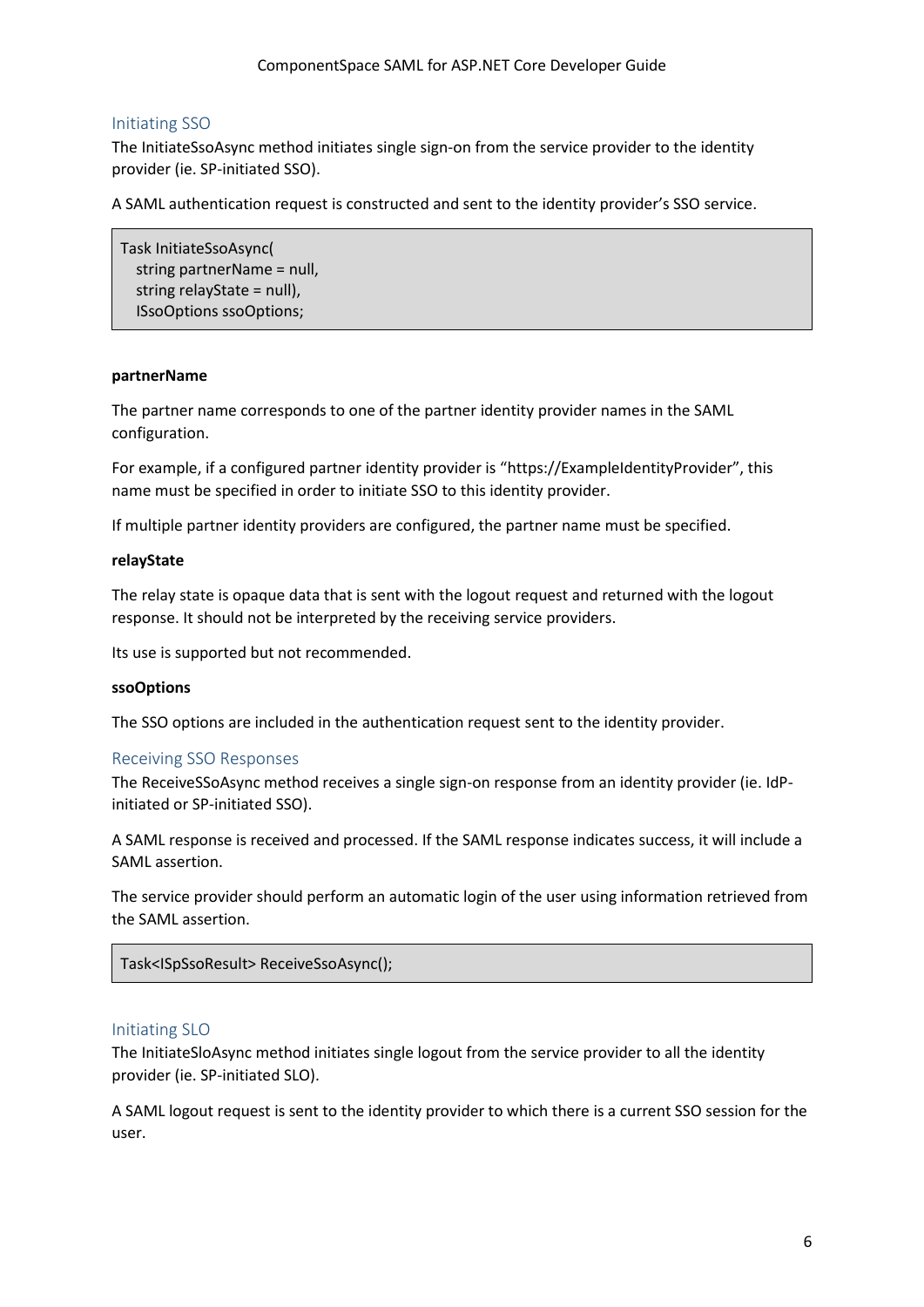Task InitiateSloAsync( string logoutReason = null, string relayState = null);

#### **partnerName**

The partner name corresponds to one of the partner identity provider names in the SAML configuration.

For example, if a configured partner identity provider is "https://ExampleIdentityProvider", this name must be specified in order to initiate SSO to this identity provider.

If multiple partner identity providers are configured, the partner name must be specified.

#### **logoutReason**

The logout reason identifies why the user logged out.

#### **relayState**

The relay state is opaque data that is sent with the logout request and returned with the logout response. It should not be interpreted by the receiving identity provider.

Its use is supported but not recommended.

#### <span id="page-10-0"></span>Receiving SLO Messages

The ReceiveSloAsync method receives a single logout request (ie. IdP-initiated SLO) or a single logout response (ie. SP-initiated SLO) from an identity provider.

A SAML logout request or response is received and processed.

For a logout request, the service provider must logout the user and respond to the identity provider by calling the SendSloAsync method.

Task<ISloResult> ReceiveSloAsync();

#### <span id="page-10-1"></span>Sending SLO Responses

The SendSloAsync method sends a single logout response to the identity provider (ie. IdP-initiated SLO).

A SAML logout response is constructed and sent to the identity provider's logout service.

Prior to calling this method, ReceiveSloAsync must have been called and the user logged out at the service provider.

Task SendSloAsync(string errorMessage = null);

#### **errorMessage**

If specified, the error message indicates why logout failed.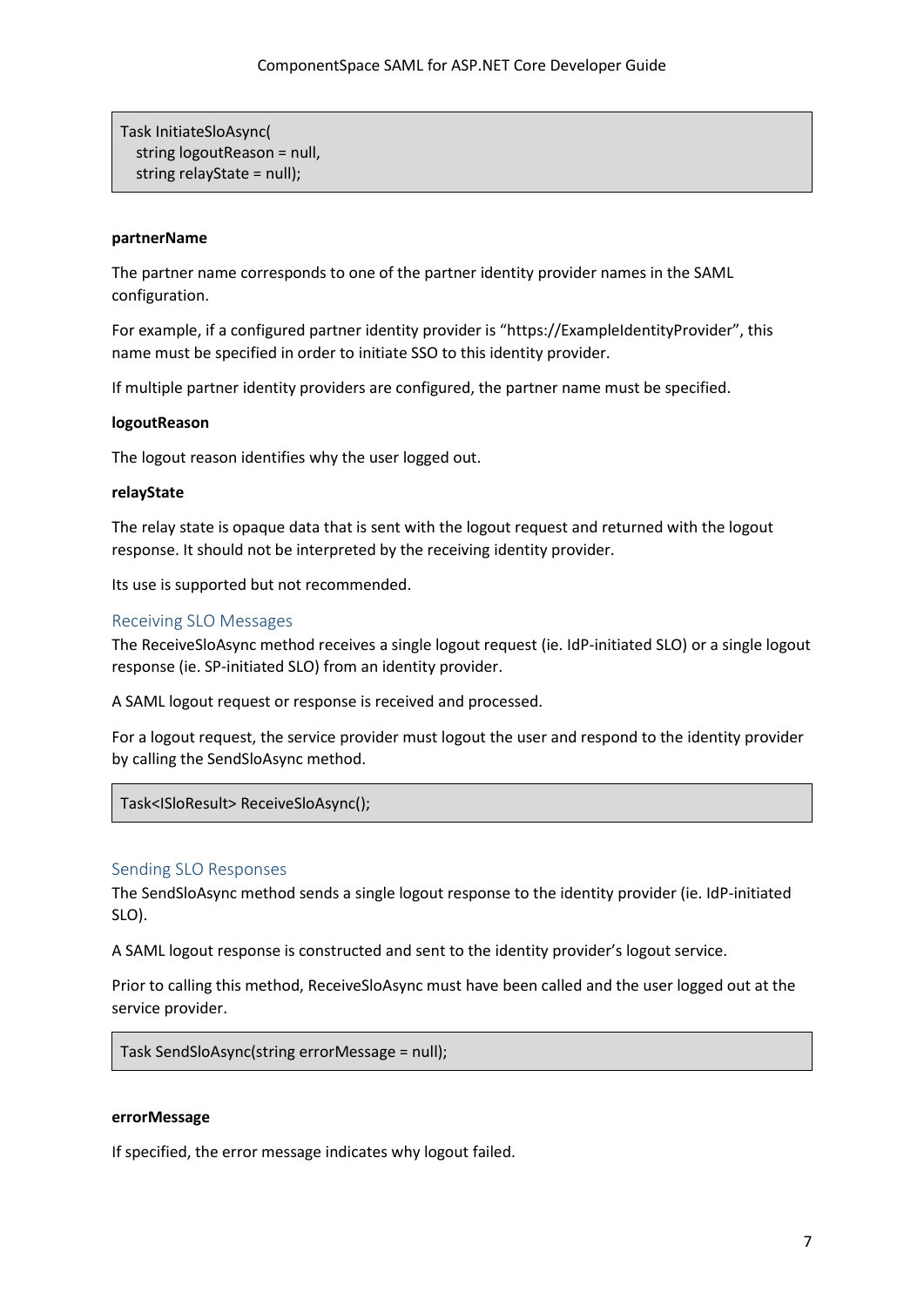# <span id="page-11-0"></span>**ISamlProvider**

The ISamlProvider interface is the base interface for ISamlIdentityProvider and ISamlServiceProvider.

ISamlProvider extends the IArtifactResolver interface.

# <span id="page-11-1"></span>Configuration Selection

The configuration name specifies the SAML configuration to use when processing SSO and SLO requests for the current user.

It must match the name of one of the SAML configurations.

It's only required when there are multiple SAML configurations.

Typically, it's used in multi-tenant applications where each tenant has a separate SAML configuration.

There are no concurrency issues setting the configuration name for multiple users as it's stored in the SAML SSO session state.

Task SetConfigurationNameAsync(string configurationName);

#### **configurationName**

The configuration name specifies which SAML configuration to use when processing SSO and SLO requests for the current user.

It's only required if multiple SAML configurations exist (e.g., in a multi-tenanted environment).

#### <span id="page-11-2"></span>SSO Status

The GetStatusAsync method returns the current SSO status for the user.

Task<ISsoStatus> GetStatusAsync();

# <span id="page-11-3"></span>Peeking Message Types

The PeekMessageTypeAsync method returns the type of the SAML message currently being received.

The recommendation is to use separate endpoints for different message types.

However, if a single endpoint is being used to receive all SAML messages, the message type may be peeked to determine how to continue with the processing of the message.

Task<SamlMessageType> PeekMessageTypeAsync();

# <span id="page-11-4"></span>**IArtifactResolver**

The IArtifactResolver interface supports the HTTP-Artifact binding and the processing of SAML artifact resolve requests.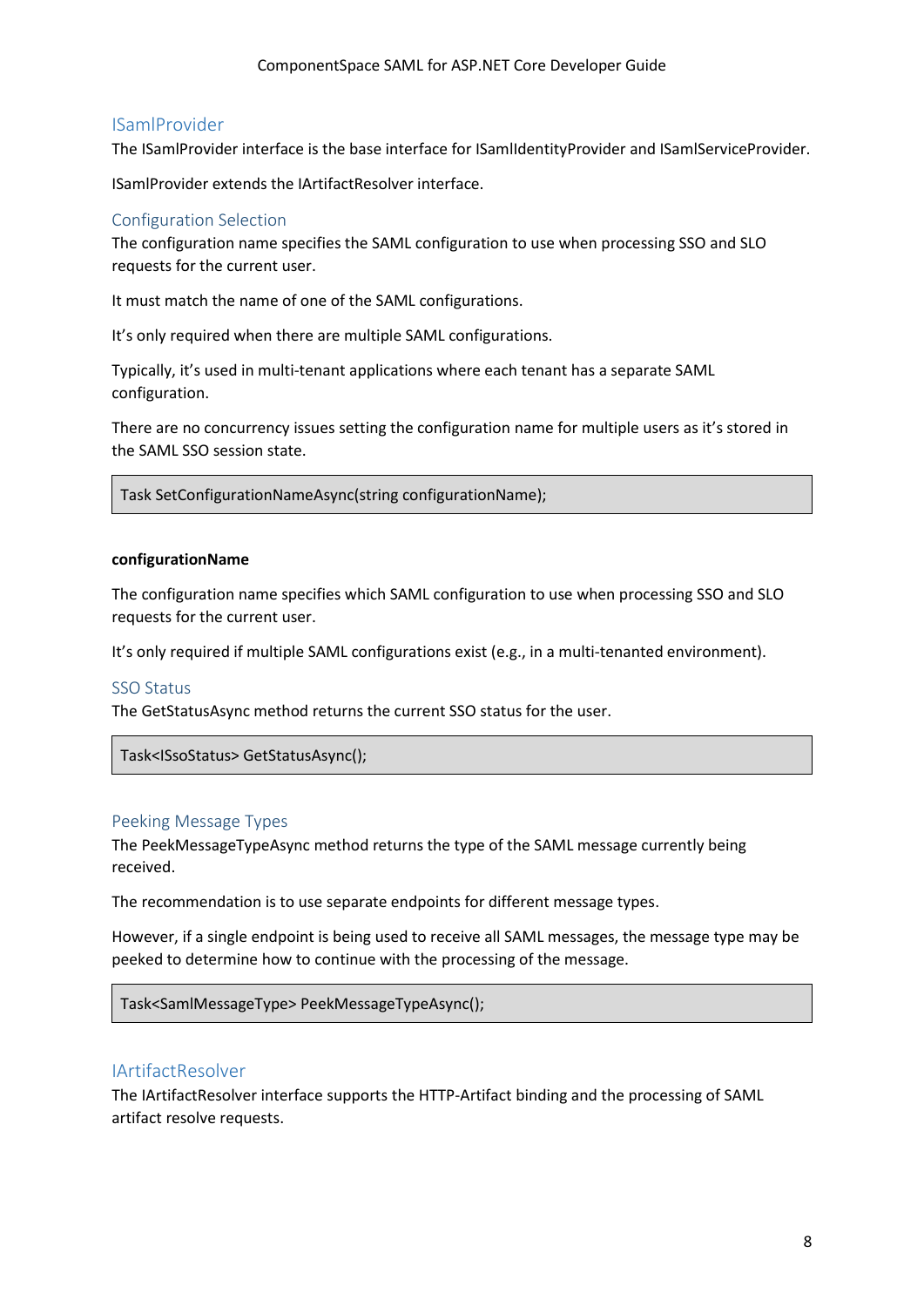# <span id="page-12-0"></span>Artifact Resolution

The ResolveArtifactAsync method receives a SAML artifact resolve request and returns a SAML artifact response.

Task ResolveArtifactAsync();

## <span id="page-12-1"></span>IIdPSsoResult

The IIdPSsoResult interface returns the result of SP-initiated SSO at the identity provider.

#### **PartnerName**

The partner name identifies the service provider that initiated SSO.

It's retrieved from the issuer field of the SAML authentication request.

It's provided in case the application has service provider specific processing to perform.

#### **SsoOptions**

The SSO options specifies options associated with the SSO.

These may, for example, affect how the user is authenticated.

#### <span id="page-12-2"></span>**ISPSsoResult**

The ISPSsoResult interface returns the result of IdP-initiated or SP-initiated SSO at the service provider.

#### **PartnerName**

The partner name identifies the identity provider that initiated or responded to SSO.

It's retrieved from the issuer field of the SAML response.

It's provided in case the application has identity provider specific processing to perform.

#### **InResponseTo**

The InResponseTo flag indicates whether the SSO result is in response to a previous SSO request.

For IdP-initiated SSO, the flag is false. For SP-initiated SSO, the flag is true.

#### **UserID**

The user ID is the primary information identifying the user. It's retrieved from the SAML assertion's subject name identifier.

#### **Attributes**

SAML attributes are name/value pairs of additional information about the user that are retrieved from the SAML assertion.

#### **AuthnContext**

The authentication context identifies the method by which the user was authenticated. It's retrieved from the SAML assertion's authentication statement.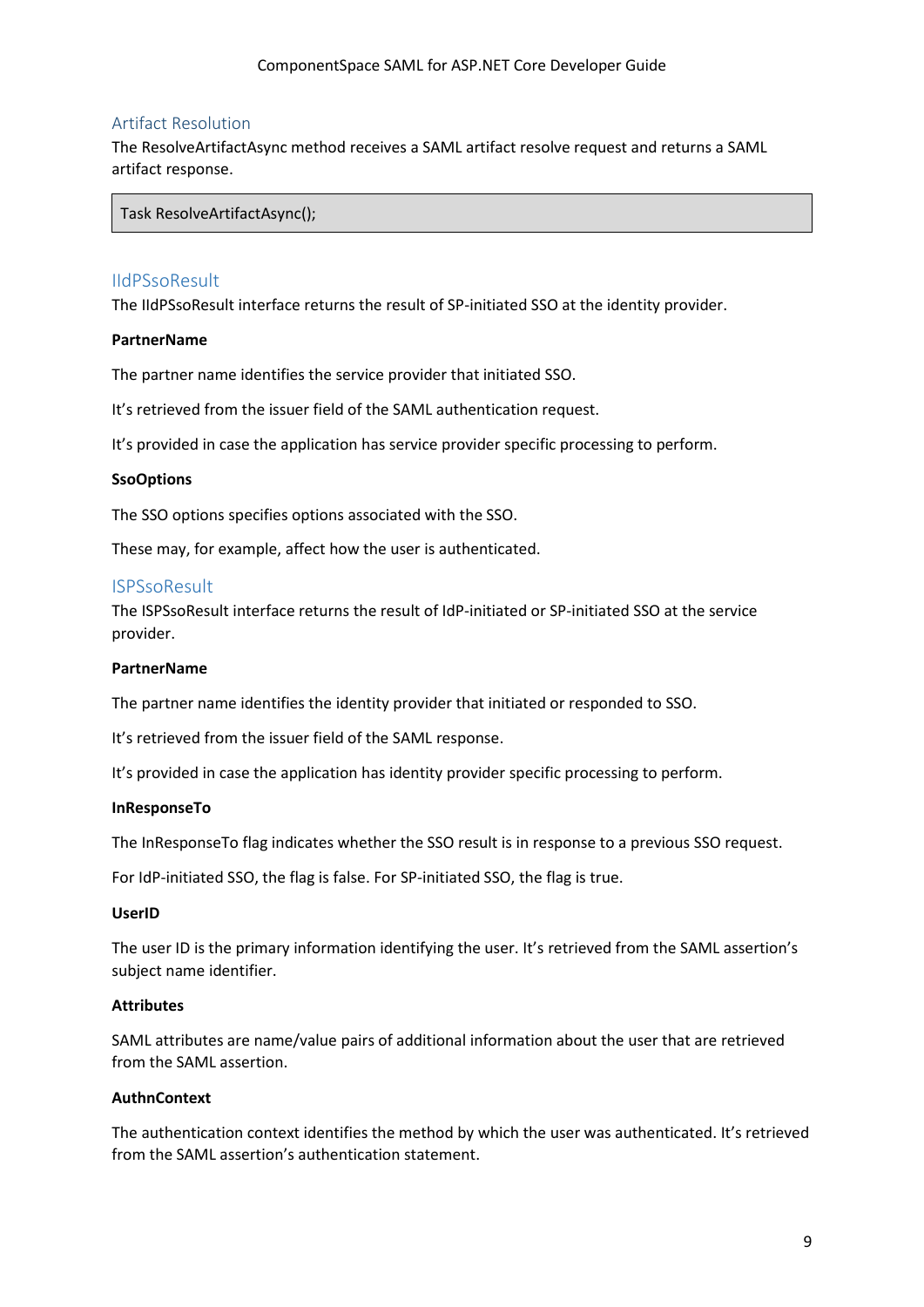## **RelayState**

The relay state is opaque data that is sent with the authentication request and returned with the SAML response.

Its use is supported but not recommended.

#### <span id="page-13-0"></span>**ISsoOptions**

The ISsoOptions interface encapsulates various options associated with SSO.

#### **RequestedUserName**

The request user name identifies the user to be authenticated.

It's included in the SAML authentication request.

The default is none.

#### **ForceAuthn**

The ForceAuthn flag requests that the identity provider discards any existing user authentication session and establish a new user authentication session.

It's included in the SAML authentication request.

The default is false.

#### **IsPassive**

The IsPassive flag requests that the identity provider not visibly take control of the user interface.

It's included in the SAML authentication request.

The default is false.

#### **AllowCreate**

The AllowCreate flag indicates whether the identity provider is allowed to create a new user as part of processing the request.

It's included in the SAML authentication request.

The default is true.

#### **ProviderName**

The provider name is the human readable name of the requesting SAML provider.

It's included in the SAML authentication request.

The default is none.

#### **SPNameQualifier**

The service provider name qualifier specifies that the assertion subject's identifier be returned in the namespace of a service provider other than the requester.

It's included in the SAML authentication request.

The default is none.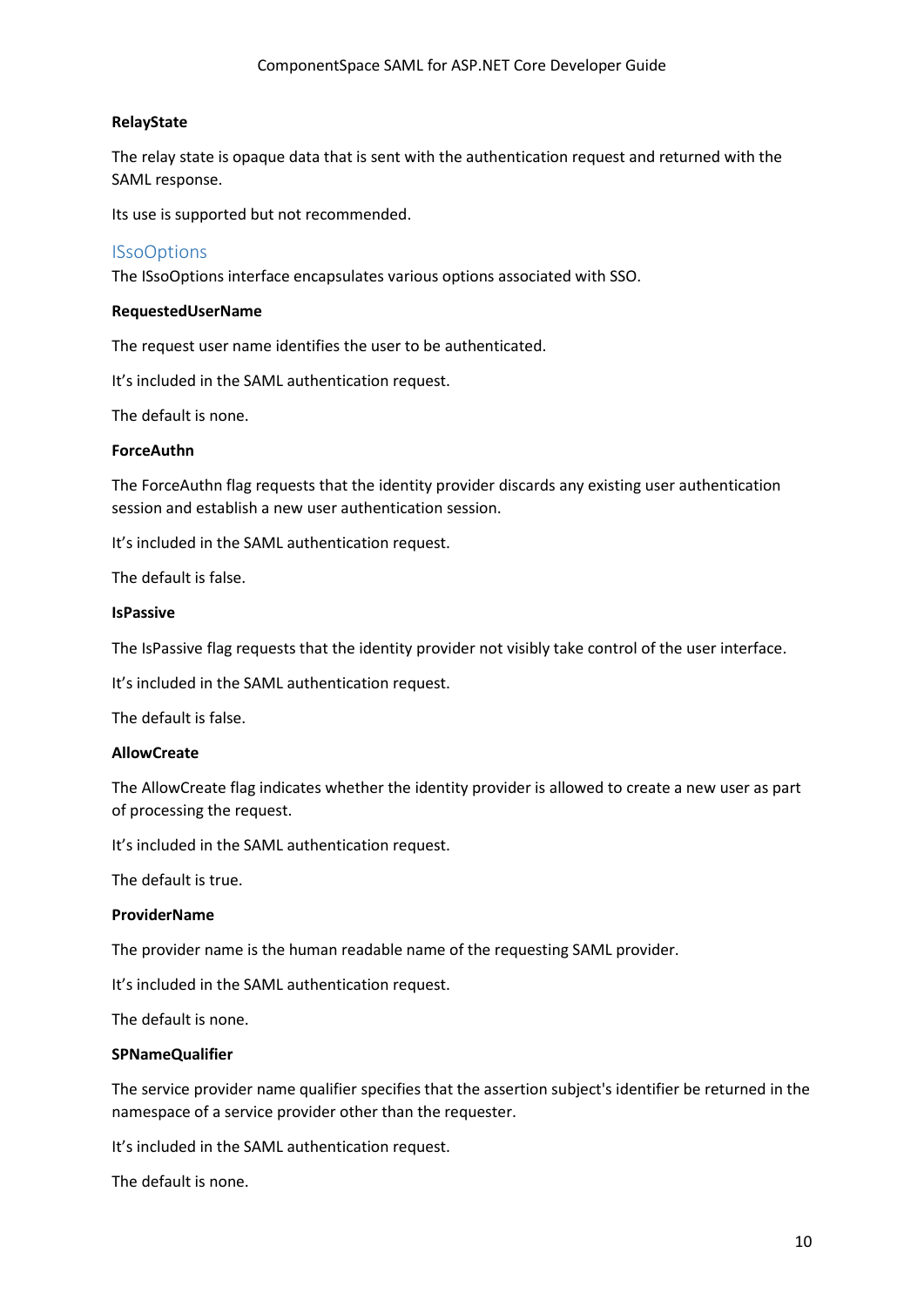#### **RequestedAuthnContexts**

The requested authentication contexts place requirements on the authentication process at the identity provider. For example, it may request multi-factor authentication of users.

They're included in the SAML authentication request.

The default is none.

#### **RequestedAuthnContextComparison** [optional]

The comparison method is used to evaluate the requested contexts.

It's included in the SAML authentication request.

The comparison methods are:

- exact
- minimum
- maximum
- better

The default is exact.

#### **TrustedIdentityProviders**

The trusted identity providers are included as scoping.

Scoping is included in the SAML authentication request.

The default is none.

#### **Destination**

The destination specifies the address to which the SAML authentication request is sent.

It's included in the SAML authentication request.

The default is the configured single sign-on service URL.

#### <span id="page-14-0"></span>ITrustedIdentityProvider

The ITrustedIdentityProvider interface specifies scoping information.

#### **ProviderID**

The provider ID identifies the SAML provider by its ID.

#### **Name** [optional]

The name is the human readable name of the SAML provider.

#### <span id="page-14-1"></span>ISsoStatus

The ISsoStatus interface encapsulates the SSO status for the user.

IsSso returns true if the local provider is currently single signed-on with any partner provider.

public bool IsSso()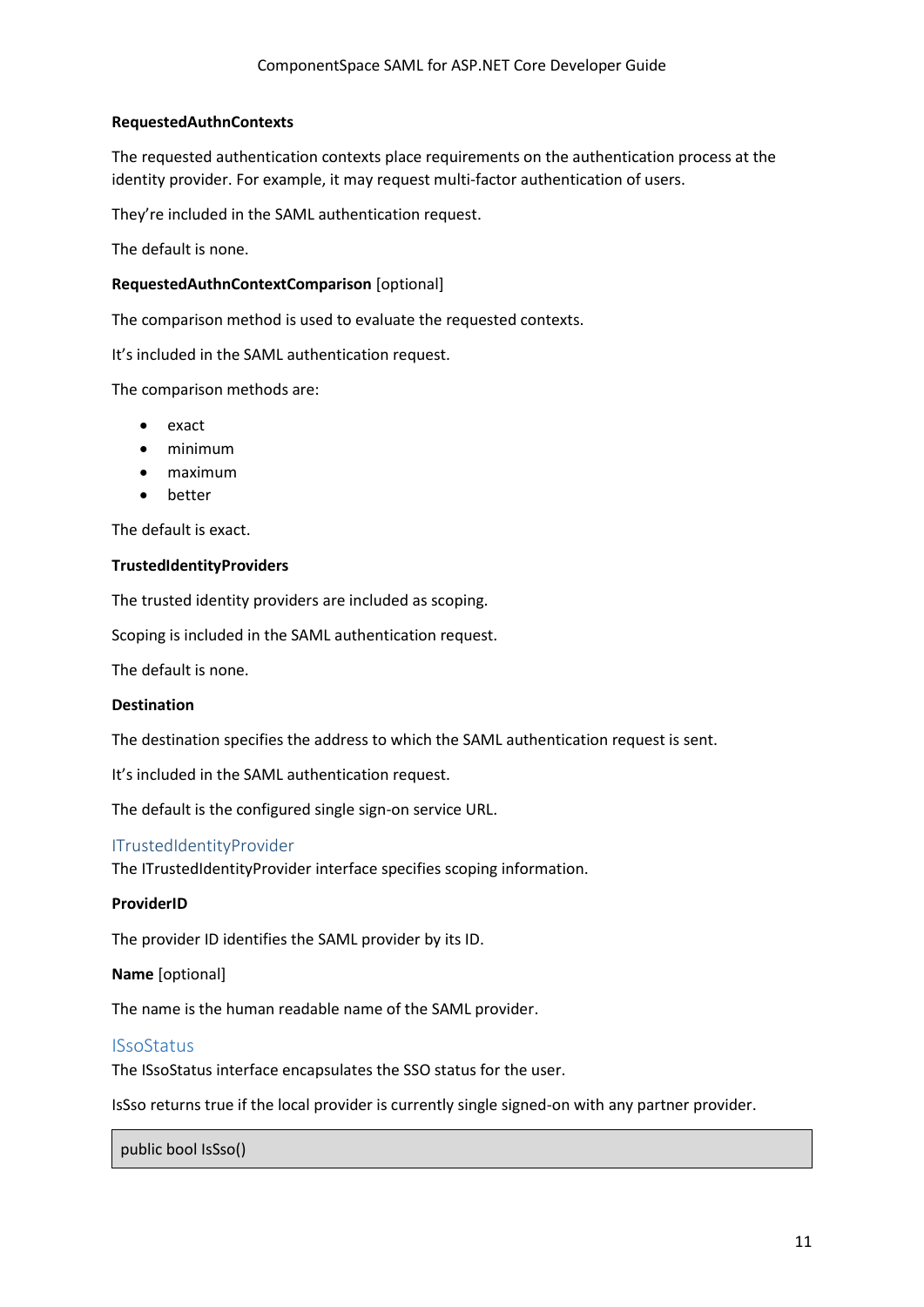#### ComponentSpace SAML for ASP.NET Core Developer Guide

IsSso returns true if the local provider is currently single signed-on with the specified partner provider.

public bool IsSso(string partnerName)

IsSsoCompletionPending returns true if completion of single sign-on is pending.

SSO is pending if the service provider has sent an authentication request but the identity provider hasn't sent the SAML response.

public bool IsSsoCompletionPending()

IsSsoCompletionPending returns true if completion of single sign-on is pending with the specified partner provider.

SSO is pending if the service provider has sent an authentication request but the identity provider hasn't sent the SAML response.

public bool IsSsoCompletionPending(string partnerName)

IsSloCompletionPending returns true if completion of single logout is pending.

SLO is pending if a logout request has been received but a logout response hasn't been sent or a logout request has been sent but a logout response hasn't been received.

public bool IsSloCompletionPending()

IsSloCompletionPending returns true if completion of single logout is pending with the specified partner provider.

SLO is pending if a logout request has been received but a logout response hasn't been sent or a logout request has been sent but a logout response hasn't been received.

public bool IsSloCompletionPending(string partnerName)

CanSloAsync returns true if one or more partner providers have successfully completed single signon and also support logout.

public Task<bool> CanSloAsync()

CanSloAsync returns true if the specified partner provider has successfully completed single sign-on and also support logout.

public Task<bool> CanSloAsync(string partnerName)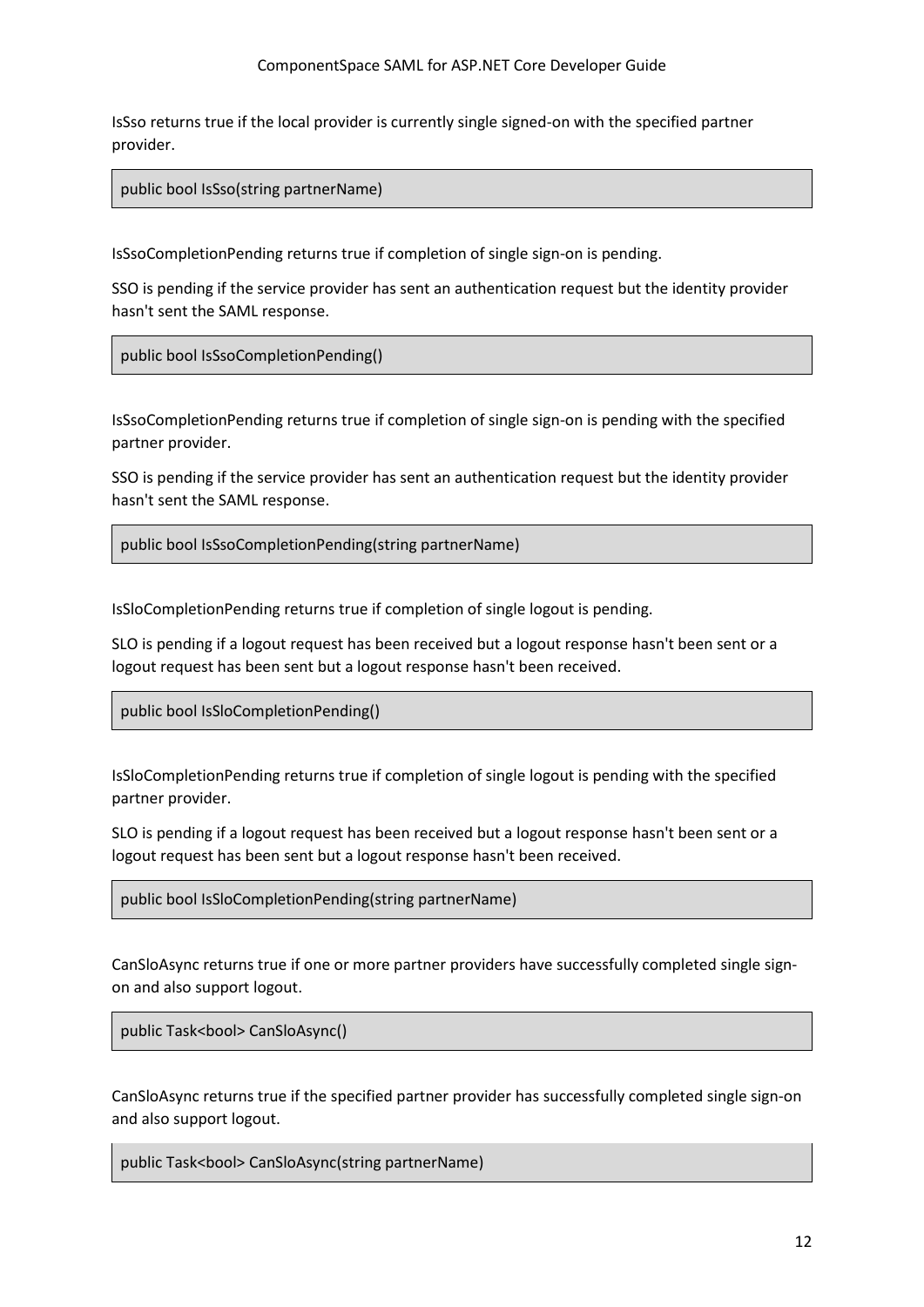# <span id="page-16-0"></span>ILicense

The ILicense interface returns licensing information.

#### **Name**

The product name identifies the SAML assembly.

#### **Version**

The version returns the SAML assembly version information.

#### **IsLicensed**

IsLicensed returns true if the product is licensed.

It returns false if the product is a time-limited evaluation version.

Only licensed versions of the product should be used in production.

#### **Expires**

Expires returns the date the evaluation license expires.

# <span id="page-16-1"></span>SAML Middleware

# <span id="page-16-2"></span>SAML Identity Provider Middleware

The SAML middleware provides SSO support for identity provider applications.

In the ConfigureServices method in the application's Startup class, the following occurs:

- 1. The SAML services are added. This includes registering the SAML configuration. SAML configuration may be specified as JSON either in the application's appsettings.json or in a separate JSON file (eg saml.json). Alternatively, SAML configuration may be stored in a database or some other format and specified programmatically through the SAML configuration API.
- 2. The SAML middleware is added. The options specify SAML middleware configuration.

```
// Add SAML SSO services.
services.AddSaml(Configuration.GetSection("SAML"));
// Add the SAML middleware services.
services.AddSamlMiddleware(options =>
{
   options.PartnerName = (httpContext) => Configuration["PartnerName"];
});
```
In the Configure method in the application's Startup class, the following occurs: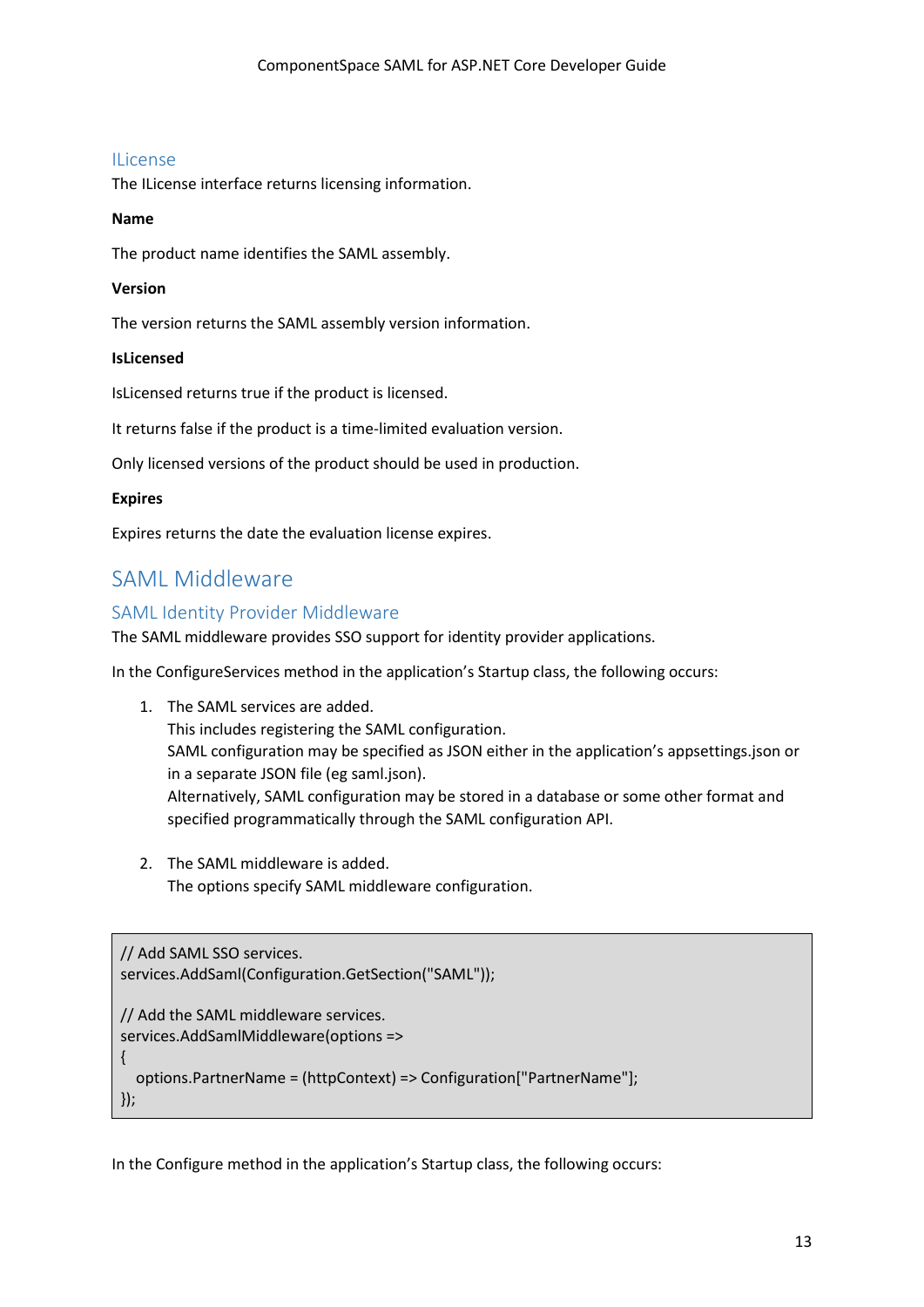- 1. Authentication is enabled.
- 2. The SAML middleware is enabled.

app.UseAuthentication();

// Use SAML middleware. app.UseSaml();

The SAML middleware supports both IdP-initiated and SP-initiated SSO and SLO.

To initiate SSO from the IdP, redirect to InitiateSingleSignOnPath.

```
public ActionResult SingleSignOn()
{
   return Redirect(SamlMiddlewareDefaults.InitiateSingleSignOnPath);
}
```
To initiate SLO from the IdP, redirect to InitiateSingleLogoutPath.

In this example, the returnUrl distinguishes between IdP-initiated (i.e. no returnUrl) and SP-initiated SLO (i.e. a returnUrl).

```
public async Task<IActionResult> Logout(string returnUrl)
{
   await _signInManager.SignOutAsync();
   _logger.LogInformation("User logged out.");
   if (string.IsNullOrEmpty(returnUrl))
   {
     returnUrl = SamlMiddlewareDefaults.InitiateSingleLogoutPath;
   }
   return Redirect(returnUrl);
}
```
A SAML controller or any SAML API calls within the application are not required as SSO and SLO are managed by the SAML middleware.

# <span id="page-17-0"></span>SAML Middleware Options

The SamlMiddlewareOptions class supplies options to the SAML middleware.

#### **ConfigurationName**

The optional delegate returns the configuration name identifying which SAML configuration to use when processing SSO and SLO requests for the current user.

It's only required if multiple SAML configurations exist (e.g., in a multi-tenanted environment).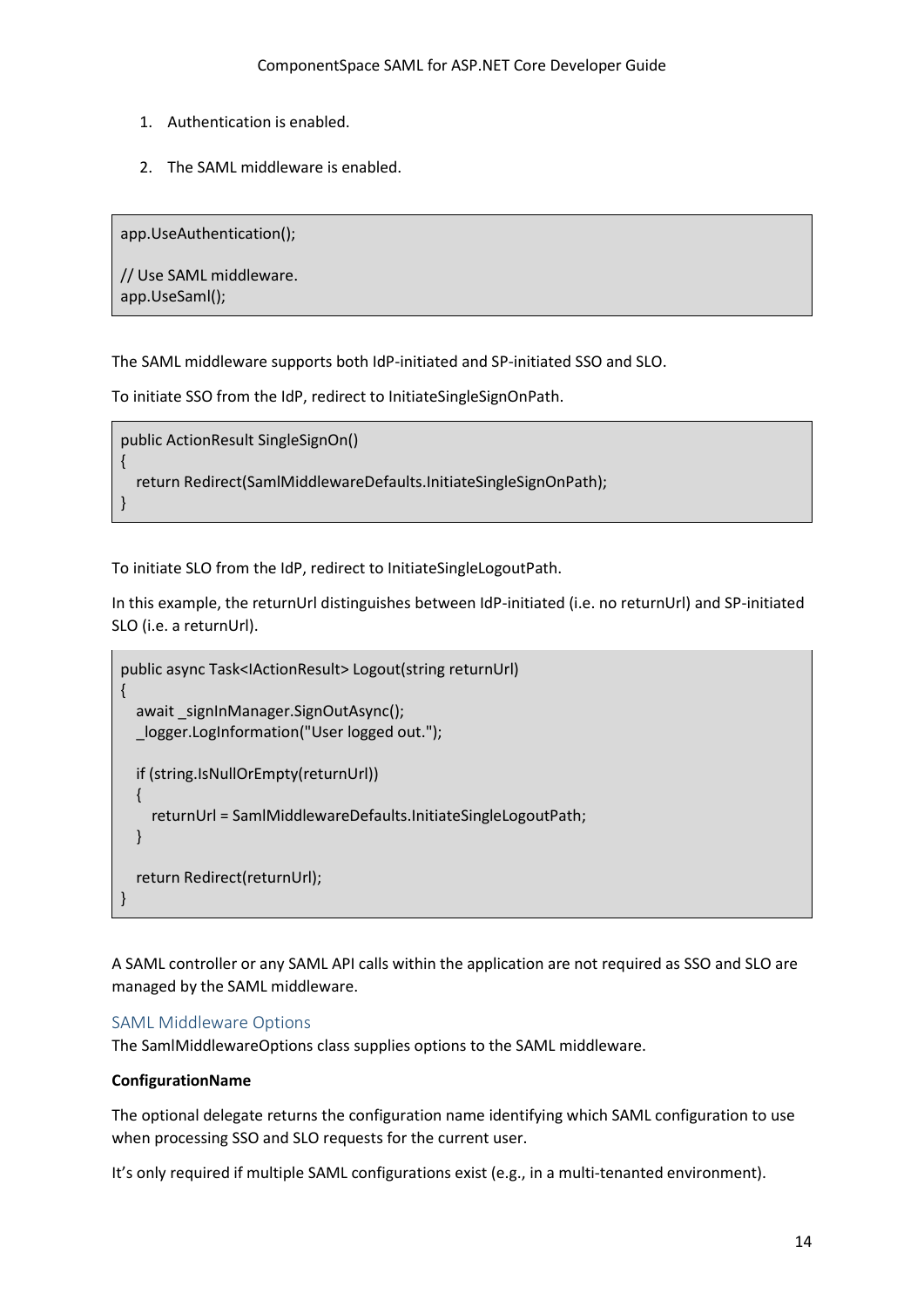#### **PartnerName**

The optional delegate returns the name of one of the partner service providers in the SAML configuration.

For example, if a configured partner service provider is "https://ExampleServiceProvider", this name must be specified in order to initiate SSO to this service provider.

If multiple partner service providers are configured, the partner name must be specified.

#### **RelayState**

The optional delegate returns the relay state to include when initiating SSO to the partner service provider.

The relay state specifies the target URL the service provider should redirect to once SSO completes successfully.

Its purpose is to support deep web links.

If not specified, the service provider determines which page to display after SSO completes. Typically, this will be the home page.

#### **InitiateSingleSignOnPath**

The initiate single sign-on path is the endpoint within the SAML middleware that initiates SSO.

The application may redirect to this endpoint for IdP-initiated SSO.

The default is "/SAML/InitiateSingleSignOn".

#### **InitiateSingleLogoutPath**

The initiate single logout path is the endpoint within the SAML middleware that initiates SLO.

The application may redirect to this endpoint for IdP-initiated SLO.

The default is "/SAML/InitiateSingleLogout".

#### **SingleSignOnServicePath**

The single sign-on service path is the endpoint within the SAML middleware that receives SAML authn requests from partner service providers.

The default is "/SAML/SingleSignOnService".

#### **SingleSignOnServiceCompletionPath**

The single sign-on service completion path is the endpoint within the SAML middleware that completes SSO.

The application redirects to this endpoint once the used is authenticated.

The default is "/SAML/SingleSignOnServiceCompletion".

#### **SingleLogoutServicePath**

The single logout service path is the endpoint within the SAML middleware that receives SAML logout messages from partner service providers.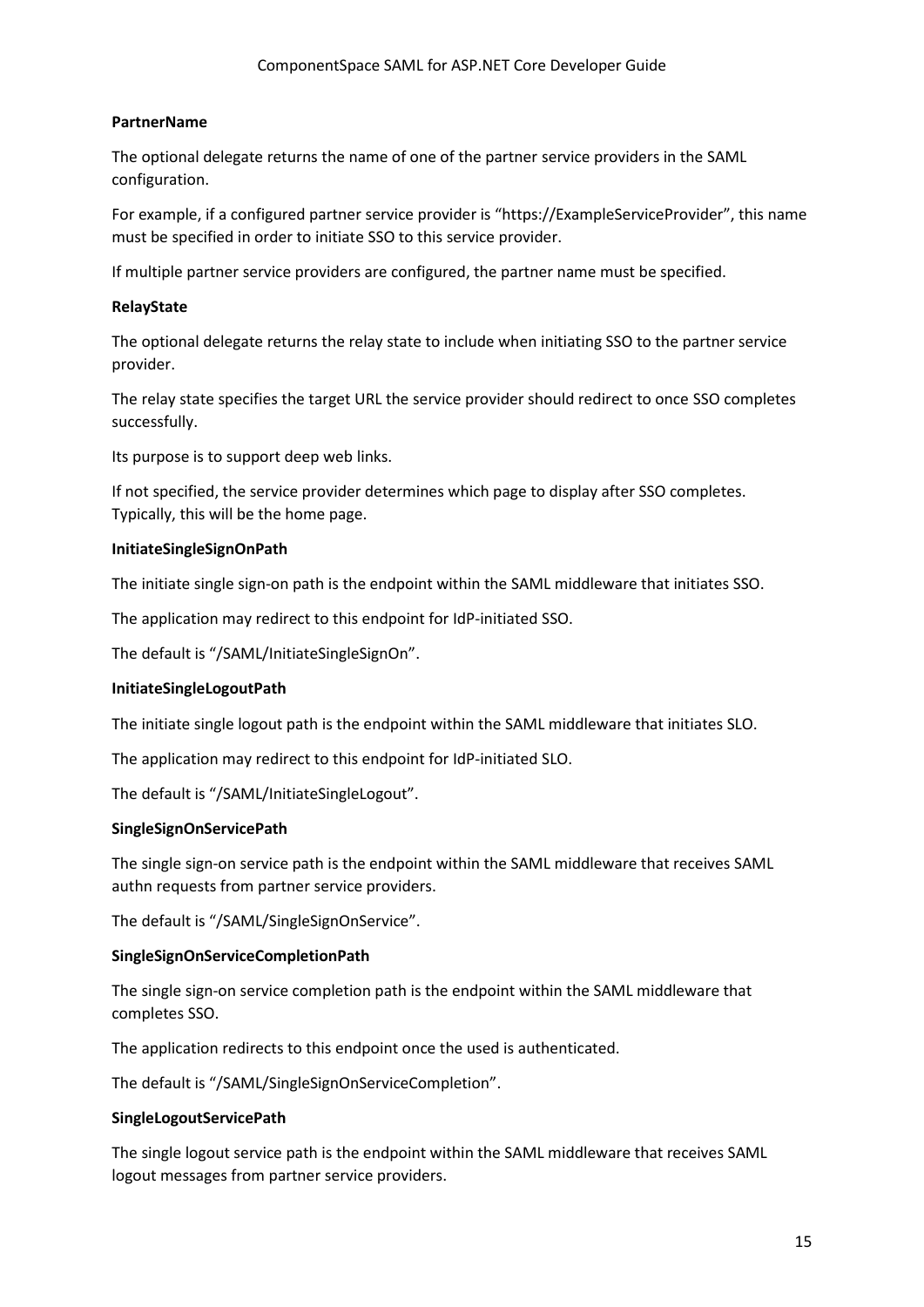The default is "/SAML/SingleLogoutService".

#### **SingleLogoutServiceCompletionPath**

The single logout service completion path is the endpoint within the SAML middleware that completes SLO.

The application redirects to this endpoint once the used is logged off.

The default is "/SAML/SingleLogoutServiceCompletion".

#### **ArtifactResolutionServicePath**

The artifact resolution service path is the endpoint within the SAML authentication handler that receives SAML artifact resolutions messages from partner service providers.

The default is "/SAML/ArtifactResolutionService".

#### **LoginUrl**

The login URL is redirected to as part of SSO if the user isn't authenticated.

The application should login the user.

The default is "/Identity/Account/Login".

#### **LogoutUrl**

The logout URL is redirected to as part of SLO if the user is authenticated.

The application should logout the user.

The default is "/Identity/Account/Logout".

#### **LogoutCompletionUrl**

The logout completion URL is redirected to once SLO completes and if this URL hasn't been specified using a ReturnUrl query string.

The default is "/".

#### **ErrorUrl**

The optional delegate returns the URL to redirect if SSO or SLO fails.

The default is "/Error".

#### **ConfigurationNameParameter**

The optional configuration name query string parameter specifies the configuration name identifying which SAML configuration to use when processing SSO and SLO requests for the current user.

It's only required if multiple SAML configurations exist (e.g., in a multi-tenanted environment).

This is an alternative to the ConfigurationName delegate.

The default is "ConfigurationName".

#### **PartnerNameParameter**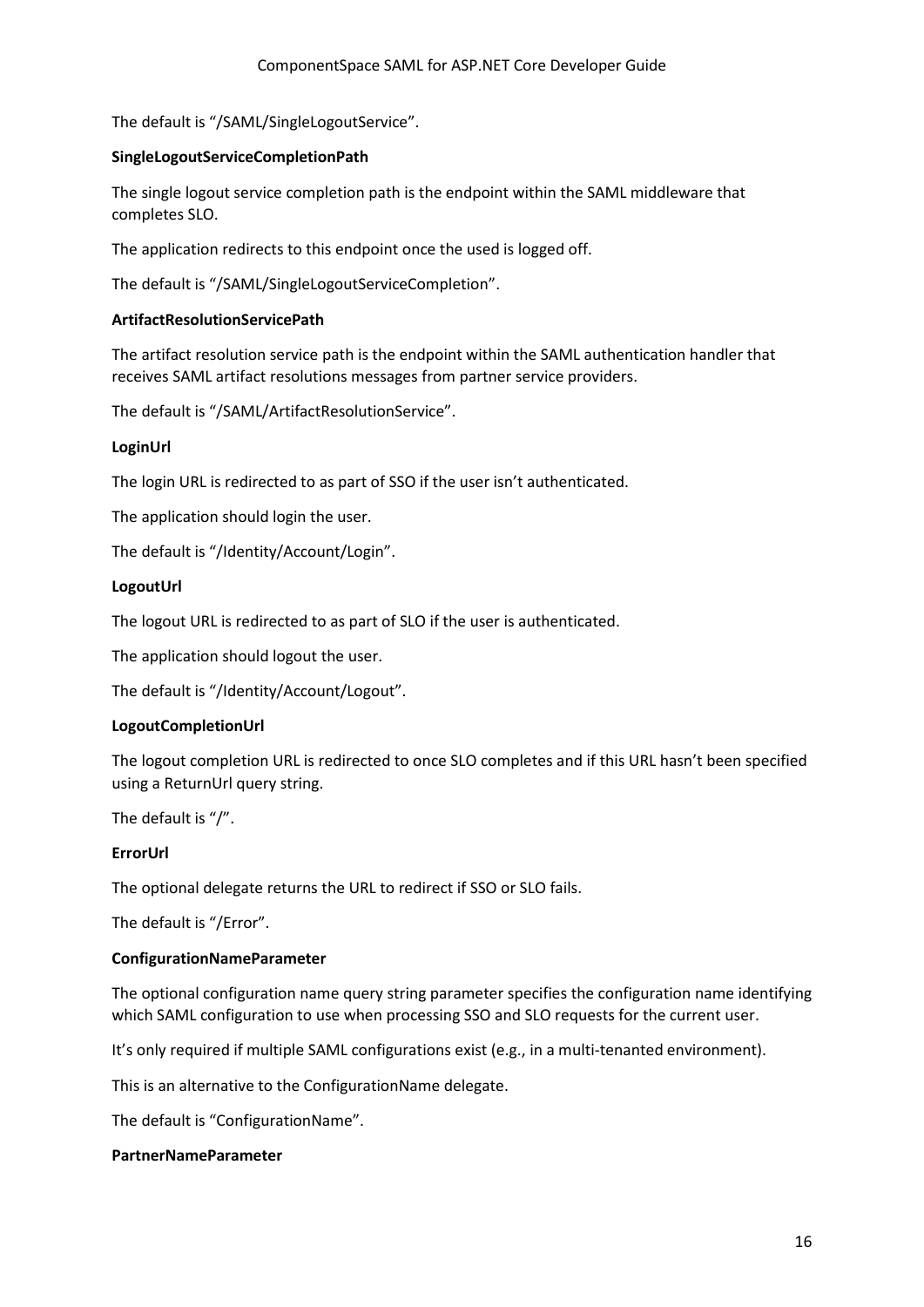The optional partner name query string parameter specifies the name of one of the partner service providers in the SAML configuration.

For example, if a configured partner service provider is "https://ExampleServiceProvider", this name must be specified in order to initiate SSO to this service provider.

If multiple partner service providers are configured, the partner name must be specified.

This is an alternative to the PartnerName delegate.

The default is "PartnerName".

#### **RelayStateParameter**

The optional relay state query string parameter specifies the relay state to include when initiating SSO to the partner service provider.

The relay state specifies the target URL the service provider should redirect to once SSO completes successfully.

Its purpose is to support deep web links.

If not specified, the service provider determines which page to display after SSO completes. Typically, this will be the home page.

This is an alternative to the RelayState delegate.

The default is "RelayState".

#### **ReturnUrlParameter**

The return URL query string parameter specifies the URL to return to once SSO or SLO completes.

The default is "ReturnUrl".

#### **Events**

The optional event delegates.

# <span id="page-20-0"></span>SAML Authentication Handler

The SAML authentication handler provides SSO support for service provider applications.

In the ConfigureServices method in the application's Startup class, the following occurs:

- 1. The SAML services are added. This includes registering the SAML configuration. SAML configuration may be specified as JSON either in the application's appsettings.json or in a separate JSON file (eg saml.json). Alternatively, SAML configuration may be stored in a database or some other format and specified programmatically through the SAML configuration API.
- 2. The SAML authentication handler is added. The options specify SAML authentication handler configuration.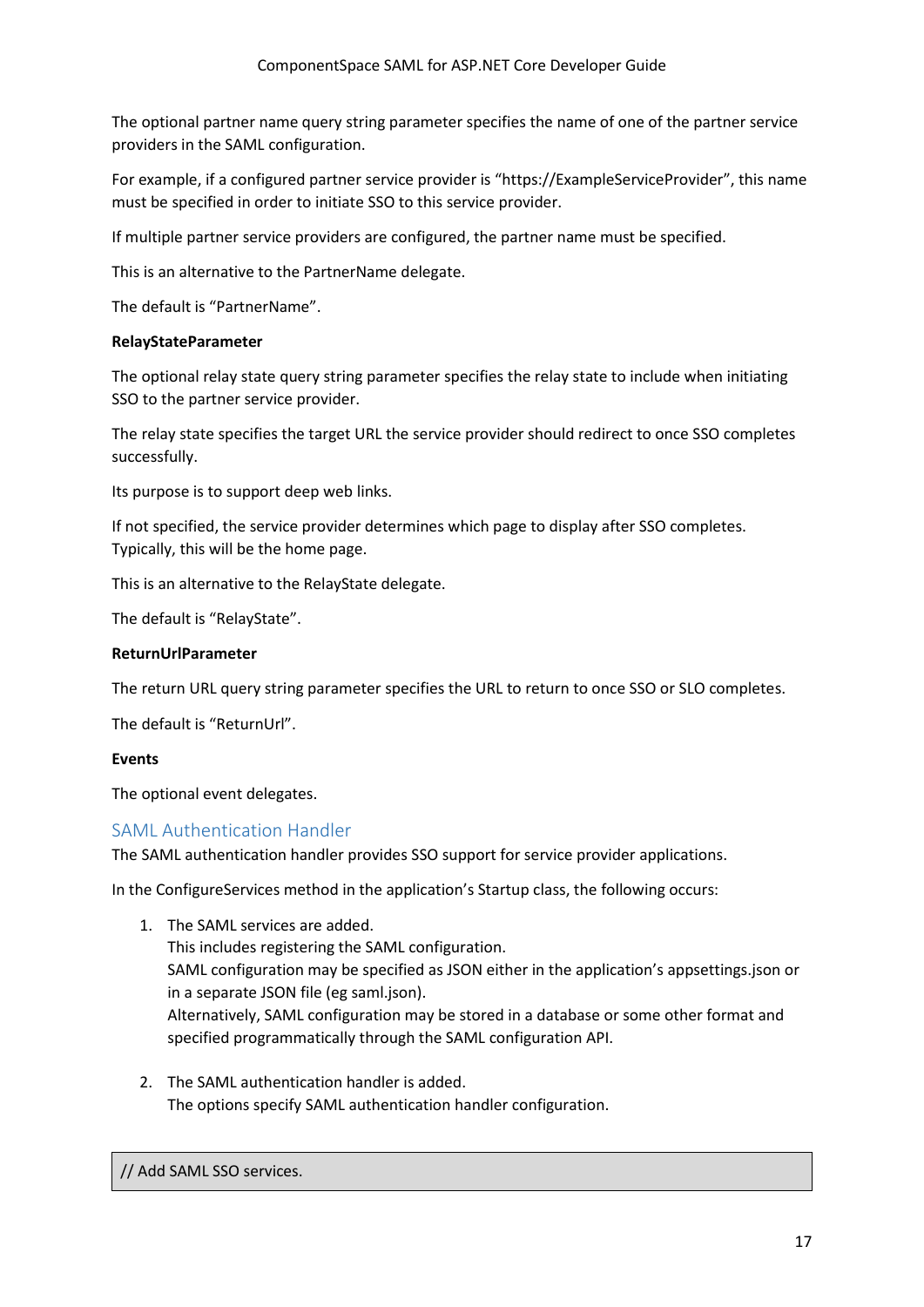services.AddSaml(Configuration.GetSection("SAML"));

```
// Add SAML authentication services.
services.AddAuthentication().AddSaml(options =>
{
   options.PartnerName = (httpContext) => Configuration["PartnerName"];
});
```
In the Configure method in the application's Startup class, the following occurs:

1. Authentication is enabled.

app.UseAuthentication();

The SAML authentication handler supports both IdP-initiated and SP-initiated SSO and SLO.

The SAML authentication handler will accept challenge requests from the application as part of login as well as sign out requests as part of logout.

Upon a challenge request, a SAML authn request is sent to the identity provider as part of SPinitiated SSO. The SAML response returned by the identity provider is automatically received and processed to login the user.

Upon a sign out request, a SAML logout request is sent to the identity provider as part of SP-initiated SLO. The SAML logout response returned by the identity provider is automatically received and processed to logout the user.

A SAML controller or any SAML API calls within the application are not required as SSO and SLO are managed by the SAML authentication handler.

# <span id="page-21-0"></span>SAML Authentication Options

The SamlAuthenticationOptions class supplies options to the SAML authentication handler.

#### **ConfigurationName**

The optional delegate returns the configuration name identifying which SAML configuration to use when processing SSO and SLO requests for the current user.

It's only required if multiple SAML configurations exist (e.g., in a multi-tenanted environment).

#### **PartnerName**

The optional delegate returns the name of one of the partner identity providers in the SAML configuration.

For example, if a configured partner identity provider is "https://ExampleIdentityProvider", this name must be specified to initiate SSO to this identity provider.

If multiple partner identity providers are configured, the partner name must be specified.

#### **AssertionConsumerServicePath**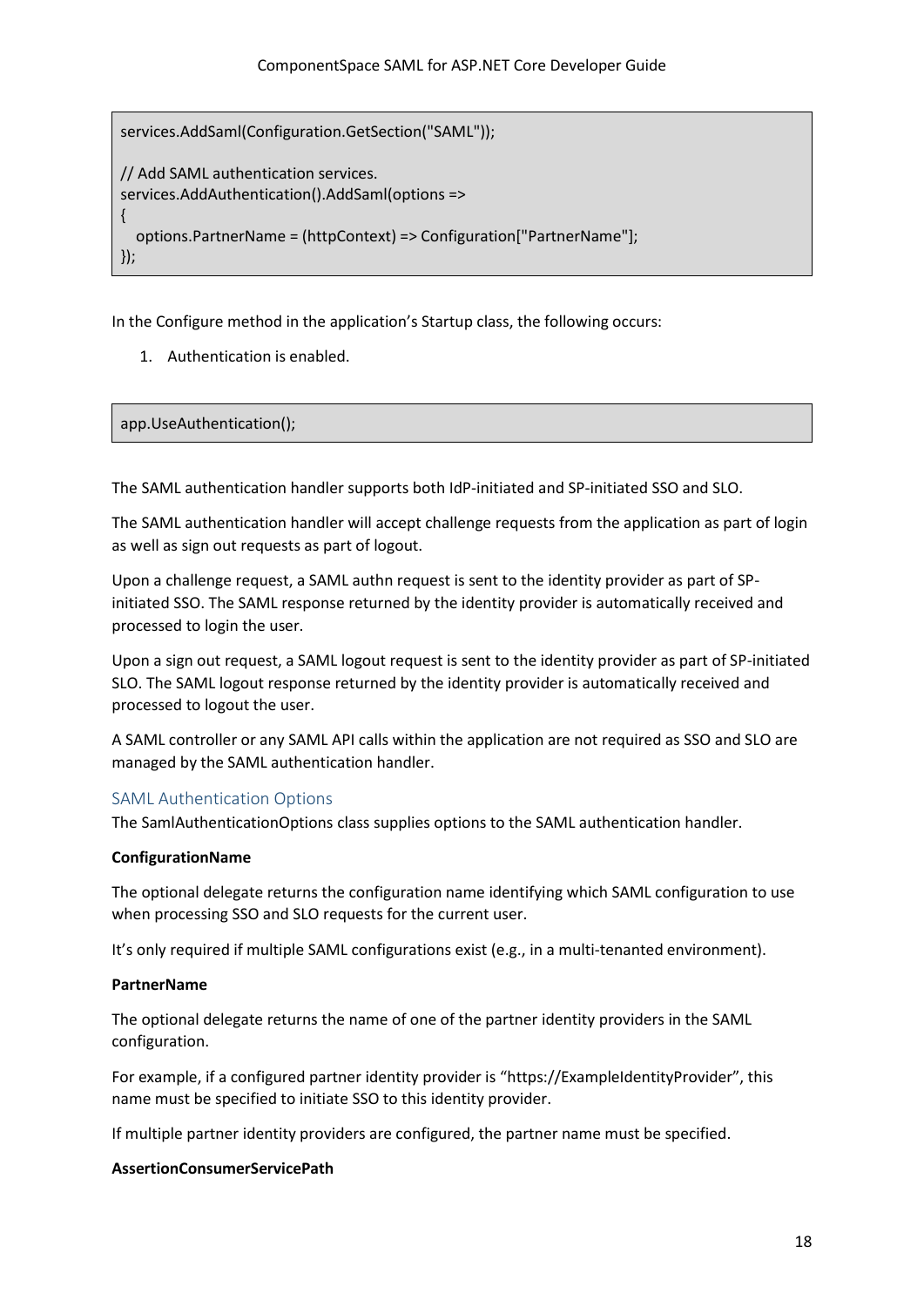The assertion consumer service path is the endpoint within the SAML authentication handler that receives SAML responses from partner identity providers.

The default is "/SAML/AssertionConsumerService".

#### **SingleLogoutServicePath**

The single logout service path is the endpoint within the SAML authentication handler that receives SAML logout messages from partner identity providers.

The default is "/SAML/SingleLogoutService".

#### **ArtifactResolutionServicePath**

The artifact resolution service path is the endpoint within the SAML authentication handler that receives SAML artifact resolutions messages from partner identity providers.

The default is "/SAML/ArtifactResolutionService".

#### **LoginCompletionUrl**

The optional delegate returns the URL to redirect to once SSO completes and if this URL hasn't been specified using a ReturnUrl query string.

The default is "/Identity/Account/ExternalLogin?handler=Callback".

#### **LogoutCompletionUrl**

The optional delegate returns the URL to redirect to once SLO completes and if this URL hasn't been specified using a ReturnUrl query string.

The default is "/".

#### **ErrorUrl**

The optional delegate returns the URL to redirect if SSO or SLO fails.

The default is "/Error".

#### **SignInScheme**

The sign-in scheme is responsible for persisting user's identity after successful authentication.

The default is "Identity.External".

#### **SignOutScheme**

The signout scheme is responsible for signout. If not specified, the SignInScheme is used.

The default is "Identity.Application".

#### **Events**

The optional event delegates.

#### <span id="page-22-0"></span>Authentication Properties

The SAML authentication handler recognizes the following AuthenticationProperties items during login and logout.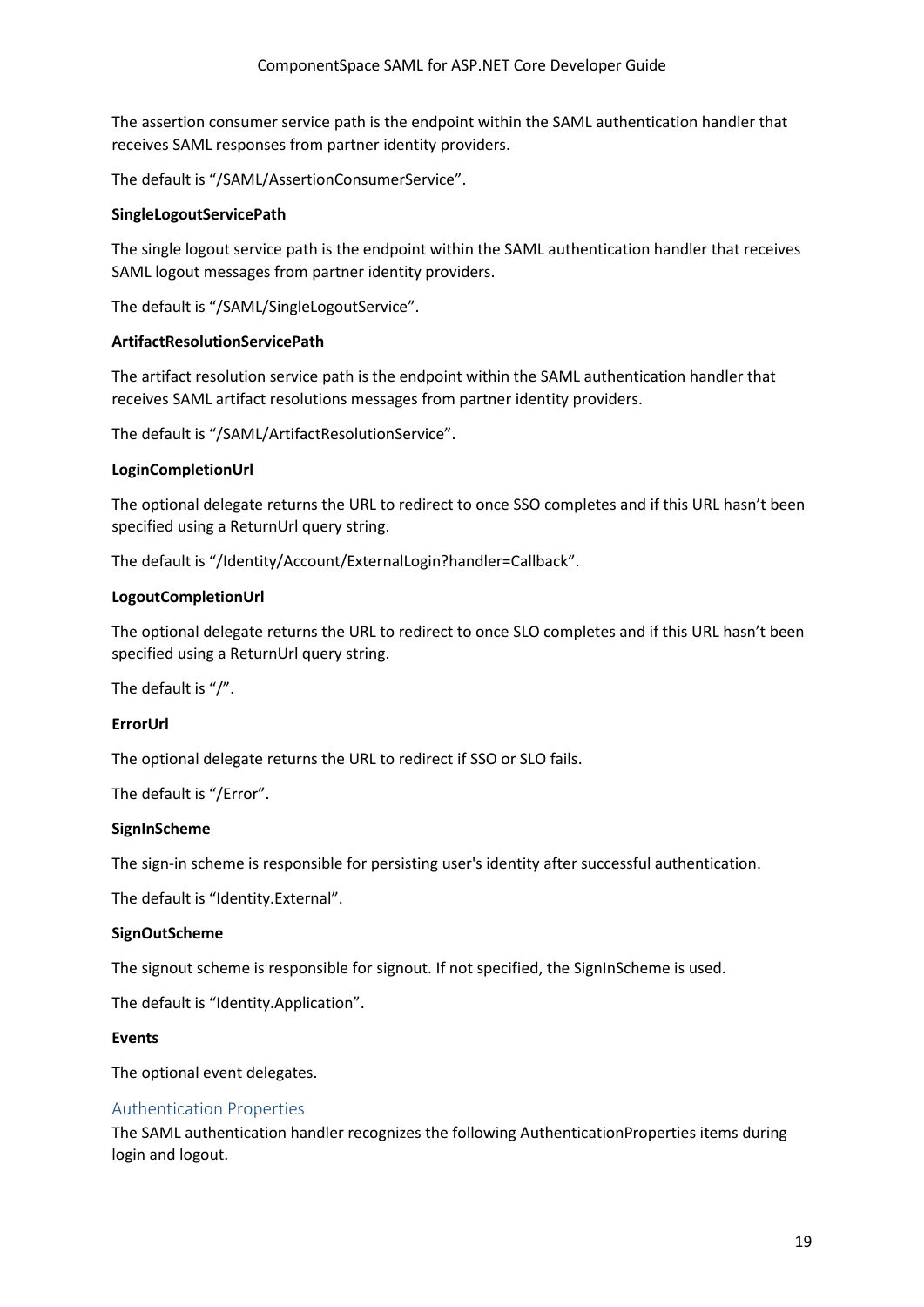## **ConfigurationName**

The optional configuration name identifies which SAML configuration to use when processing SSO and SLO requests for the current user.

It's only required if multiple SAML configurations exist (e.g., in a multi-tenanted environment).

This is an alternative to the ConfigurationName delegate.

#### **PartnerName**

The optional partner name specifies the name of one of the partner identity providers in the SAML configuration.

For example, if a configured partner identity provider is "https://ExampleIdentityProvider", this name must be specified in order to initiate SSO to this identity provider.

If multiple partner identity providers are configured, the partner name must be specified.

This is an alternative to the PartnerName delegate.

# <span id="page-23-0"></span>Error Handling

If an error occurs an exception is thrown.

For example, if an XML signature cannot be verified, a SamlSignatureException is thrown.

It's recommended that applications not attempt to process the various types of exception separately.

Instead, if any exception occurs, the error should be logged and either the user presented with a generic error page requesting they try again or the application automatically attempts the operation again but protected by a retry limit.

# <span id="page-23-1"></span>SAML Events

A number of call back delegates are defined that enable SAML protocol messages and SAML assertions to be accessed and optionally updated when being created or accessed when being received.

However, for most use cases, it's not expected delegates will be required.

# <span id="page-23-2"></span>ISamlIdentityProvider Events

OnAuthnRequestReceived is called when a SAML authentication request is received from a service provider.

Action<HttpContext, AuthnRequest, string> OnAuthnRequestReceived { get; set; }

OnSamlAssertionCreated is called when a SAML assertion has been created.

The SAML assertion may be modified if required.

Func<HttpContext, SamlAssertion, SamlAssertion> OnSamlAssertionCreated { get; set; }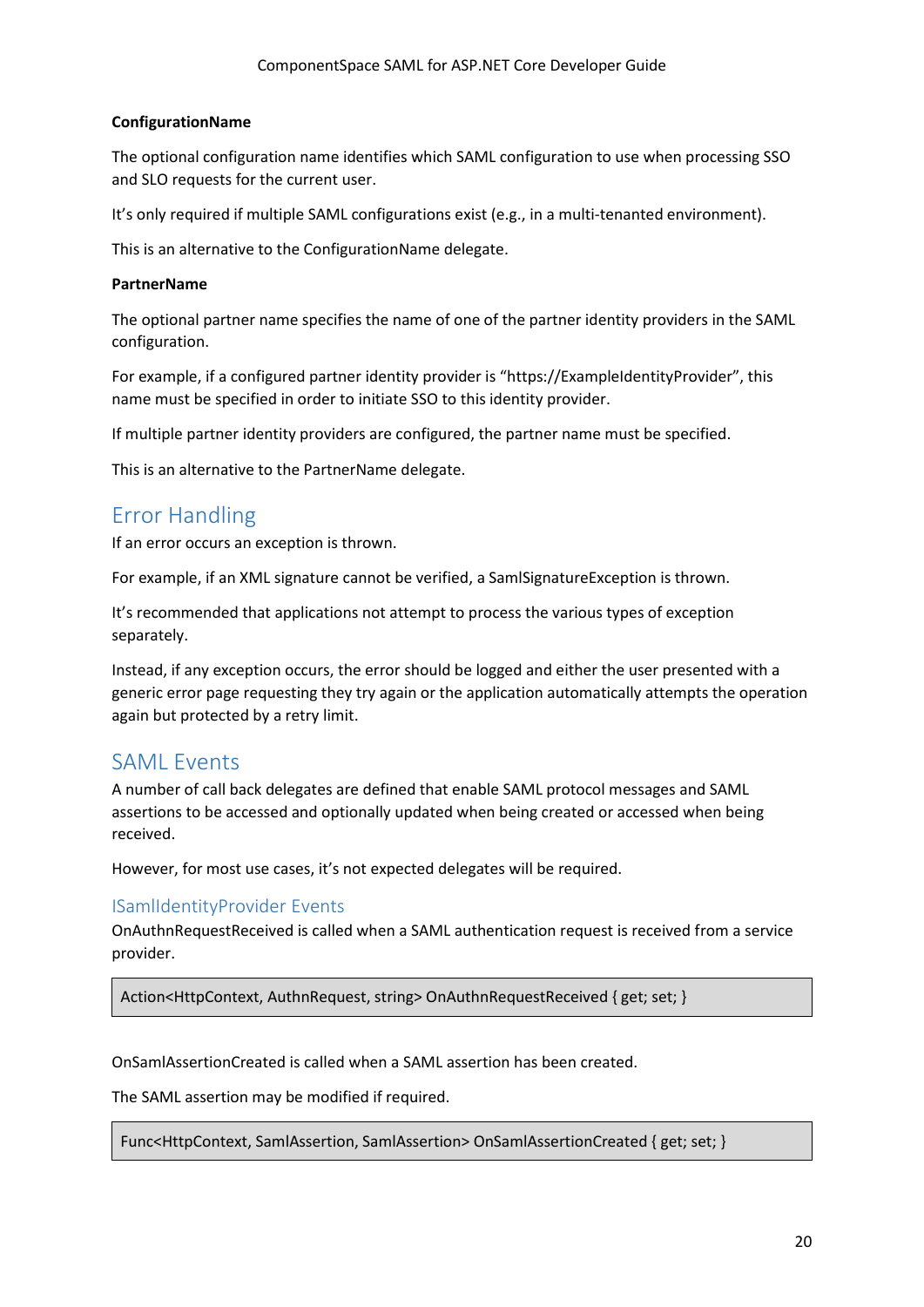OnSamlResponseCreated is called when a SAML response has been created.

The SAML response may be modified if required.

Func<HttpContext, SamlResponse, SamlResponse> OnSamlResponseCreated { get; set; }

# <span id="page-24-0"></span>ISamlServiceProvider Events

OnAuthnRequestCreated is called when a SAML authentication request has been created.

The SAML authentication request may be modified if required.

Func<HttpContext, AuthnRequest, AuthnRequest> OnAuthnRequestCreated { get; set; }

OnSamlResponseReceived is called when a SAML response is received from an identity provider.

Action<HttpContext, SamlResponse, string> OnSamlResponseReceived { get; set; }

OnSamlAssertionReceived is called when a SAML assertion is received from an identity provider.

Action<HttpContext, SamlAssertion> OnSamlAssertionReceived { get; set; }

# <span id="page-24-1"></span>ISamlProvider Events

OnResolveUrl is called to resolve the destination URL when sending a SAML message.

The URL may be modified if required.

Func<HttpContext, SamlEndpointType, string, string> OnResolveUrl { get; set; }

OnSendMessage is called when sending a SAML message.

The SAML message may be modified if required.

Func<HttpContext, XmlElement, XmlElement> OnSendMessage { get; set; }

OnReceiveMessage is called when receiving a SAML message.

The SAML message may be modified if required.

Func<HttpContext, XmlElement, XmlElement> OnReceiveMessage { get; set; }

OnLogoutRequestCreated is called when a SAML logout request has been created.

The SAML logout request may be modified if required.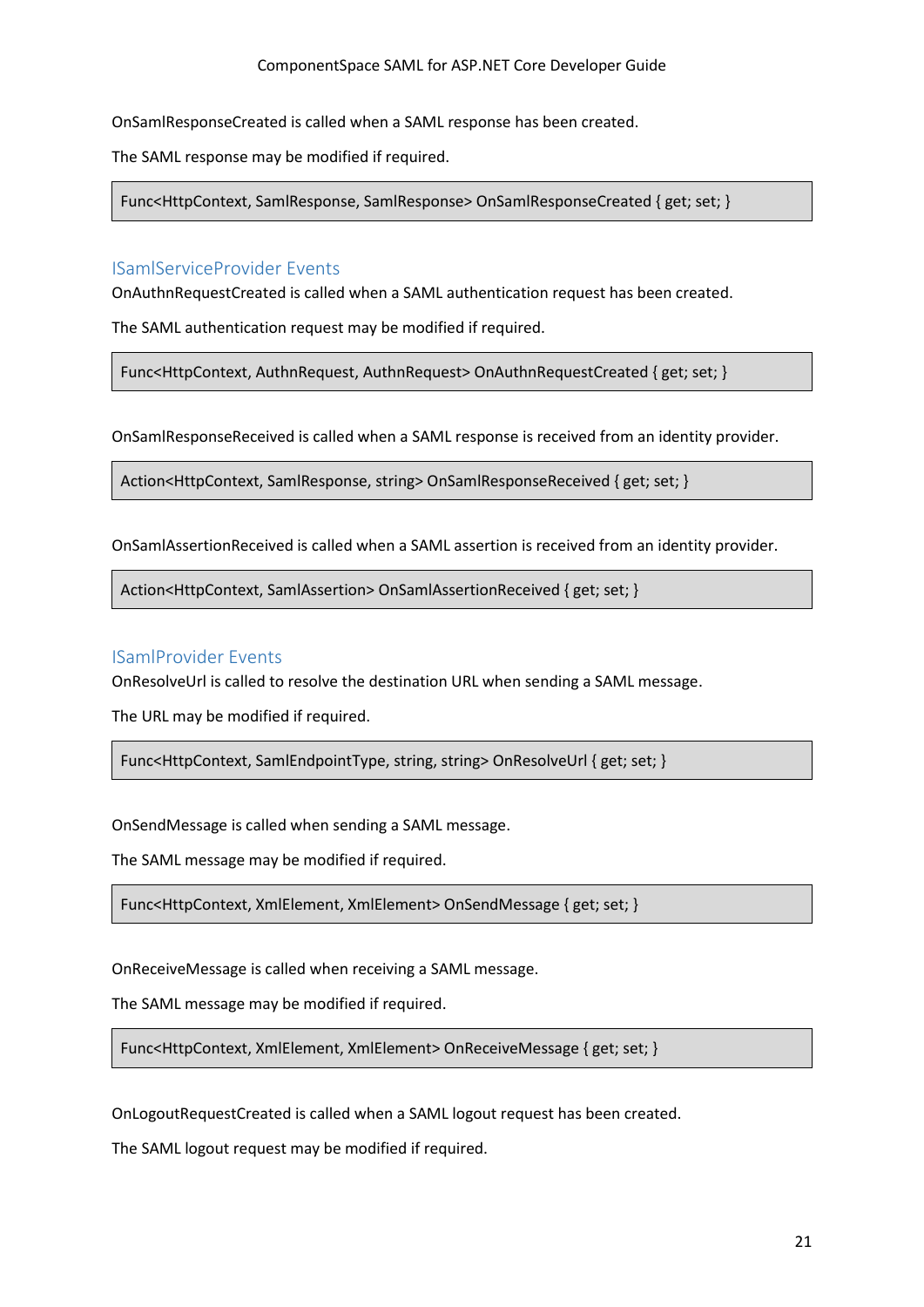Func<HttpContext, LogoutRequest, LogoutRequest> OnLogoutRequestCreated { get; set; }

OnLogoutResponseCreated is called when a SAML logout response has been created.

The SAML logout response may be modified if required.

Func<HttpContext, LogoutResponse, LogoutResponse> OnLogoutResponseCreated { get; set; }

OnLogoutRequestReceived is called when a SAML logout request is received.

Action<HttpContext, LogoutRequest, string> OnLogoutRequestReceived { get; set; }

OnLogoutResponseReceived is called when a SAML logout response is received.

Action<HttpContext, LogoutResponse, string> OnLogoutResponseReceived { get; set; }

#### <span id="page-25-0"></span>Event Examples

The following example demonstrates including SAML extensions in a SAML authentication request.

Once the authentication request is created, the delegate is called.

The delegate updates the authentication request by including some SAML extensions.

The updated authentication request is then sent to the identity provider.

```
// Include SAML extensions in the authn request.
_samlServiceProvider.Events.OnAuthnRequestCreated += (httpContext, authnRequest) =>
{
   var xmlDocument = new XmlDocument();
   xmlDocument.LoadXml("<test xmlns=\"urn:test\">This is a test</test>");
   authnRequest.Extensions = new Extensions()
   {
     Items = new List<XmlElement>() { xmlDocument.DocumentElement }
   };
  return authnRequest:
};
// To login automatically at the service provider, initiate single sign-on to the identity provider (SP-
initiated SSO). 
var partnerName = configuration["PartnerName"];
await samlServiceProvider.InitiateSsoAsync(partnerName);
```
The following example demonstrates receiving SAML extensions in a SAML authentication request.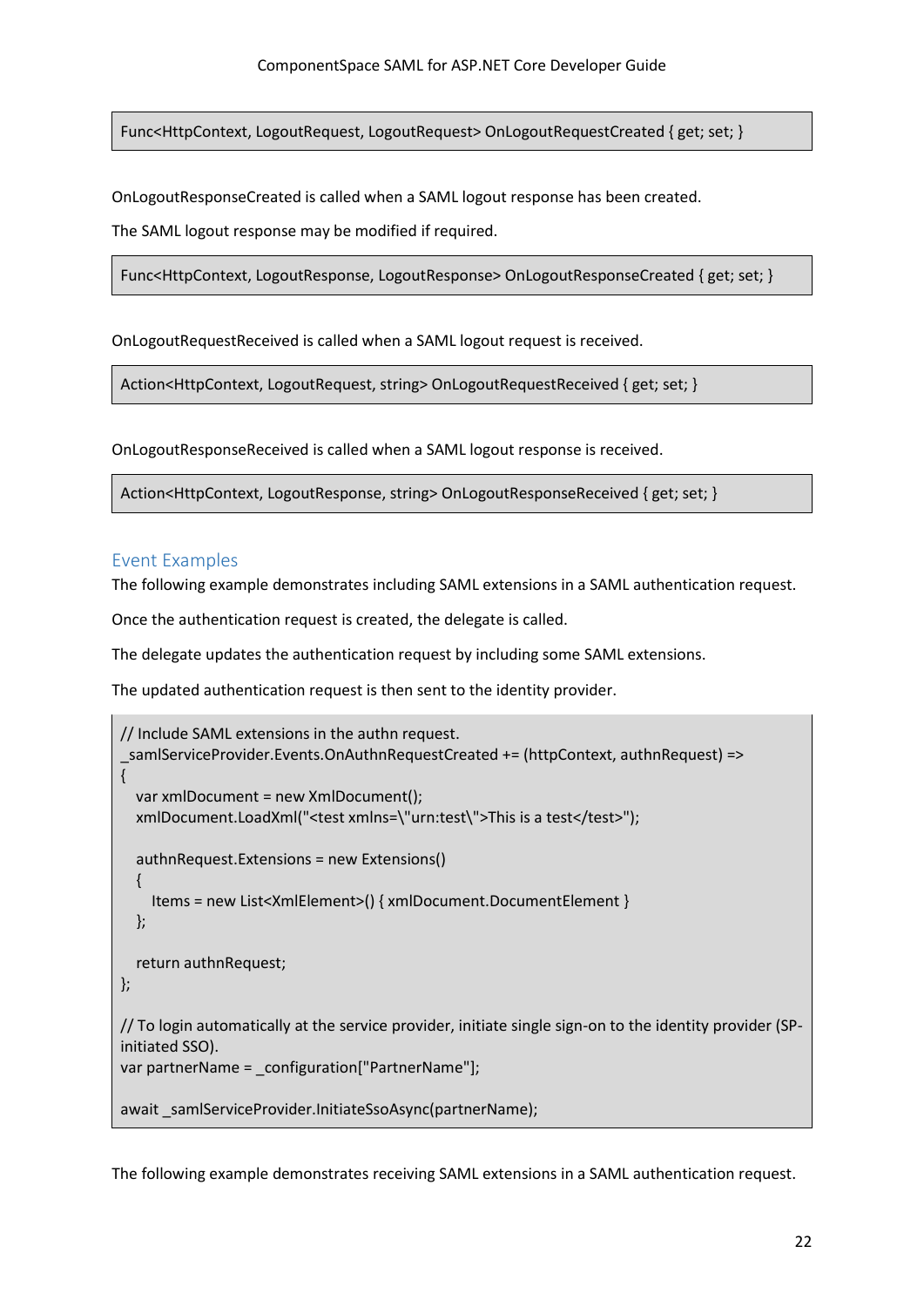Once the authentication request is received, the delegate is called.

The SAML extensions are retrieved for subsequent processing.

```
// Receive the SAML extensions included in the authn request.
IEnumerable<XmlElement> extensionsItems = null;
_samlIdentityProvider.Events.OnAuthnRequestReceived += (authnRequest, relayState) =>
{
   extensionsItems = authnRequest.Extensions?.Items;
};
// Receive the authn request from the service provider (SP-initiated SSO).
await samlIdentityProvider.ReceiveSsoAsync();
```
The following example demonstrates adding a query string to the single sign-on service URL.

```
_samlServiceProvider.Events.OnResolveUrl += (httpContext, samlEndpointType, url) =>
{
   return QueryHelpers.AddQueryString(url, "username", "joeuser@componentspace.com");
};
await samlServiceProvider.InitiateSsoAsync(partnerName, returnUrl);
```
The following example demonstrates adding advice to the SAML assertion.

```
// Add advice to the SAML assertion.
_samlIdentityProvider.Events.OnSamlAssertionCreated += (httpContext, samlAssertion) =>
{
   samlAssertion.Advice = new Advice()
   {
     AdviceList = new List<AdviceListItem>()
     {
        new AdviceListItem()
\overline{\phantom{a}} SamlAssertion = new SamlAssertion()
\left\{ \begin{array}{cc} 0 & 0 \\ 0 & 0 \end{array} \right\} Issuer = samlAssertion.Issuer,
            Subject = new Subject()
 {
              NameID = new NameID()
\{ Name = "joeuser@componentspace.com"
 }
 }
 }
       }
     }
   };
```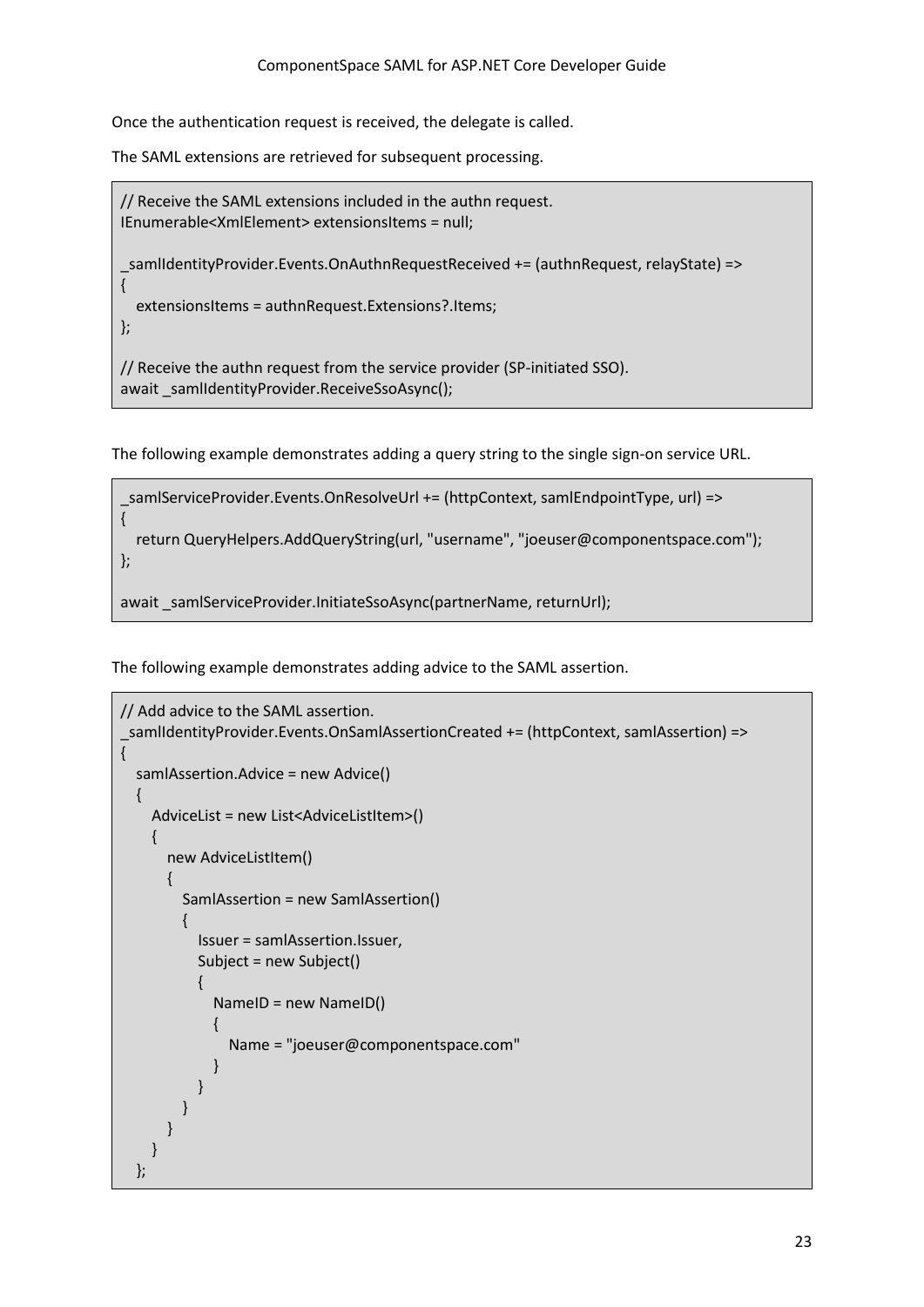```
 return samlAssertion;
};
return samlIdentityProvider.SendSsoAsync(userName, attributes);
```
The following example demonstrates adding a name qualifier to the SAML assertion.

```
// Add a name qualifier to the SAML assertion.
_samlIdentityProvider.Events.OnSamlAssertionCreated += (httpContext, samlAssertion) =>
{
  samlAssertion.Subject.NameID.NameQualifier = "example.com";
   return samlAssertion;
};
return samlIdentityProvider.SendSsoAsync(userName, attributes);
```
# <span id="page-27-0"></span>SAML Middleware Events

In addition to the ISamlIdentityProvider events, the SAML middleware supports the following events.

OnInitiateSso is called prior to calling InitiateSsoAsync.

The InitiateSsoAsync parameters may be modified if required.

```
Func<HttpContext, string, string, IList<SamlAttribute>, string, string, (string, string, 
IList<SamlAttribute>, string, string)> OnInitiateSso { get; set; }
```
OnSendSso is called prior to calling SendSsoAsync.

The SendSsoAsync parameters may be modified if required.

Func<HttpContext, string, IList<SamlAttribute>, string, (string, IList<SamlAttribute>, string, Status)> OnSendSso { get; set; }

OnInitiateSlo is called prior to calling InitiateSloAsync.

The InitiateSloAsync parameters may be modified if required.

Func<HttpContext, string, string, (string, string)> OnInitiateSlo { get; set; }

OnSendSlo is called prior to calling SendSloAsync.

The SendSloAsync parameters may be modified if required.

Func<HttpContext, string, string> OnSendSlo { get; set; }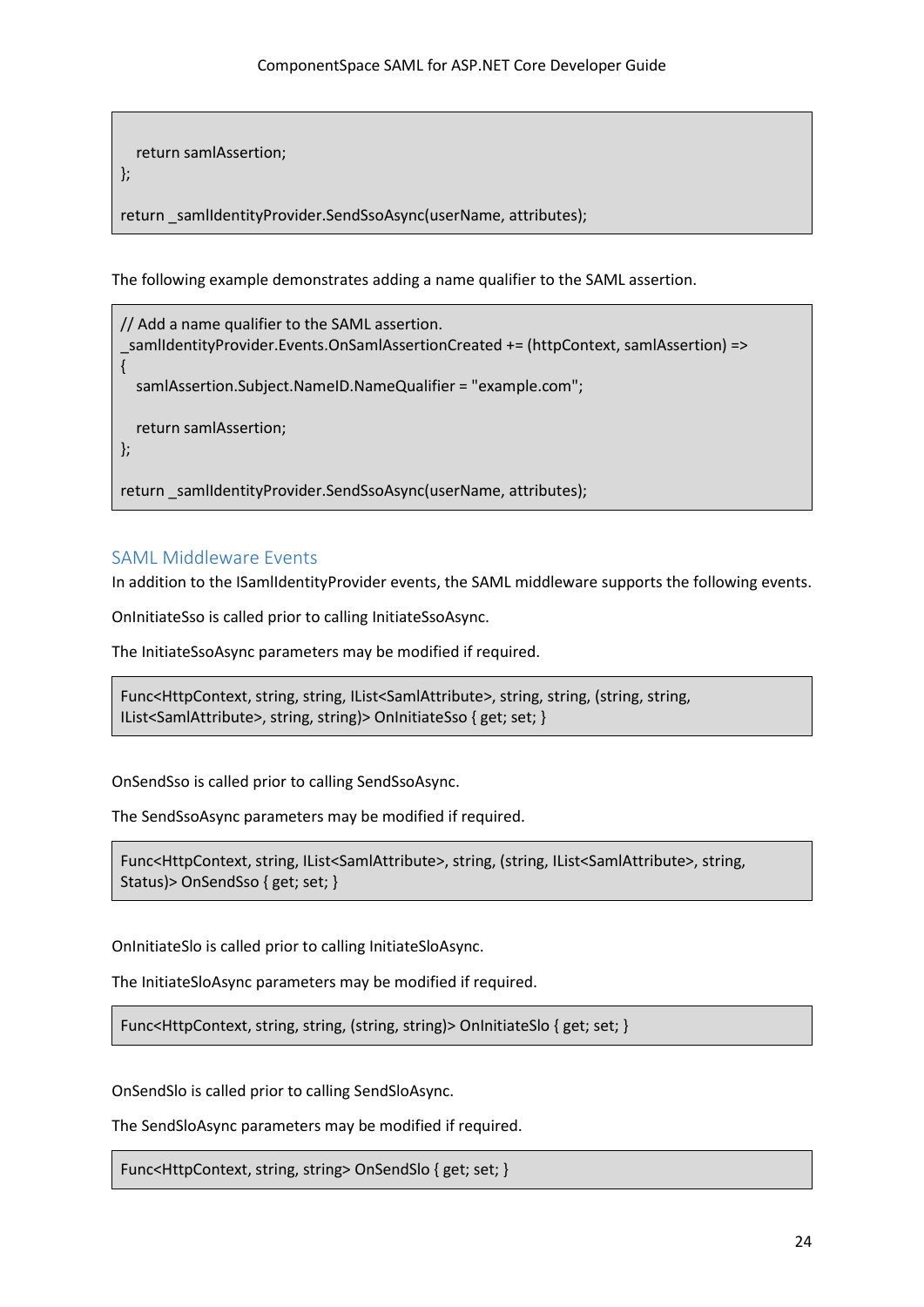OnError is called when an error occurs during SAML SSO or SLO.

Func<HttpContext, Exception, bool> OnError { get; set; }

The error details are supplied in the exception. The delegate should return true if it has processed the error and no further action is required by the SAML middleware.

## <span id="page-28-0"></span>SAML Middleware Event Examples

The following example demonstrates setting the authentication context prior to the call to InitiateSsoAsync.

```
// Add SAML middleware services.
services.AddSamlMiddleware(options =>
{
   options.Events.OnInitiateSso = (httpContext, partnerName, userID, attributes, relayState, 
authnContext) =>
\{ return (partnerName, userID, attributes, relayState, AuthnContextClasses.Password);
   };
});
```
The following example demonstrates receiving SAML extensions in a SAML authentication request.

```
// Add the SAML middleware services.
services.AddSamlMiddleware(options =>
{
   options.Events.OnAuthnRequestReceived = (httpContext, authnRequest, relayState) =>
   {
     var extensionsItems = authnRequest.Extensions?.Items; ;
   };
});
```
The following example redirects to a special error handling page.

```
// Add the SAML middleware services.
services.AddSamlMiddleware(options =>
{
   options.Events.OnError = (httpContext, exception) =>
\{ httpContext.Response.Redirect("/Error");
     return true;
   };
});
```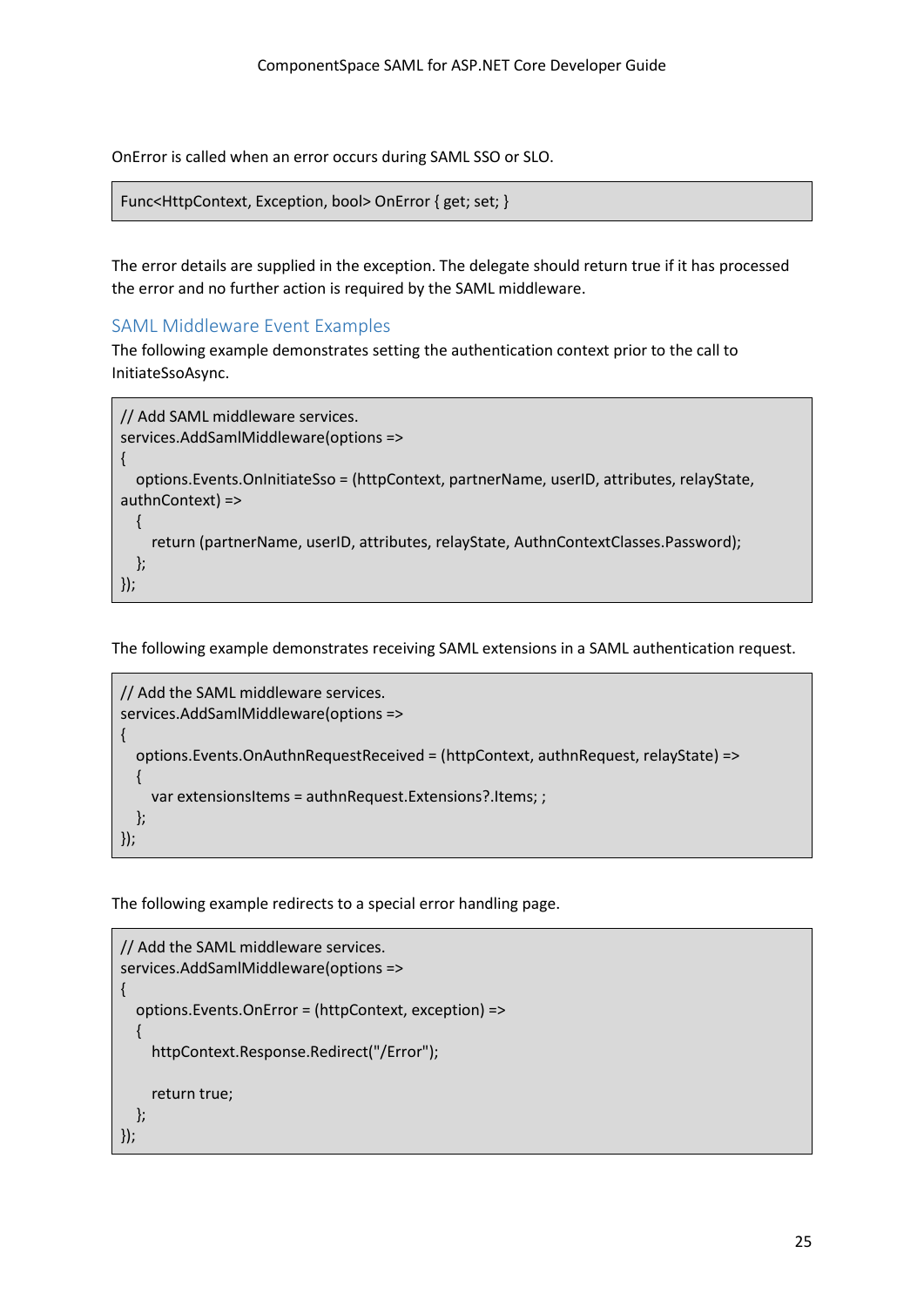# <span id="page-29-0"></span>SAML Authentication Handler Events

In addition to the ISamlServiceProvider events, the SAML authentication handler supports the following events.

OnInitiateSso is called prior to calling InitiateSsoAsync.

The InitiateSsoAsync parameters may be modified if required.

Func<HttpContext, string, string, ISsoOptions, (string, string, ISsoOptions)> OnInitiateSso { get; set; }

OnInitiateSlo is called prior to calling InitiateSloAsync.

The InitiateSloAsync parameters may be modified if required.

Func<HttpContext, string, string, string, (string, string, string)> OnInitiateSlo { get; set; }

OnSendSlo is called prior to calling SendSloAsync.

The SendSloAsync parameters may be modified if required.

Func<HttpContext, string, string> OnSendSlo { get; set; }

OnError is called when an error occurs during SAML SSO or SLO.

Func<HttpContext, Exception, bool> OnError { get; set; }

The error details are supplied in the exception. The delegate should return true if it has processed the error and no further action is required by the SAML authentication handler.

# <span id="page-29-1"></span>SAML Authentication Handler Event Examples

The following example demonstrates setting SSO options prior to the call to InitiateSsoAsync.

```
// Add SAML authentication services.
services.AddAuthentication().AddSaml(options =>
{
   options.Events = new SamlAuthenticationEvents
   {
     OnInitiateSso = (httpContext, partnerName, relayState, ssoOptions) =>
    {
       ssoOptions = new SsoOptions
\overline{\phantom{a}} RequestedUserName = "joe@componentspace.com"
        };
        return (partnerName, relayState, ssoOptions);
     }
```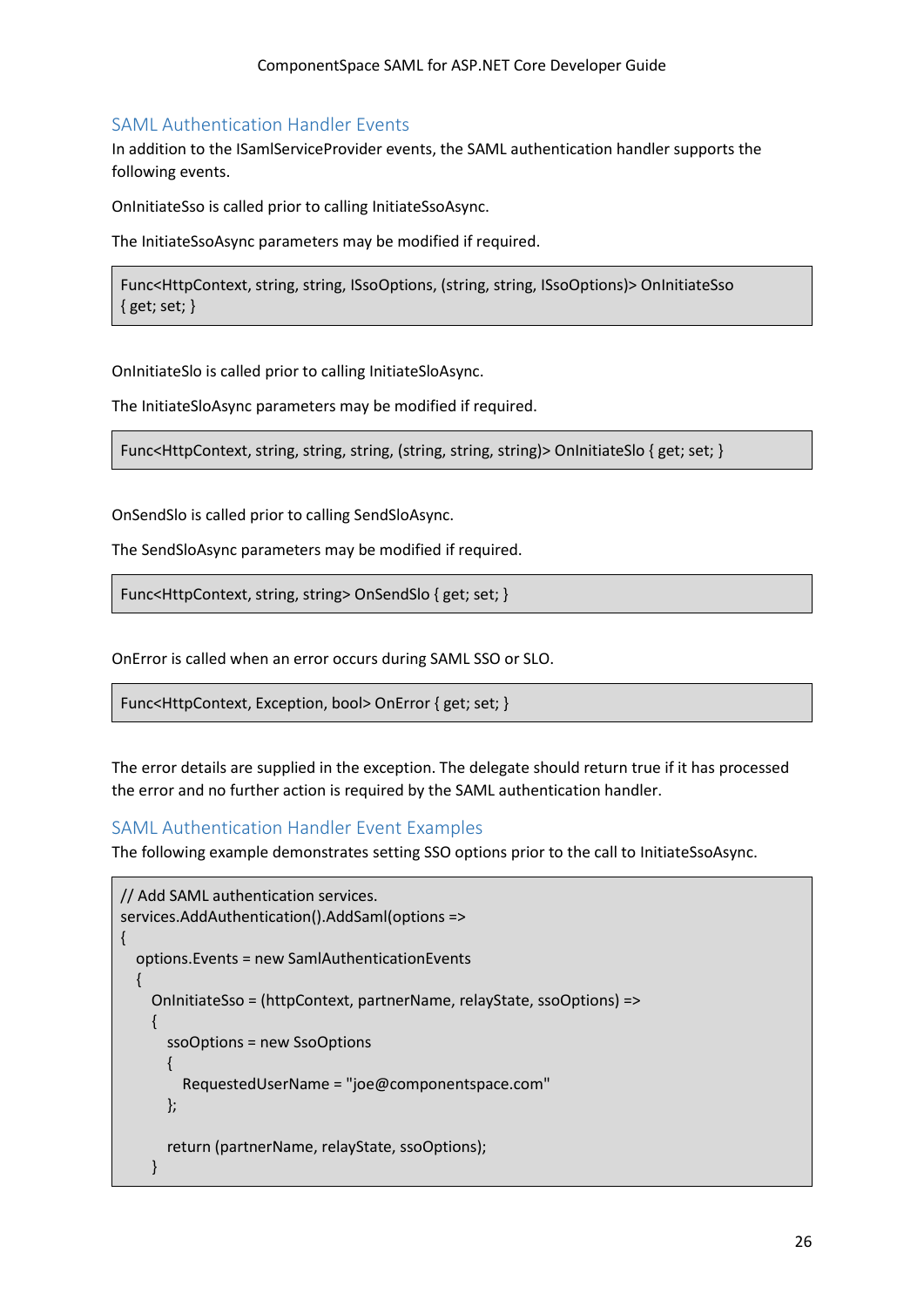| $\}$ |  |  |
|------|--|--|

The following example demonstrates including SAML extensions in a SAML authentication request.

```
// Add SAML authentication services.
services.AddAuthentication().AddSaml(options =>
{
   options.Events = new SamlAuthenticationEvents
   {
     OnAuthnRequestCreated = (httpContext, authnRequest) =>
     {
       var xmlDocument = new XmlDocument();
       xmlDocument.LoadXml("<test xmlns=\"urn:test\">This is a test</test>");
       authnRequest.Extensions = new Extensions()
\overline{\phantom{a}} Items = new List<XmlElement>() { xmlDocument.DocumentElement }
       };
       return authnRequest;
     }
   };
});
```
The following example also demonstrates including SAML extensions in a SAML authentication request. However, the EventsType rather than the Events property is set. This is useful if other services are to be made available through dependency injection.

```
using ComponentSpace.Saml2.Authentication;
public class MySamlAuthenticationEvents : SamlAuthenticationEvents
{
   public MySamlAuthenticationEvents()
\{ OnAuthnRequestCreated = (httpContext, authnRequest) =>
     {
       var xmlDocument = new XmlDocument();
       xmlDocument.LoadXml("<test xmlns=\"urn:test\">This is a test</test>");
       authnRequest.Extensions = new Extensions()
       {
         Items = new List<XmlElement>() { xmlDocument.DocumentElement }
       };
       return authnRequest;
     }
   }
```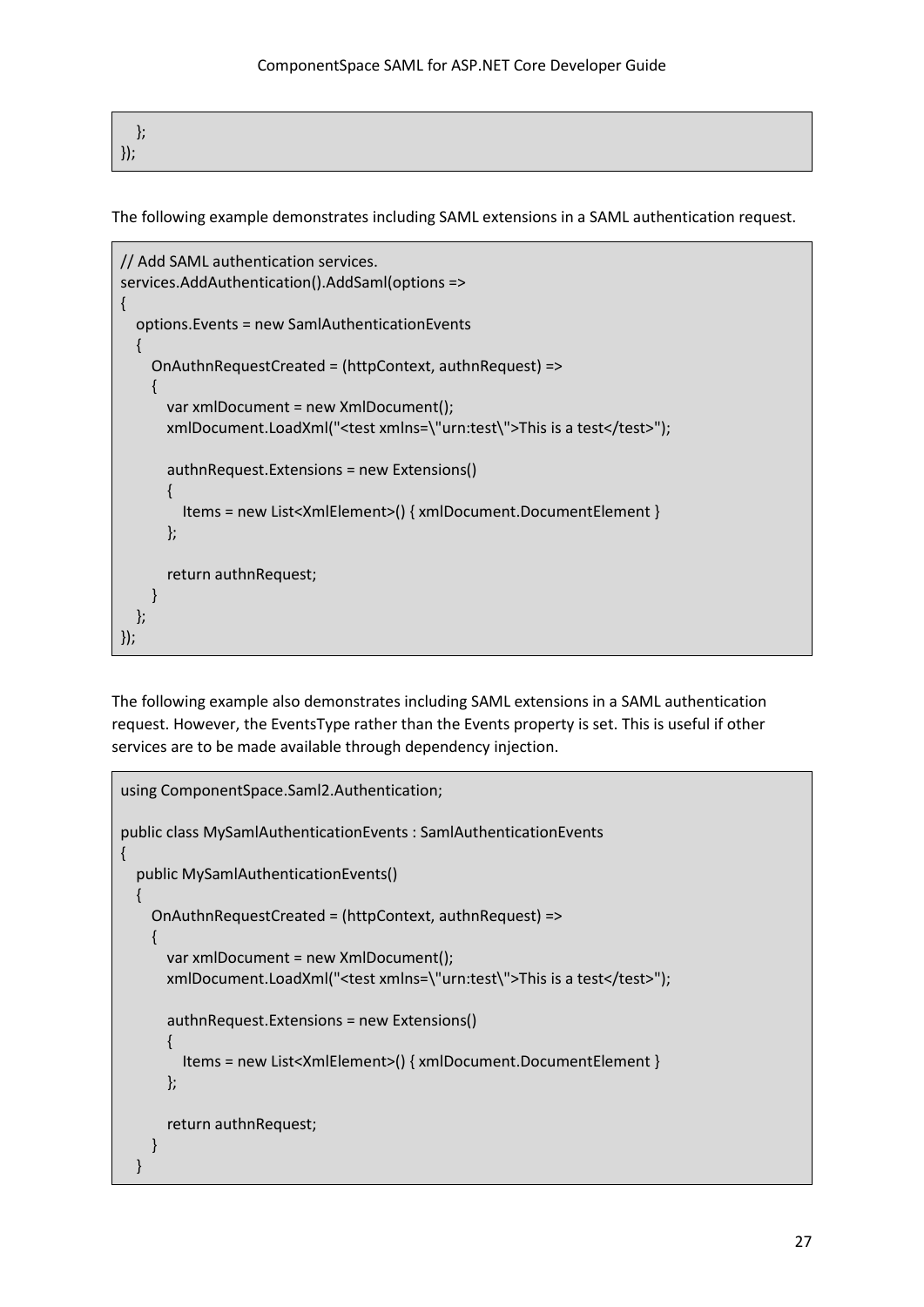```
}
// Add the authentication events handler.
services.AddTransient<MySamlAuthenticationEvents>();
// Add SAML authentication services.
services.AddAuthentication().AddSaml(options =>
{
   options.EventsType = typeof(MySamlAuthenticationEvents);
});
```
The following example redirects to a special error handling page if an AuthnFailed error status is returned by the identity provider. All other errors are handled by the authentication handler.

```
// Add SAML authentication services.
services.AddAuthentication().AddSaml(options =>
{
   options.PartnerName = () => Configuration["PartnerName"];
   options.Events = new SamlAuthenticationEvents
  {
     OnError = (httpContext, exception) =>
     {
        if (!(exception is SamlErrorStatusException))
        {
          return false;
        }
        var samlErrorStatusException = exception as SamlErrorStatusException;
        if (samlErrorStatusException?.Status?.StatusCode?.Code != 
SamlConstants.PrimaryStatusCodes.Responder ||
          samlErrorStatusException?.Status?.StatusCode?.SubordinateStatusCode?.Code != 
SamlConstants.SecondaryStatusCodes.AuthnFailed)
\overline{\phantom{a}} return false;
        }
        httpContext.Response.Redirect("/AuthnFailedError");
        return true;
     }
   };
});
```
# <span id="page-31-0"></span>Customizations

A number of interfaces are exposed to enable custom implementations.

However, for most use cases, it's not expected this will be required.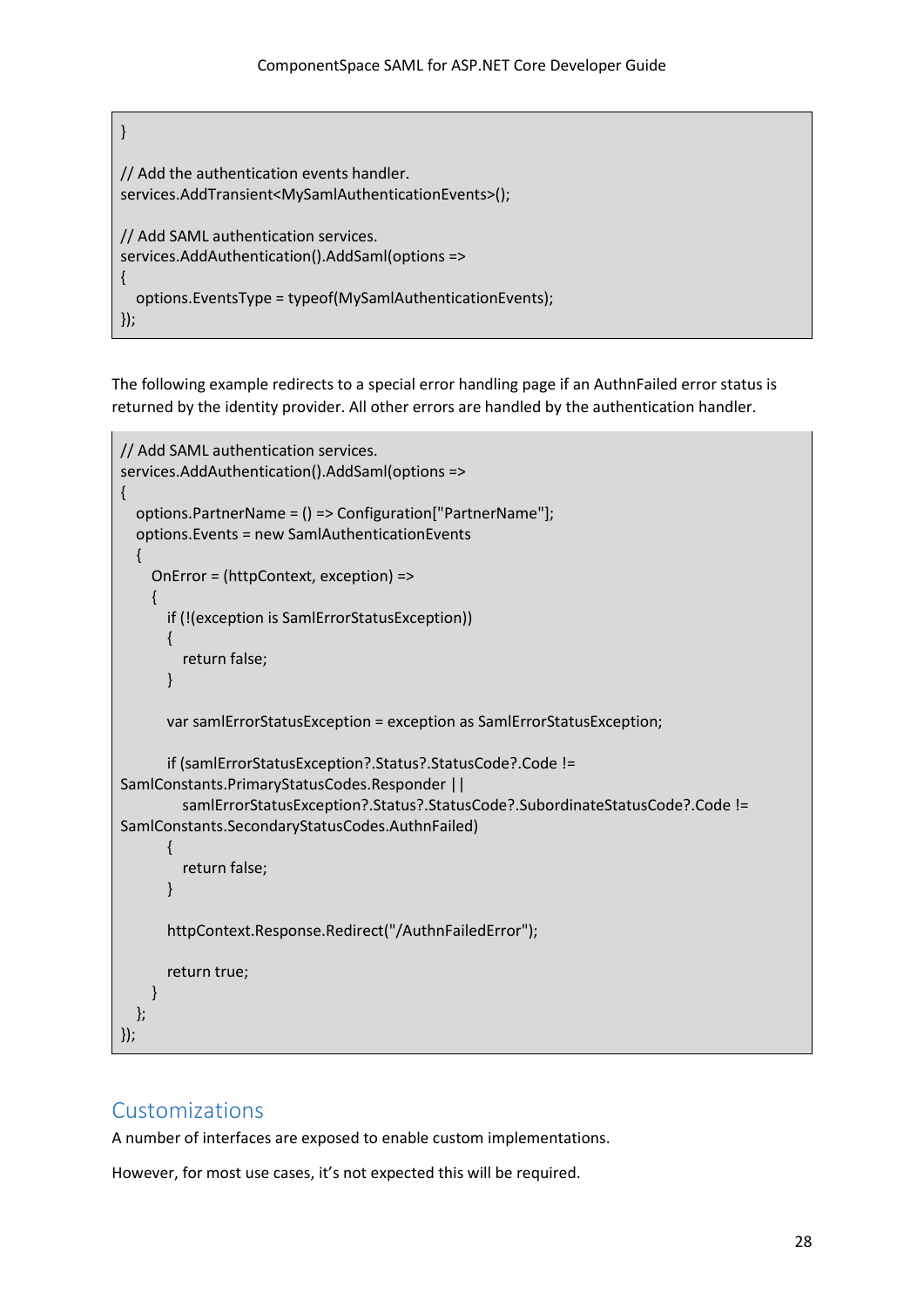# <span id="page-32-0"></span>Adding Services

The IServiceCollection extension method, AddSaml, adds the various default implementations of the SAML interfaces to the .NET Core default services container. This should be called in the ConfigureServices method of the application's Startup class.

Some or all of these implementations may be replaced by calling IServiceCollection Add methods.

For example, the following code makes use of the default implementations of the SAML interfaces except it replaces the ISsoSessionStore with a custom implementation.

// Add SAML SSO services. services.AddSaml();

// Add a custom SSO session store. services.AddScoped<ISsoSessionStore, CustomSsoSessionStore>();

# <span id="page-32-1"></span>Dependency Injection and Third-Party IoC Containers

The following table specifies the interfaces, default implementations and lifetimes that must be defined to a third-party Inversion of Control container if the .NET Core default services container isn't being used.

| Interface                         | Implementation                                                                                     | Lifetime  |
|-----------------------------------|----------------------------------------------------------------------------------------------------|-----------|
|                                   | IOptionsSnapshot <certificatecacheoptions></certificatecacheoptions>                               | Transient |
|                                   | IOptionsSnapshot <certificatevalidationoptions></certificatevalidationoptions>                     | Transient |
|                                   | IOptionsSnapshot <cookiessosessionstoreoptions></cookiessosessionstoreoptions>                     | Transient |
|                                   | IOptionsSnapshot <distributedssosessionstoreoptions></distributedssosessionstoreoptions>           | Transient |
|                                   | IOptionsSnapshot <httppostformoptions></httppostformoptions>                                       | Transient |
|                                   | IOptionsSnapshot <samicachedconfigurationresolveroptions></samicachedconfigurationresolveroptions> | Transient |
|                                   | IOptionsSnapshot <samlconfigurations></samlconfigurations>                                         | Transient |
|                                   | IOptionsSnapshot <samlschemavalidatoroptions></samlschemavalidatoroptions>                         | Transient |
| <b>IArtifactCache</b>             | DistributedArtifactCache                                                                           | Transient |
| <b>ICertificateLoader</b>         | CachedCertificateLoader                                                                            | Transient |
| ICertificateManager               | CertificateManager                                                                                 | Transient |
| ICertificateValidator             | CertificateValidator                                                                               | Transient |
| IConfigurationToMetadata          | IConfigurationToMetadata                                                                           | Transient |
| <b>IDistributedCache</b>          | MemoryDistributedCache                                                                             | Singleton |
| <b>IHttpArtifactBinding</b>       | <b>HttpArtifactBinding</b>                                                                         | Transient |
| <b>IHttpContextAccessor</b>       | HttpContextAccessor                                                                                | Transient |
| <b>IHttpPostBinding</b>           | HttpPostBinding                                                                                    | Transient |
| <b>IHttpPostForm</b>              | HttpPostForm                                                                                       | Transient |
| <b>IHttpRedirectBinding</b>       | <b>HttpRedirectBinding</b>                                                                         | Transient |
| <b>IHttpRequest</b>               | AspNetHttpRequest                                                                                  | Transient |
| IHttpResponse                     | AspNetHttpResponse                                                                                 | Transient |
| <b>IIDCache</b>                   | DistributedIDCache                                                                                 | Transient |
| ILicense                          | License                                                                                            | Transient |
| <b>ILoggerFactory</b>             | LoggerFactory                                                                                      | Transient |
| <b>IMiddleware</b>                | SamlMiddleware                                                                                     | Transient |
| <b>ISamIClaimFactory</b>          | SamlClaimFactory                                                                                   | Transient |
| ISamlConfigurationResolver        | SamlCachedConfigurationResolver                                                                    | Transient |
| <b>ISamIConfigurationResolver</b> | SamlConfigurationResolver                                                                          | Transient |
| ISamlIdentityProvider             | SamlIdentityProvider                                                                               | Transient |
| ISamISchemaValidator              | SamlSchemaValidator                                                                                | Transient |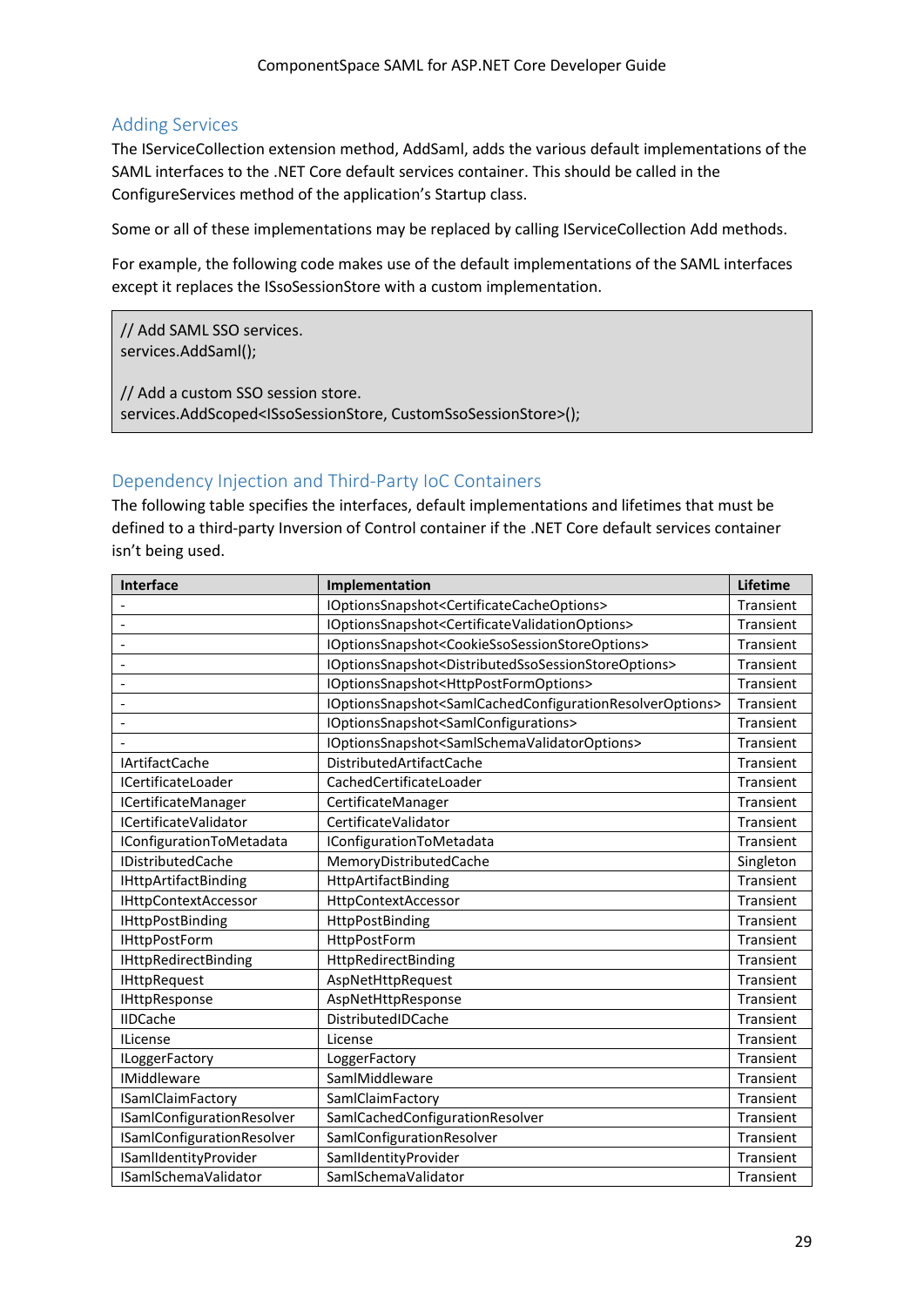#### ComponentSpace SAML for ASP.NET Core Developer Guide

| <b>ISamIServiceProvider</b> | SamlServiceProvider                   | Transient |
|-----------------------------|---------------------------------------|-----------|
| <b>ISoapBinding</b>         | SoapBinding                           | Transient |
| <b>ISsoSessionStore</b>     | DistributedSsoSessionStore            | Scoped    |
| <b>IUrlUtility</b>          | UrlUtility                            | Transient |
| IXmlDataEncryptionExtension | TripleDesXmlDataEncryptionExtension   | Transient |
| IXmlDataEncryptionExtension | AesXmlDataEncryptionExtension         | Transient |
| IXmlDataEncryptionExtension | AesGcmXmlDataEncryptionExtension      | Transient |
| <b>IXmlEncryption</b>       | XmlEncryption                         | Transient |
| IXmlKeyEncryptionExtension  | RsaXmlKeyEncryptionExtension          | Transient |
| IXmlKeyEncryptionExtension  | RsaOaepXmlKeyEncryptionExtension      | Transient |
| IXmlKeyEncryptionExtension  | RsaOaepMgf1pXmlKeyEncryptionExtension | Transient |
| <b>IXmlSignature</b>        | XmlSignature                          | Transient |

#### <span id="page-33-0"></span>ISsoSessionStore

The ISsoSessionStore interface supports storing SAML SSO session data. It's used by the identity provider and service provider to support the SAML protocol.

Several implementations are provided.

#### <span id="page-33-1"></span>Distributed Cache Session Store

A default implementation stores SSO session data in an IDistributedCache.

The implementation of IDistributedCache may be specified through dependency injection.

The default implementation of IDistributedCache caches to memory.

This is suitable for single server deployments.

For web farm deployments, an IDistributedCache implementation such as the RedisCache or SqlServerCache should be specified. For more information, refer to the SAML for ASP.NET Core Web Farm Guide.

#### <span id="page-33-2"></span>Distributed Cache Session Store Cookie

The key to the cache for individual session data is kept in a SAML-specific HTTP cookie.

By default, the cookie's name is "saml-session" and it's marked as secure, samesite=none and HTTP only.

An example set-cookie response header is shown below.

set-cookie: saml-session=f0225c85-20c5-4535-a289-4b173ff23e4a; path=/; secure; samesite=none; httponly

#### <span id="page-33-3"></span>SameSite Cookie Considerations

A set-cookie header may include an optional SameSite attribute whose purpose is to help protect against cross-site request forgery attacks (CSRF).

SAML protocol exchanges are, in most use cases, cross-site. The identity provider (IdP) and service provider (SP) are different sites. Furthermore, these flows do not involve users clicking navigation links from one site to the other. For example, when an IdP sends an SP a SAML response, it returns a 200 HTTP response to the browser containing an HTML form and some JavaScript to automatically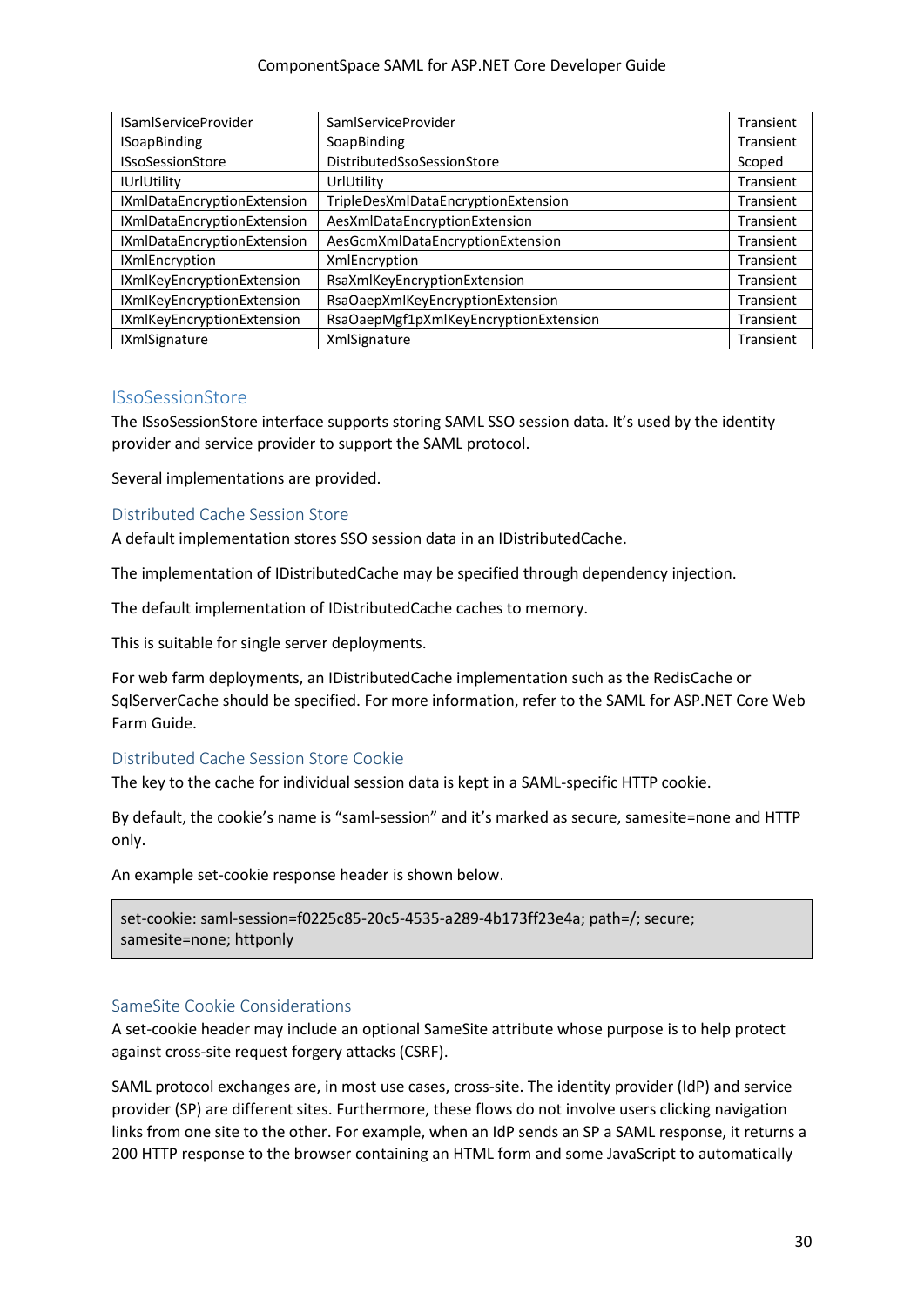submit the form to the SP via an HTTP Post. From the browser's perspective, the current site is the IdP and destination site for the HTTP Post is the SP.

If the SAML session cookie is marked as SameSite=Strict, the browser won't include it with the SAML response as the sites are different. If the SAML session cookie is marked as SameSite=Lax, the browser still won't include it as this isn't considered a top-level navigation action. Specifically, the SameSite specification doesn't consider Post to be a safe HTTP method.

Consequently, the SAML session cookie is created with a SameSite value of None.

However, if the MinimumSameSitePolicy for the application is set to SameSiteMode.Lax or SameSiteMode.Strict, the SAML session cookie will take on this minimum setting. This will mean the browser won't return the cookie and the corresponding SAML session state cannot be identified.

To circumvent these issues, the recommended approach is to set MinimumSameSitePolicy to SameSiteMode.None and to specify the SameSite setting on individual cookies as required.

```
services.Configure<CookiePolicyOptions>(options =>
{
 options.MinimumSameSitePolicy = SameSiteMode.None;
});
```
Note that these issues aren't specific to SAML SSO or ASP.NET Core. Other external authentication protocols and other platforms potentially have the same issues.

One other point to note is that no cookies, not just the SAML session cookie, marked as Strict or Lax will be included with the HTTP Post. This may impact other aspects of the site's functionality. However, a subsequent redirect by the site back to itself will make these cookies available as this will no longer be cross-site.

# <span id="page-34-0"></span>Distributed Cache Session Store Options

Options associated with the distributed cache session store may be set.

For example, the following code in the ConfigureServices specifies the name of the SAML cookie.

```
using ComponentSpace.Saml2.Bindings;
using ComponentSpace.Saml2.Configuration;
using ComponentSpace.Saml2.Session;
services.Configure<DistributedSsoSessionStoreOptions>(options =>
\{ options.CookieName = "my-saml-session";
});
// Add SAML SSO services.
services.AddSaml(Configuration.GetSection("SAML"));
```
Alternatively, the options may be specified through configuration.

For example, the following section in appsettings.json specifies the name of the SAML cookie.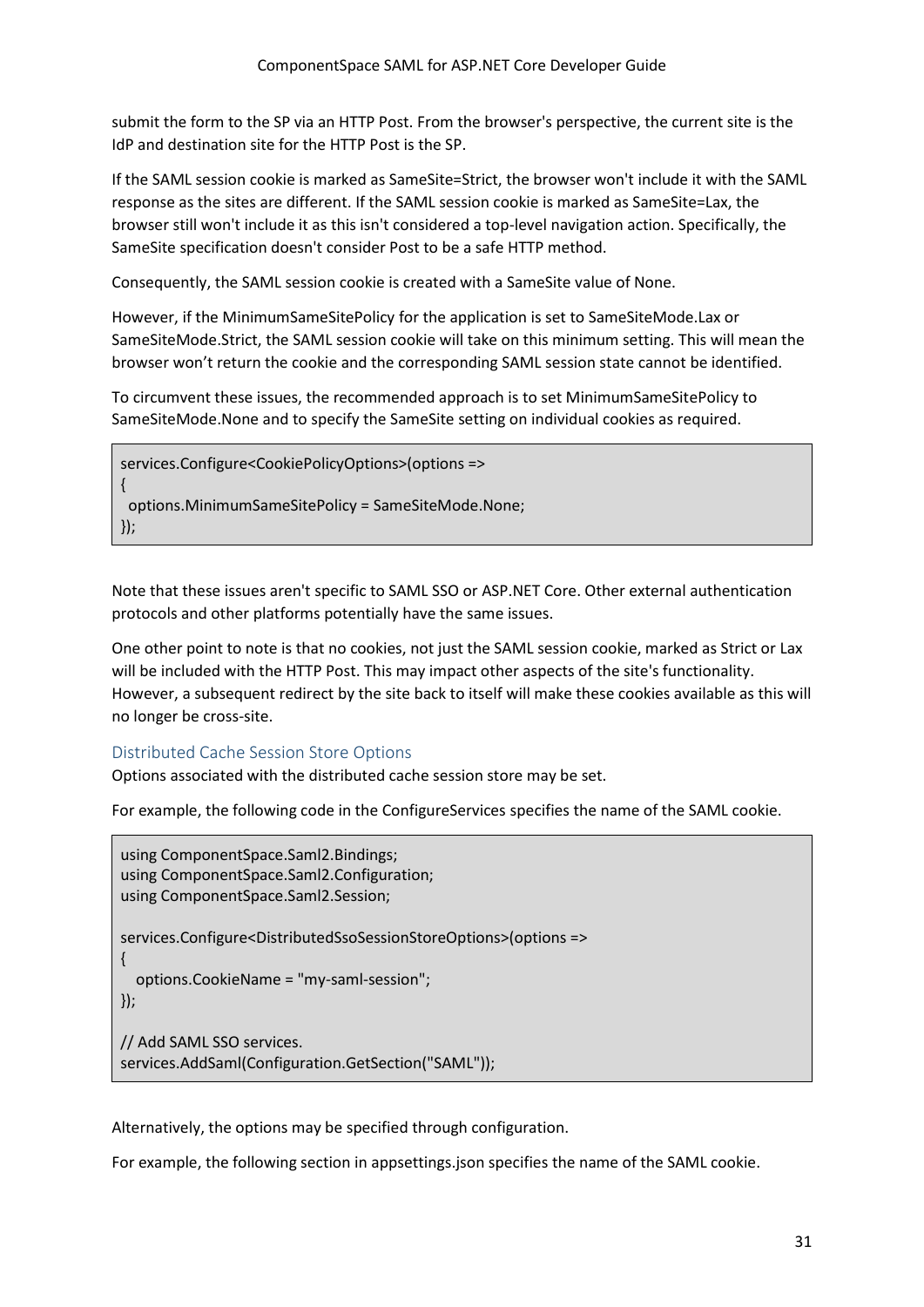```
"DistributedSsoSessionStore": {
  "CookieName": "my-saml-session"
}
```
The following code in the ConfigureServices makes use of this configuration.

using ComponentSpace.Saml2.Configuration; using ComponentSpace.Saml2.Session;

// Configure the distributed cache SSO session store. services.Configure<DistributedSsoSessionStoreOptions>( Configuration.GetSection("DistributedSsoSessionStore"));

// Add SAML SSO services. services.AddSaml(Configuration.GetSection("SAML"));

The cookie's domain defaults to the host name. The following example sets the SAML session cookie's domain. This is necessary if SSO occurs across subdomains.

using ComponentSpace.Saml2.Bindings; using ComponentSpace.Saml2.Configuration; using ComponentSpace.Saml2.Session; services.Configure<DistributedSsoSessionStoreOptions>(options => { options.CookieOptions.Domain = "componentspce.com"; }); // Add SAML SSO services. services.AddSaml(Configuration.GetSection("SAML"));

# <span id="page-35-0"></span>ASP.NET Session Store

An alternative implementation stores SSO session data in the ASP.NET session. This requires ASP.NET sessions to be enabled.

For example, the following code in the ConfigureServices makes use of the default implementations of the SAML interfaces except it replaces the ISsoSessionStore with the ASP.NET session store.

```
// Add ASP.NET sessions.
services.AddSession(options =>
{
  options.Cookie.Name = "ExampleIdentityProvider";
});
// Add SAML SSO services.
services.AddSaml();
```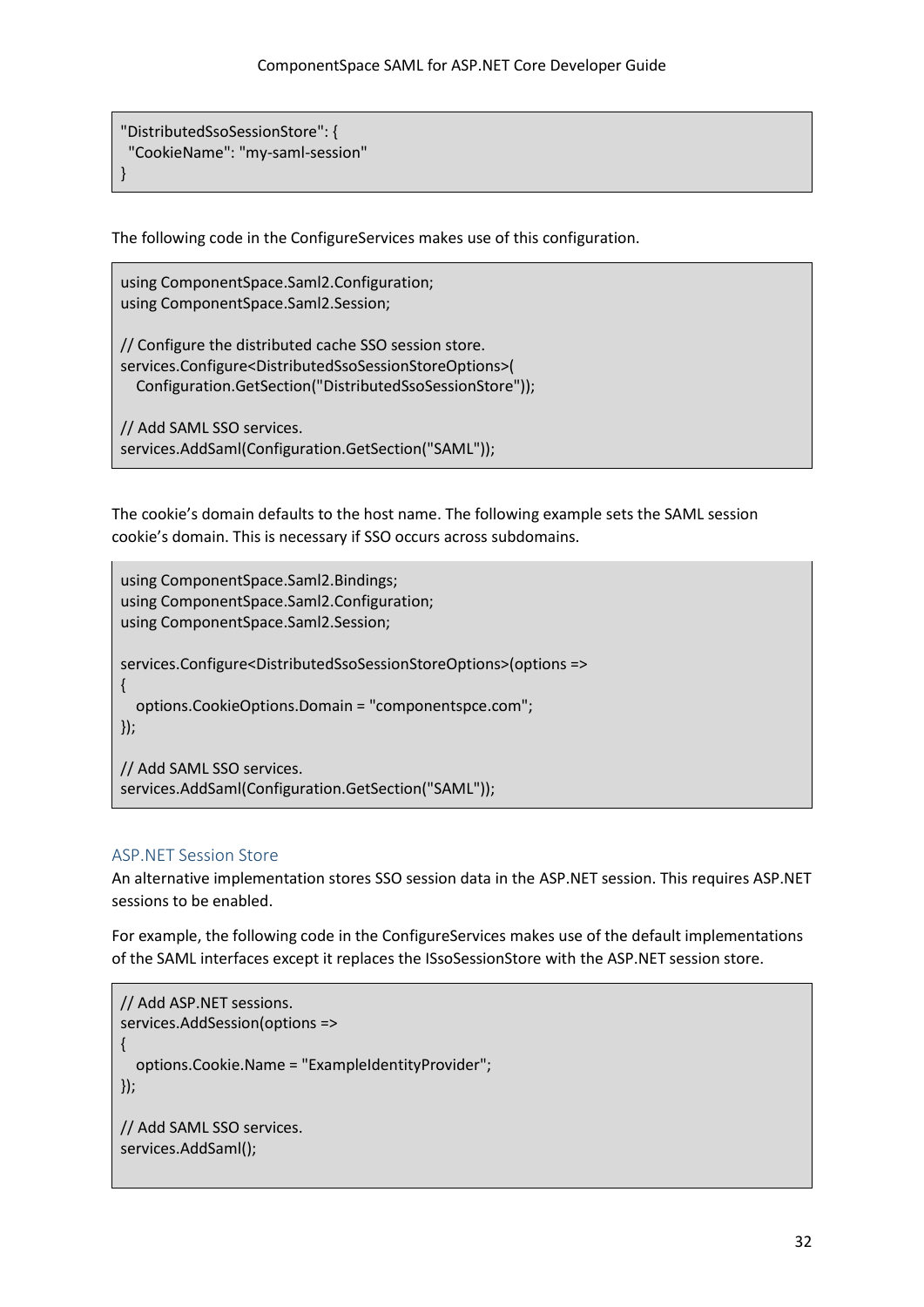// Add the ASP.NET SSO session store. services.AddScoped<ISsoSessionStore, AspNetSsoSessionStore>();

And in the Configure method of the application's Startup class, enable ASP.NET sessions.

app.UseSession();

#### <span id="page-36-0"></span>Cookie Session Store

An alternative implementation stores SSO session data in a cookie.

For example, the following code in the ConfigureServices makes use of the default implementations of the SAML interfaces except it replaces the ISsoSessionStore with the cookie session store.

// Add SAML SSO services. services.AddSaml();

// Add the cookie SSO session store. services.AddScoped<ISsoSessionStore, CookieSsoSessionStore>();

The cookie value is encrypted using Microsoft's IDataProtector interface accessed through the IDataProtectionProvider interface.

For more information, refer to:

https://docs.microsoft.com/en-us/aspnet/core/security/data-protection/introduction

In a web farm deployment, cipher keys may be stored in a central location such as a Redis cache.

For more information, refer to:

https://docs.microsoft.com/en-us/aspnet/core/security/data-protection/implementation/keystorage-providers

#### <span id="page-36-1"></span>Cookie Session Store Options

Options associated with the cookie session store may be set.

For example, the following code in the ConfigureServices specifies the name of the SAML cookie.

```
using ComponentSpace.Saml2.Bindings;
using ComponentSpace.Saml2.Configuration;
using ComponentSpace.Saml2.Session;
services.Configure<CookieSsoSessionStoreOptions>(options =>
{
  options.CookieName = "my-saml-session";
});
// Add SAML SSO services.
services.AddSaml(Configuration.GetSection("SAML"));
```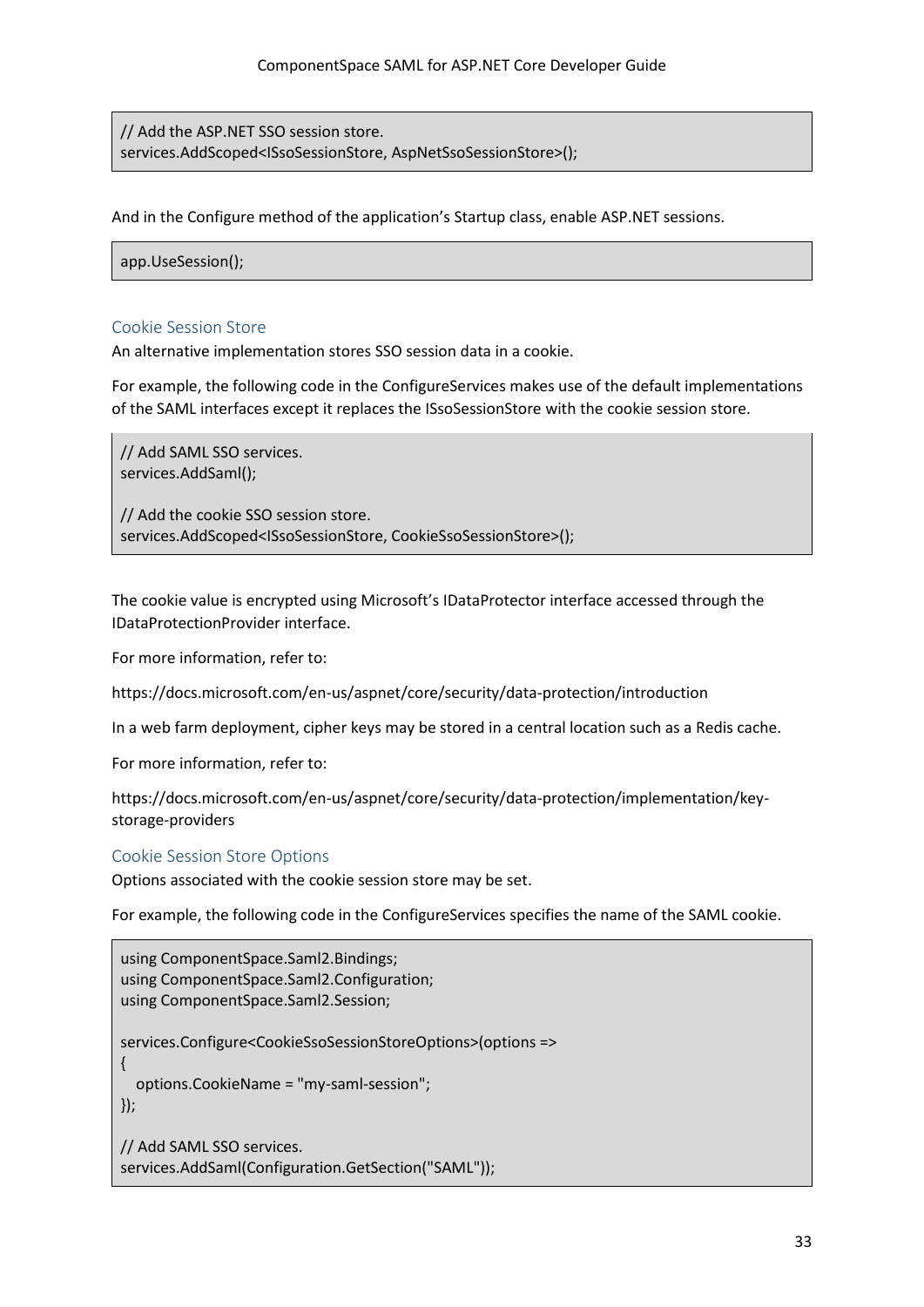Alternatively, the options may be specified through configuration.

For example, the following section in appsettings.json specifies the name of the SAML cookie.

```
"CookieSsoSessionStore": {
  "CookieName": "my-saml-session"
}
```
The following code in the ConfigureServices makes use of this configuration.

using ComponentSpace.Saml2.Configuration; using ComponentSpace.Saml2.Session; // Configure the cookie SSO session store. services.Configure<CookieSsoSessionStoreOptions>( Configuration.GetSection("CookieSsoSessionStore")); // Add SAML SSO services.

services.AddSaml(Configuration.GetSection("SAML"));

The cookie's domain defaults to the host name. The following example sets the SAML session cookie's domain. This is necessary if SSO occurs across subdomains.

```
using ComponentSpace.Saml2.Bindings;
using ComponentSpace.Saml2.Configuration;
using ComponentSpace.Saml2.Session;
services.Configure<CookieSsoSessionStoreOptions>(options =>
{
   options.CookieOptions.Domain = "componentspace.com";
});
// Add SAML SSO services.
services.AddSaml(Configuration.GetSection("SAML"));
```
# <span id="page-37-0"></span>IIDCache

The IIDCache interface supports storing identifiers in a cache. It's used by the service provider to store SAML assertion identifiers as part of detecting potential replay attacks.

# <span id="page-37-1"></span>Distributed ID Cache

A default implementation uses an IDistributedCache.

The specific implementation of IDistributedCache may be specified through dependency injection.

The default implementation of IDistributedCache caches to memory.

This is suitable for single server deployments.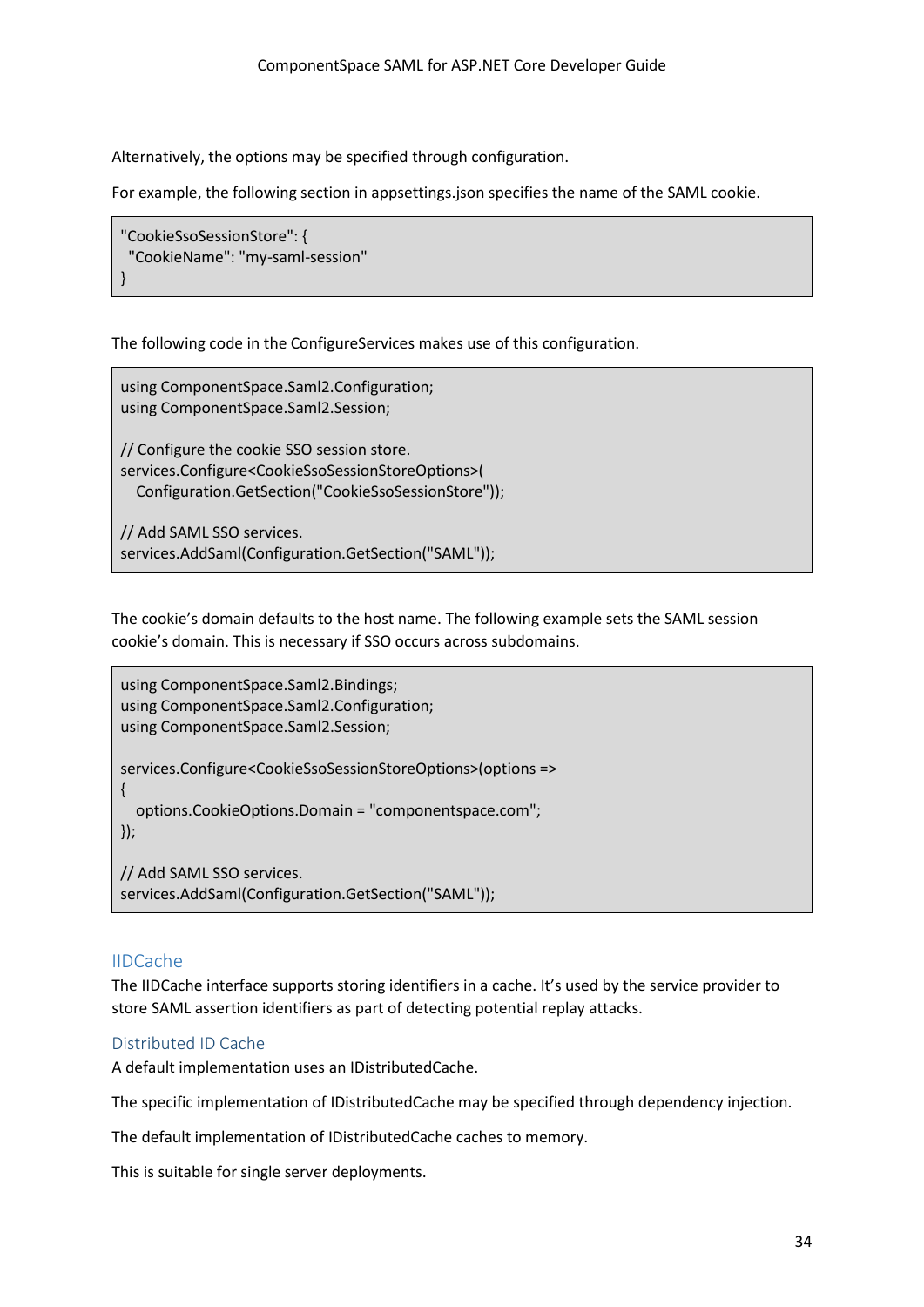For web farm deployments, an IDistributedCache implementation such as the RedisCache or SqlServerCache should be specified. For more information, refer to the SAML for ASP.NET Core Web Farm Guide.

For most use cases, it's not expected that custom implementations will be required.

# <span id="page-38-0"></span>IArtifactCache

The IArtifactCache interface supports storing artifacts in a cache. It's used to support the HTTP Artifact binding.

# <span id="page-38-1"></span>Distributed Artifact Cache

A default implementation uses an IDistributedCache.

The specific implementation of IDistributedCache may be specified through dependency injection.

The default implementation of IDistributedCache caches to memory.

This is suitable for single server deployments.

For web farm deployments, an IDistributedCache implementation such as the RedisCache or SqlServerCache should be specified. For more information, refer to the SAML for ASP.NET Core Web Farm Guide.

For most use cases, it's not expected that custom implementations will be required.

## <span id="page-38-2"></span>ISamlObserver

The ISamlObserver interface supports receiving notifications of SAML SSO and logout events.

An abstract class, SamlObserver, implements this interface and can be extended to receive only the events of interest.

The SamlSubject class includes methods for subscribing and unsubscribing observers.

One possible use of this interface is for auditing.

# <span id="page-38-3"></span>ICertificateManager

The ICertificateManager interface manages X.509 certificates referenced by the SAML configuration.

It delegates to the ICertificateLoader to handle the loading of the certificate.

For most use cases, it's not expected that custom implementations will be required.

# <span id="page-38-4"></span>ICertificateLoader

The ICertificateLoader interface loads X.509 certificates stored in configuration strings, on the file system, or the Windows certificate store.

Two implementations are provided.

#### <span id="page-38-5"></span>Cached Certificate Loader

A default implementation is included which retrieves certificates from configuration strings, the file system or Windows certificate store and caches them in memory for performance.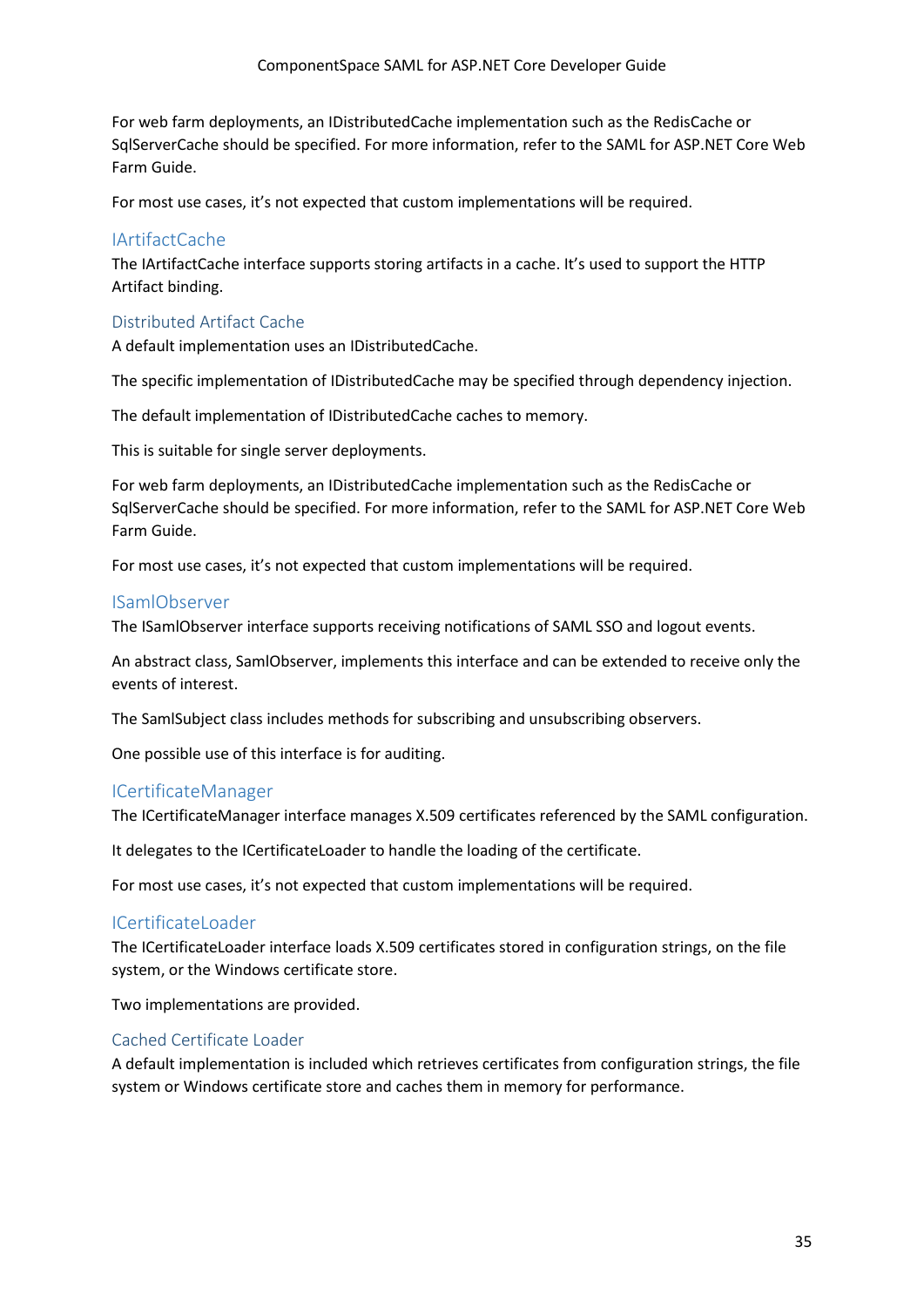# <span id="page-39-0"></span>Non-Cached Certificate Loader

An alternative implementation retrieves certificates from configuration strings, the file system or Windows certificate store and does not cache certificates each time they're accessed. This is less performant but will pick up certificate changes immediately.

For example, the following code in the ConfigureServices makes use of the default implementations of the SAML interfaces except it replaces the ICertificateLoader with the non-cached loader.

// Add SAML SSO services. services.AddSaml();

// Add non-cached certificate loader. services.AddTransient<ICertificateLoader, CertificateLoader>();

# <span id="page-39-1"></span>ICertificateValidator

The ICertificateValidator interface validates X.509 certificates to ensure they haven't expired or aren't otherwise invalid.

Consideration must be given to the performance impact associated with certificate validation during SSO.

Certificate validators may be chained together if multiple implementations are required.

A default certificate validator is available and options for it may be set.

For example, the following code in the ConfigureServices turns on certificate chain checking.

```
using ComponentSpace.Saml2.Certificates;
using ComponentSpace.Saml2.Configuration;
using ComponentSpace.Saml2.Session;
services.Configure<CertificateValidationOptions>(options =>
\{ options.EnableChainCheck = true;
});
// Add SAML SSO services.
services.AddSaml(Configuration.GetSection("SAML"));
```
Alternatively, the options may be specified through configuration.

For example, the following section in appsettings.json turns on certificate chain checking.

```
"CertificateValidation": {
  " EnableChainCheck ": true
}
```
The following code in the ConfigureServices makes use of this configuration.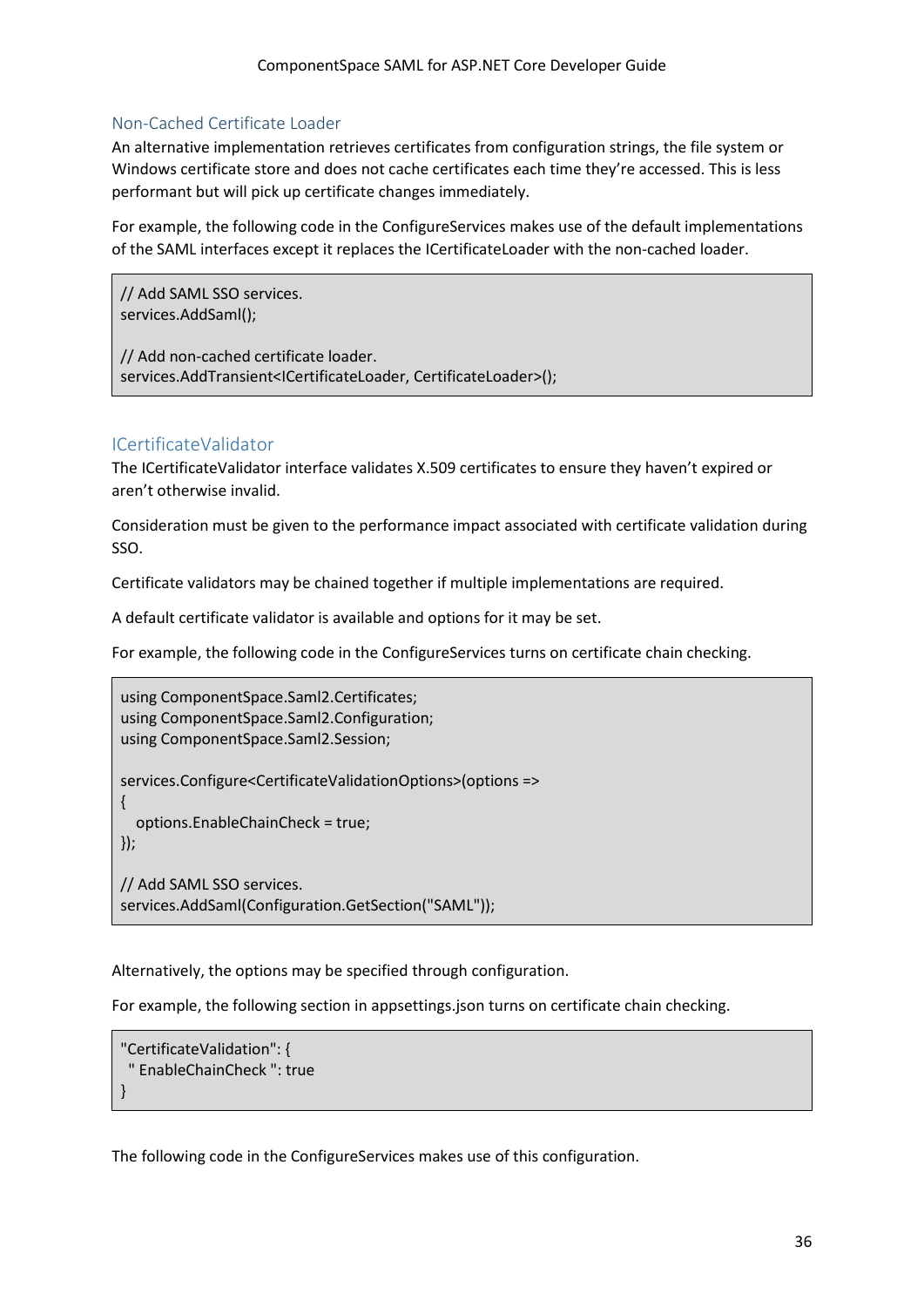using ComponentSpace.Saml2.Certificates; using ComponentSpace.Saml2.Configuration; using ComponentSpace.Saml2.Session;

// Configure the certificate validation. services.Configure<CertificateValidationOptions>( Configuration.GetSection("CertificateValidation"));

// Add SAML SSO services. services.AddSaml(Configuration.GetSection("SAML"));

The following code in the ConfigureServices turns off expired certificate checking.

using ComponentSpace.Saml2.Certificates; using ComponentSpace.Saml2.Configuration; using ComponentSpace.Saml2.Session;

services.Configure<CertificateValidationOptions>(options => { options.EnableNotAfterCheck= false;

});

// Add SAML SSO services. services.AddSaml(Configuration.GetSection("SAML"));

# <span id="page-40-0"></span>ISamlConfigurationResolver

The ISamlConfigurationResolver interface resolves local and partner provider configurations.

For most use cases, it's not expected that custom implementations will be required.

# <span id="page-40-1"></span>Default SAML Configuration Resolver

A default implementation is included that resolves configuration through the SAML configuration specified either using a configuration file (eg. appsettings.json) or programmatically.

Refer to the SAML for ASP.NET Core Configuration Guide for more details.

# <span id="page-40-2"></span>SAML Database Configuration Resolver

The database configuration resolver retrieves configuration stored in an entity framework database.

For example, the following code in the ConfigureServices makes use of the default implementations of the SAML interfaces except it replaces the ISamlConfigurationResolver with the database configuration resolver.

// Add the SAML configuration database context. services.AddDbContext<SamlConfigurationContext>(options => options.UseSqlite(Configuration.GetConnectionString("SamlConfigurationConnection"), builder => builder.MigrationsAssembly("DatabaseIdentityProvider")));

// Add SAML SSO services.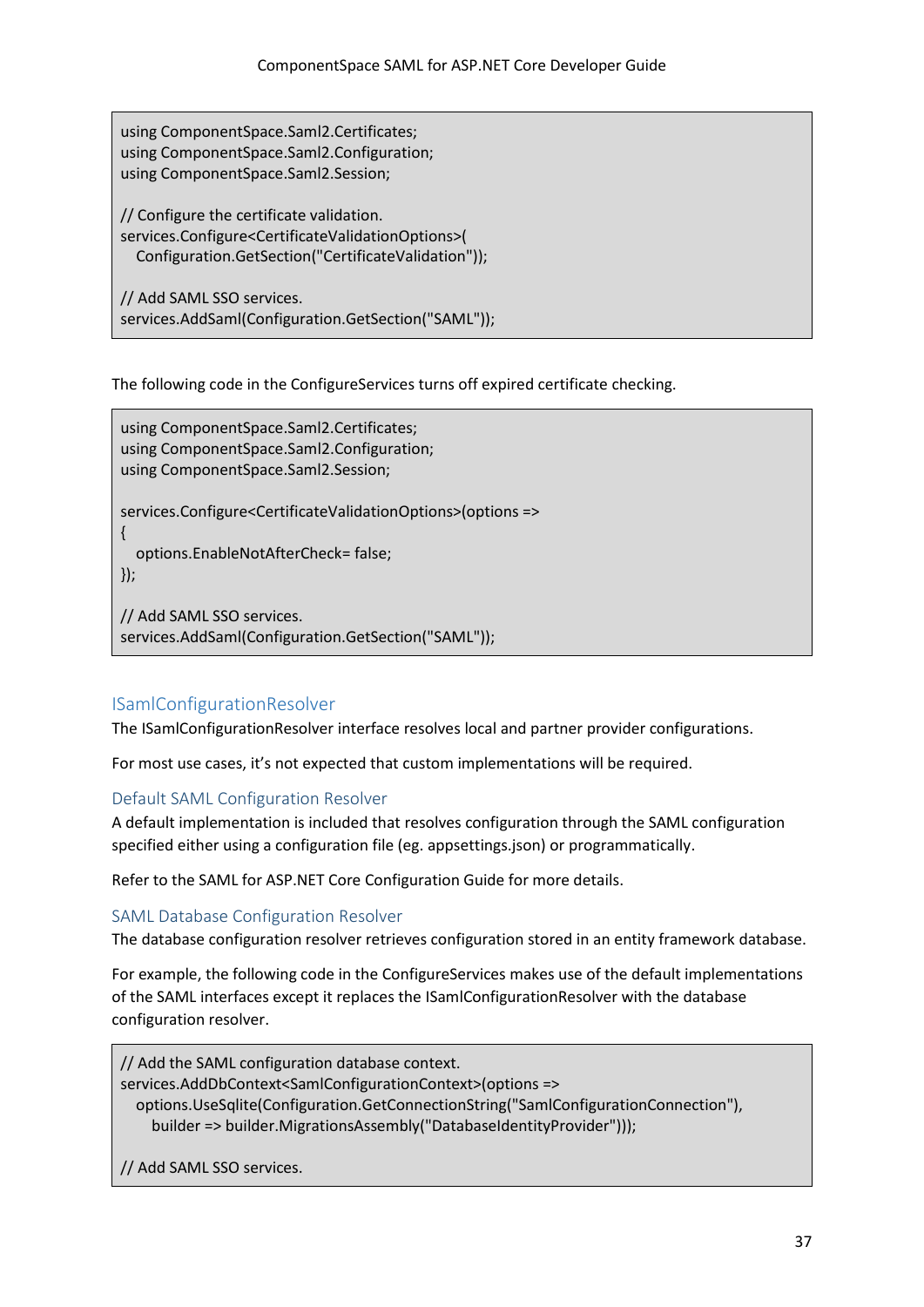services.AddSaml();

// Use the database configuration resolver. services.AddTransient<ISamlConfigurationResolver, SamlDatabaseConfigurationResolver>();

Refer to the SAML for ASP.NET Core Configuration Guide for more details.

# <span id="page-41-0"></span>SAML Cached Configuration Resolver

The cached configuration resolver retrieves configuration stored in a cached and backed by an underlying configuration resolver.

For example, the following code in the ConfigureServices makes use of the default implementations of the SAML interfaces except it replaces the ISamlConfigurationResolver with the cached configuration resolver.

```
// Add the SAML configuration database context.
services.AddDbContext<SamlConfigurationContext>(options =>
   options.UseSqlite(Configuration.GetConnectionString("SamlConfigurationConnection"),
     builder => builder.MigrationsAssembly("DatabaseIdentityProvider")));
// Add SAML SSO services.
services.AddSaml();
// Use the cached resolver backed by the database configuration resolver.
services.AddTransient<ISamlConfigurationResolver, SamlCachedConfigurationResolver>();
services.AddTransient<SamlDatabaseConfigurationResolver>();
services.Configure<SamlCachedConfigurationResolverOptions>(options =>
{
   options.CacheSamlConfigurationResolver<SamlDatabaseConfigurationResolver>();
   options.MemoryCacheEntryOptions = (key, value, memoryCacheEntryOptions) =>
\{ memoryCacheEntryOptions.AbsoluteExpirationRelativeToNow = 
Configuration.GetValue<TimeSpan?>("SamlCacheExpiration");
  };
});
```
# <span id="page-41-1"></span>IHttpRedirectBinding

The IHttpRedirectBinding interface supports the SAML v2.0 HTTP-Redirect binding.

A default implementation of this binding is included.

For most use cases, it's not expected that custom implementations will be required.

# <span id="page-41-2"></span>**IHttpPostBinding**

The IHttpPostBinding interface supports the SAML v2.0 HTTP-Post binding.

A default implementation of this binding is included.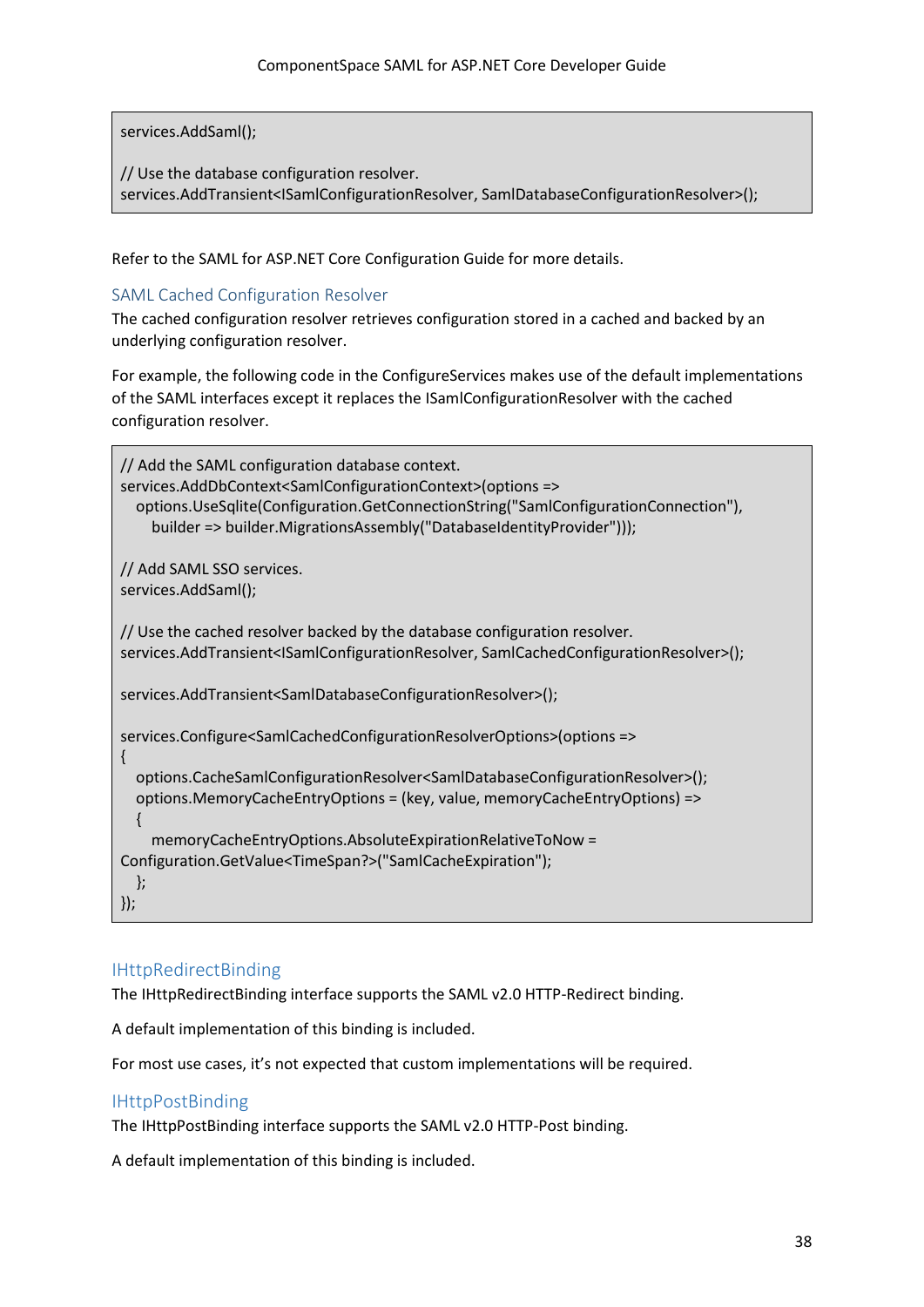#### ComponentSpace SAML for ASP.NET Core Developer Guide

For most use cases, it's not expected that custom implementations will be required.

#### <span id="page-42-0"></span>IHttpPostForm

The IHttpPostForm interface creates the HTML form that's used with the HTTP Post binding to send SAML messages.

A default implementation is included.

For most use cases, it's not expected that custom implementations will be required.

## <span id="page-42-1"></span>HttpPostForm

A default implementation is included which uses the following HTML template.

The default HTML template may be replaced through the HttpPostFormOptions.FormTemplate property.

| <html></html>                                                                                      |
|----------------------------------------------------------------------------------------------------|
| <body></body>                                                                                      |
| <noscript></noscript>                                                                              |
| < p                                                                                                |
| Since your browser doesn't support JavaScript, you must press the Continue button to               |
| proceed.                                                                                           |
| $<$ /p>                                                                                            |
|                                                                                                    |
| {displayMessage}                                                                                   |
| <form action="" id="" method="" post""="" samiform""="" target="" {target}""="" {url}""=""></form> |
| $<$ div $>$                                                                                        |
| {hiddenFormVariables}                                                                              |
| $\langle$ /div                                                                                     |
| <noscript></noscript>                                                                              |
| $<$ div $>$                                                                                        |
| <input continue""="" submit""="" type="" value=""/>                                                |
| $<$ /div>                                                                                          |
|                                                                                                    |
|                                                                                                    |
| $<$ /body>                                                                                         |
| {javaScript}                                                                                       |
| $<$ /html>                                                                                         |

The following substitution parameters are supported.

#### **displayMessage** [optional]

The {displayMessage} is displayed in the browser while the HTML form is being posted.

**url**

The {url} is the action URL for the HTTP Post.

#### **target**

The {target} is the target URL for the HTTP Post (i.e. \_self, \_blank, \_parent or \_top).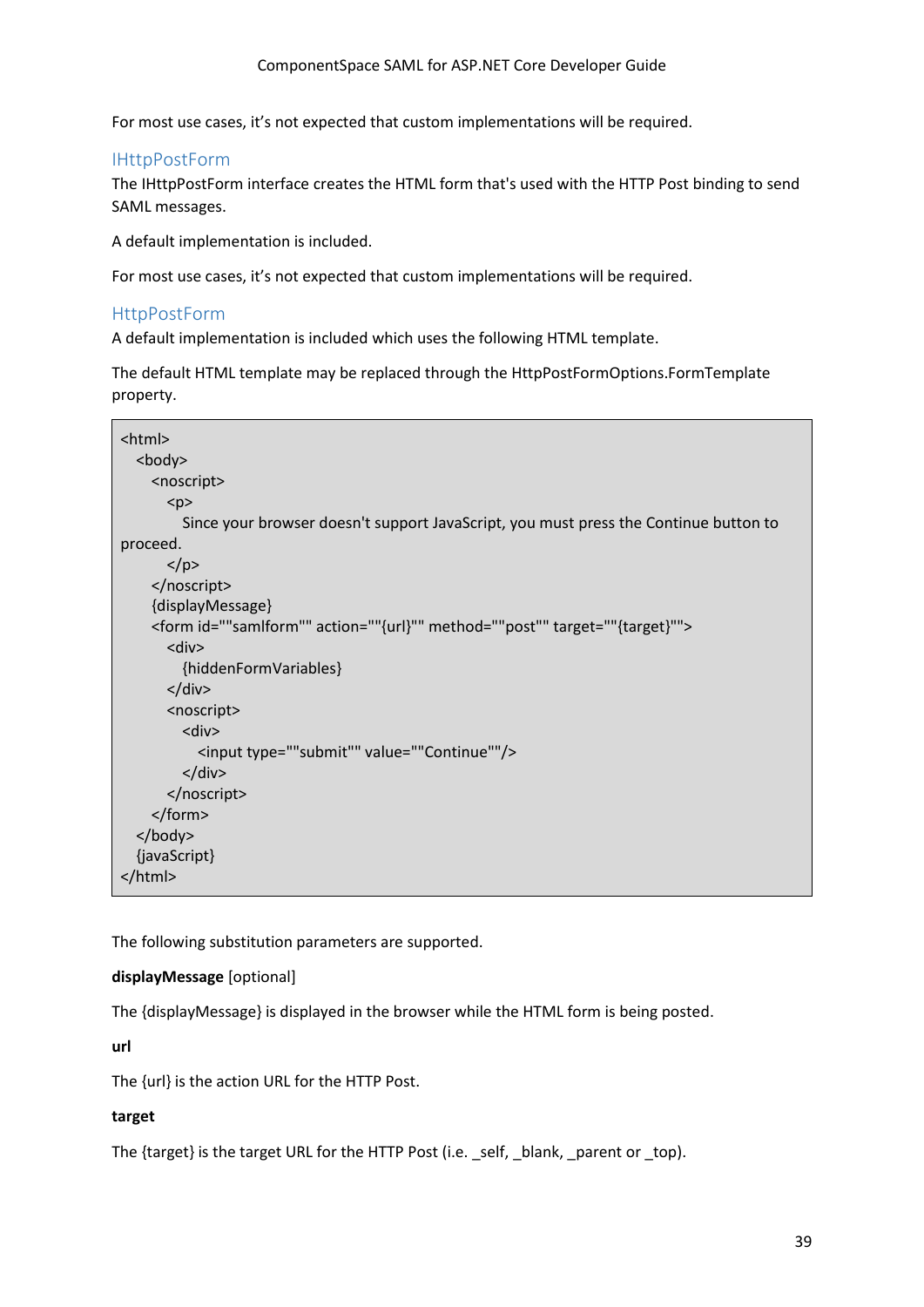#### **hiddenFormVariables**

The {hiddenFormVariables} are the SAML hidden form inputs containing the information to be posted.

## **javaScript**

The {javaScript} is the inline JavaScript used to automatically submit the HTML form.

The default inline JavaScript may be replaced through the HttpPostFormOptions.JavaScript property.

```
<script>
   function submitForm() {
     document.forms.samlform.submit();
   }
   if (document.readyState === ""loading"") {
               document.addEventListener(""DOMContentLoaded"", submitForm);
       } else {
               submitForm();
  }
</script>
```
# <span id="page-43-0"></span>HTTP Post Form Options

Options associated with the HTTP Post form may be set.

For example, the following code in the ConfigureServices changes the target to a new tab in the browser.

```
using ComponentSpace.Saml2.Bindings.Post;
using ComponentSpace.Saml2.Configuration;
services.Configure<HttpPostFormOptions>(options =>
{
   options.Target = "_blank";
});
// Add SAML SSO services.
services.AddSaml(Configuration.GetSection("SAML"));
```
Alternatively, the options may be specified through configuration.

For example, the following section in appsettings.json specifies the browser target.

```
"HttpPostForm": {
  "Target": "_blank"
}
```
The following code in the ConfigureServices makes use of this configuration.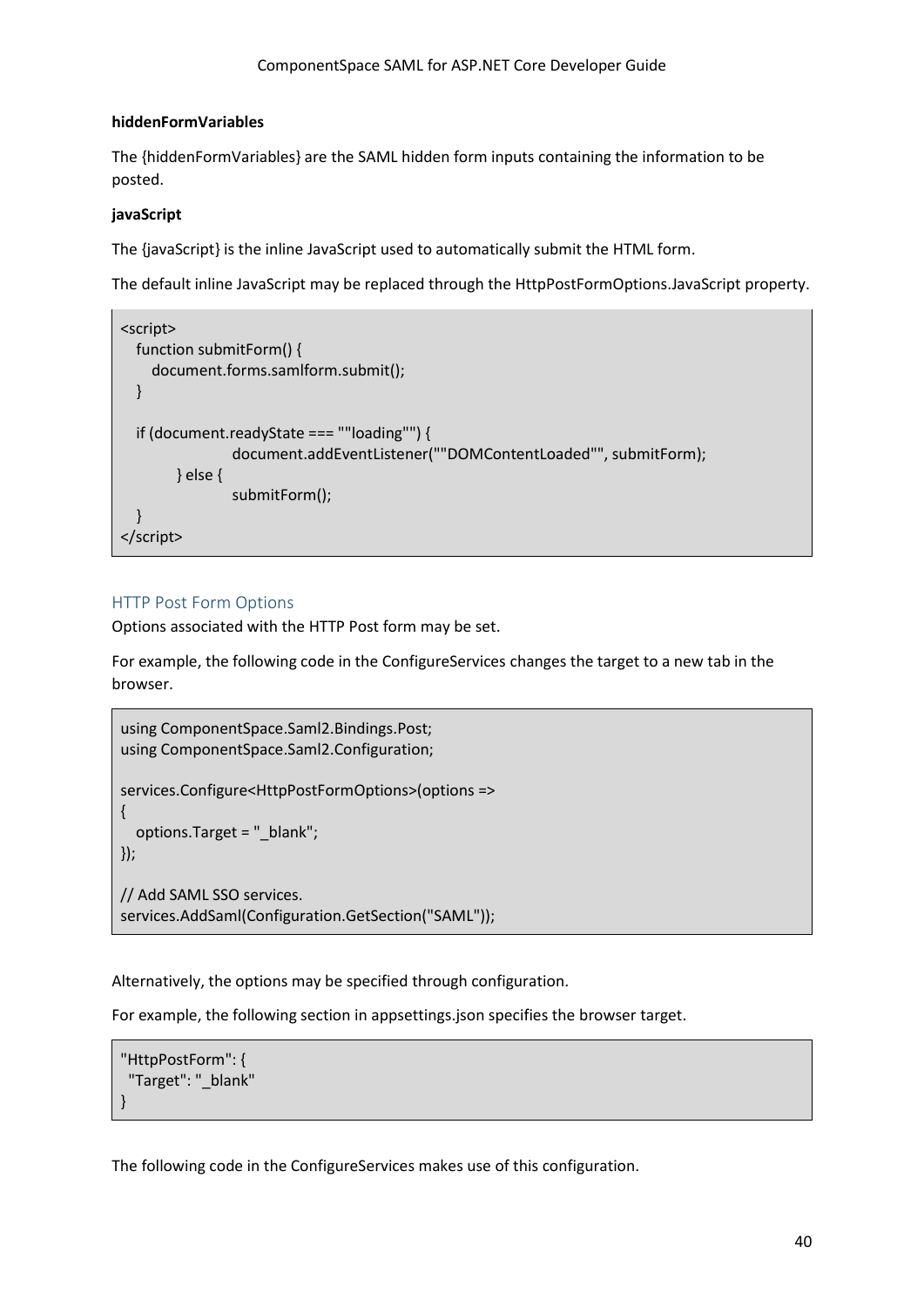using ComponentSpace.Saml2.Bindings.Post; using ComponentSpace.Saml2.Configuration;

// Configure the HTTP Post Form. services.Configure<HttpPostFormOptions>( Configuration.GetSection("HttpPostForm"));

// Add SAML SSO services. services.AddSaml(Configuration.GetSection("SAML"));

# <span id="page-44-0"></span>Content-Security-Policy Header Support

Content Security Policy (CSP) permits the control of resources, including JavaScripts, that the browser may load. It helps detect and protect against Cross Site Scripting (XSS) and other forms of attack.

CSP is specified through a Content-Security-Policy header sent to the browser. This also may be achieved through an equivalent <meta> element.

As the HTML form used to support HTTP-Post includes JavaScript, the CSP, if specified, must enable its loading.

# *Unsafe Inline*

A policy allowing all inline script to load is possible but not recommended.

Content-Security-Policy: script-src 'unsafe-inline'

#### *Nonce*

A nonce may be added to the JavaScript to identify it and permit its loading through policy.

```
<script nonce="2BAC238EBCE24A24ABCC11132361D228">
   function submitForm() {
     document.forms.samlform.submit();
   }
   if (document.readyState === "loading") {
     document.addEventListener("DOMContentLoaded", submitForm);
   } else {
     submitForm();
   }
</script>
```
The corresponding policy would include the nonce.

Content-Security-Policy: script-src 'nonce-2BAC238EBCE24A24ABCC11132361D228'

A nonce may be included by specifying the HttpPostFormOptions.ContentSecurityPolicy.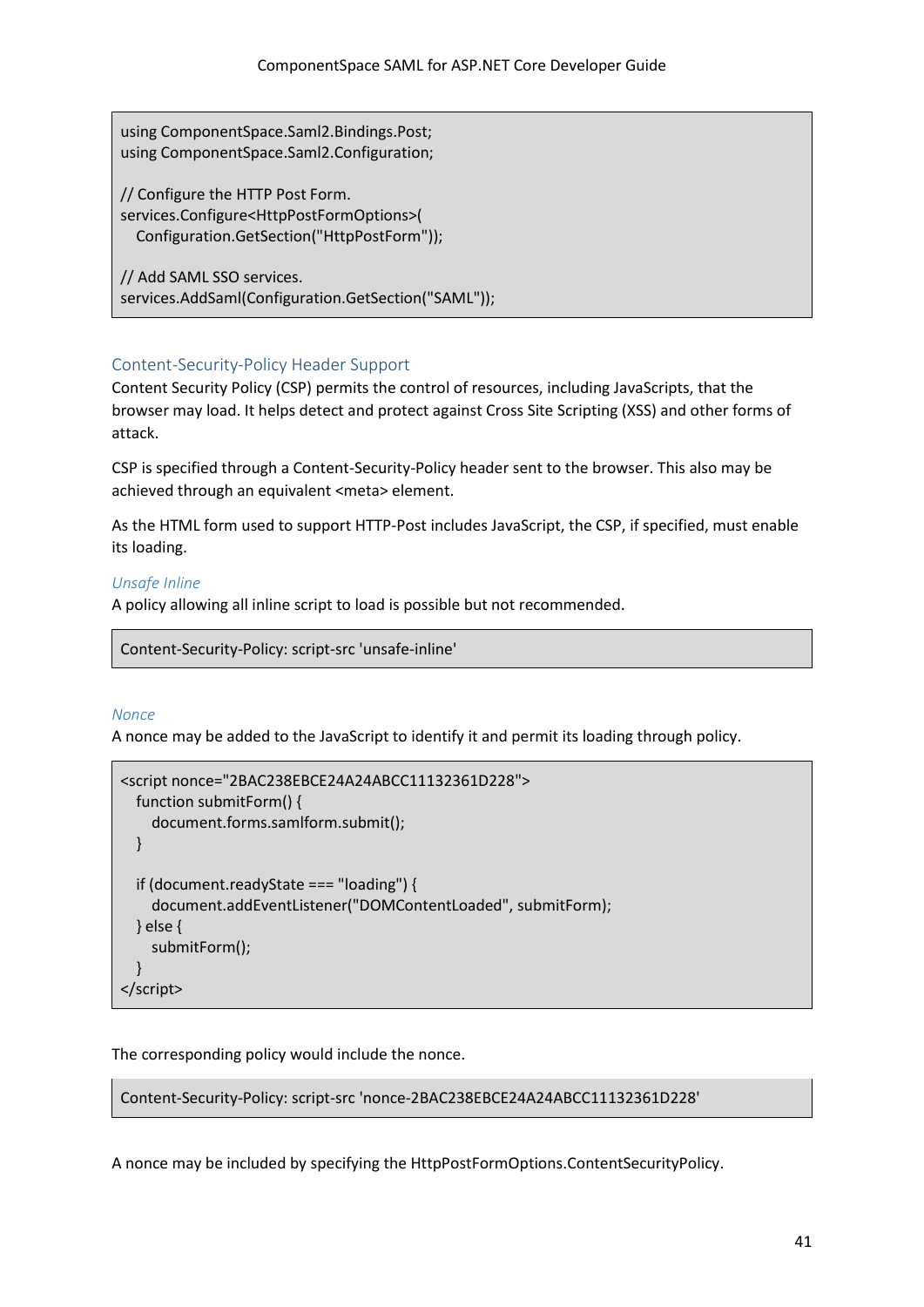using ComponentSpace.Saml2.Bindings.Post;

// When using HTTP-Post, include a Nonce Content-Security-Policy header. services.Configure<HttpPostFormOptions>(options =>

 options.ContentSecurityPolicy = HttpPostFormOptions.ContentSecurityPolicyOption.Nonce; });

// Add SAML SSO services. services.AddSaml(Configuration.GetSection("SAML"));

#### *Hash*

{

A hash may be used to identify the JavaScript and permit its loading through policy.

The corresponding policy would include the hash.

Content-Security-Policy: script-src 'sha256- oJqv2rhhrRCF1O504qOiwpGkD/R3s5/Btx1EFtIkfcU='

A hash may be included by specifying the HttpPostFormOptions.ContentSecurityPolicy.

using ComponentSpace.Saml2.Bindings.Post;

```
// When using HTTP-Post, include a Hash Content-Security-Policy header.
```
services.Configure<HttpPostFormOptions>(options =>

{

 options.ContentSecurityPolicy = HttpPostFormOptions.ContentSecurityPolicyOption.Hash; });

// Add SAML SSO services.

services.AddSaml(Configuration.GetSection("SAML"));

#### *Trusted Site*

Rather than using inline script, a separate script file may be downloaded from a trusted site.

Typically, this will be the application site.

The script file contains the following JavaScript.

```
function submitForm() {
   document.forms.samlform.submit();
}
if (document.readyState === "loading") {
   document.addEventListener("DOMContentLoaded", submitForm);
} else {
   submitForm();
}
```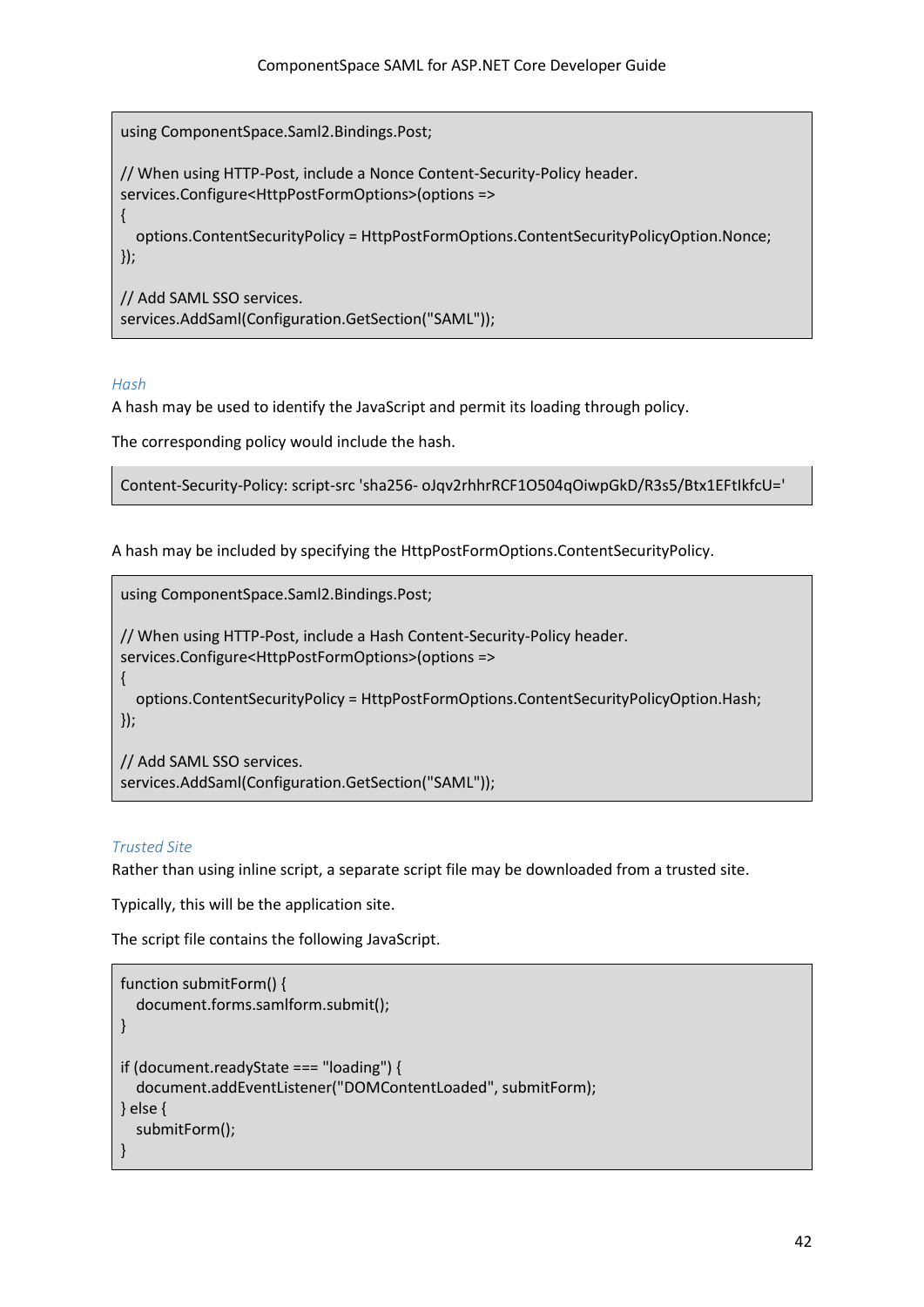#### ComponentSpace SAML for ASP.NET Core Developer Guide

The corresponding policy would include self (i.e. the origin site) as a trusted source.

Content-Security-Policy: script-src 'self'

Self may be included by specifying the HttpPostFormOptions.ContentSecurityPolicy and JavaScript source path.

using ComponentSpace.Saml2.Bindings.Post; // When using HTTP-Post, include a Self Content-Security-Policy header // and use a JavaScript file rather than inline JavaScript. services.Configure<HttpPostFormOptions>(options => { options.ContentSecurityPolicy = HttpPostFormOptions.ContentSecurityPolicyOption.Self; options.JavaScript = "<script src=\"/js/saml.js\"></script>"; }); // Add SAML SSO services. services.AddSaml(Configuration.GetSection("SAML"));

# <span id="page-46-0"></span>IUrlUtility

The IUrlUtility interface provides URL utility methods.

A default implementation is included.

For most use cases, it's not expected that custom implementations will be required.

#### <span id="page-46-1"></span>**IHttpRequest**

The IHttpRequest interface represents an HTTP request that's supplied to a binding interface.

#### <span id="page-46-2"></span>ASP.NET Core Request

A default implementation is included which uses the Microsoft.AspNetCore.Http.HttpRequest and is suitable for ASP.NET Core web applications.

For most use cases, it's not expected that custom implementations will be required.

#### <span id="page-46-3"></span>**IHttpResponse**

The IHttpResponse interface represents an HTTP response that's supplied to a binding interface.

#### <span id="page-46-4"></span>ASP.NET Core Response

A default implementation is included which uses the Microsoft.AspNetCore.Http.HttpResponse and is suitable for ASP.NET Core web applications.

For most use cases, it's not expected that custom implementations will be required.

## <span id="page-46-5"></span>ISamlSchemaValidator

The ISamlSchemaValidator interface supports SAML XML schema validation.

A default implementation is included.

For most use cases, it's not expected that custom implementations will be required.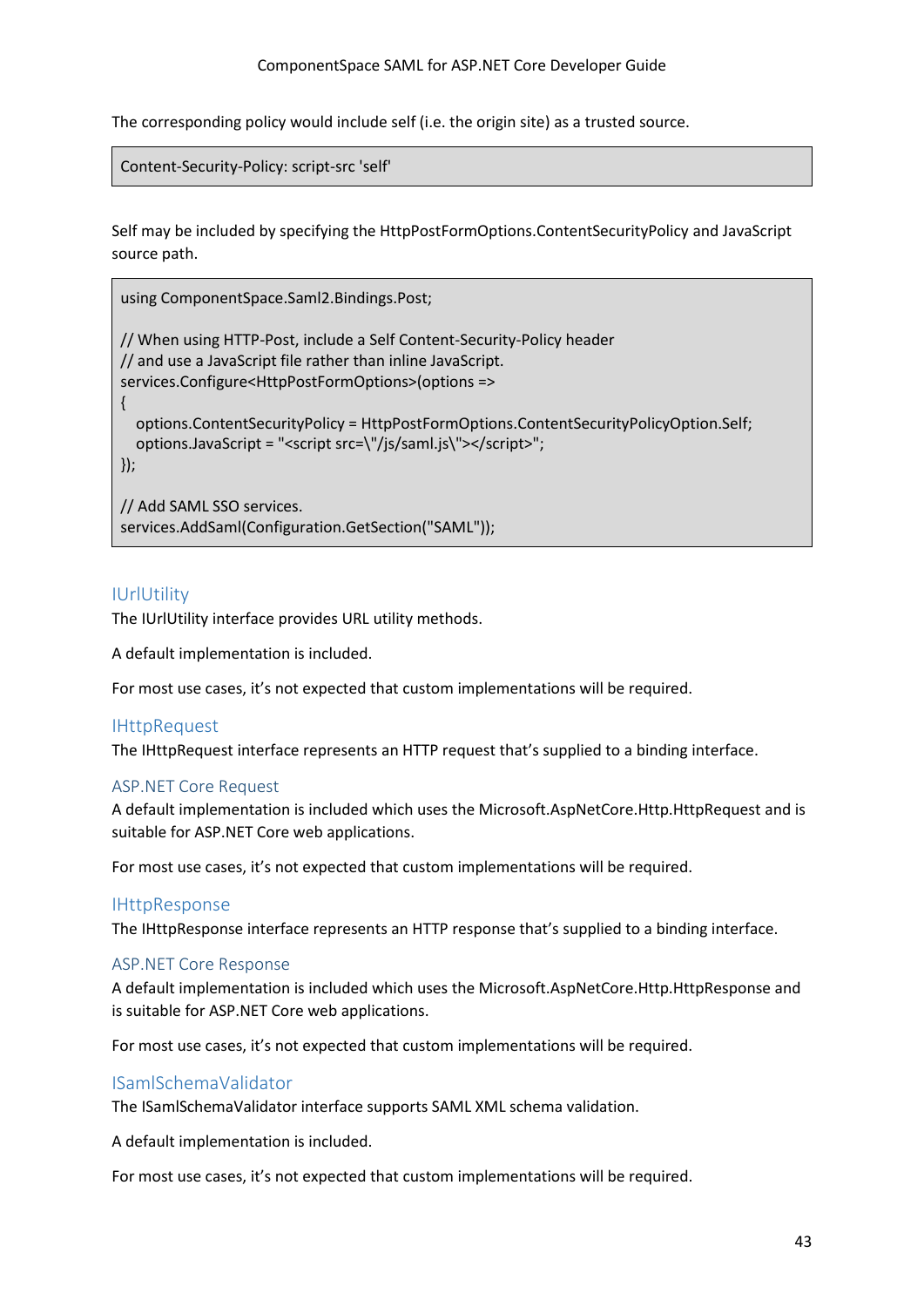## <span id="page-47-0"></span>SAML Schema Validator Options

Options associated with the SAML schema validator may be set.

The SAML schema validator uses inbuilt XML schemas included in the SAML specification. However, SAML attribute values that specify a datatype other than an XML Schema simple type require the presence of an extension schema that defines the datatype.

For example, the following code in the ConfigureServices specifies an additional XML schema file to be used during validation.

```
using ComponentSpace.Saml2.Utility;
services.Configure<SamlSchemaValidatorOptions>(options =>
{
   options.ExtensionSchemaFileNames = new List<string>
\{ "my-custom-datatypes.xsd"
   };
});
// Add SAML SSO services.
services.AddSaml(Configuration.GetSection("SAML"));
```
Alternatively, the options may be specified through configuration.

For example, the following section in appsettings.json specifies an additional XML schema file to be used during validation.

```
"SamlSchemaValidator": {
  "ExtensionSchemaFileNames": { "my-custom-datatypes.xsd" }
}
```
The following code in the ConfigureServices makes use of this configuration.

using ComponentSpace.Saml2.Utility;

// Configure the distributed cache SSO session store. services.Configure<SamlSchemaValidatorOptions>( Configuration.GetSection("SamlSchemaValidator"));

// Add SAML SSO services. services.AddSaml(Configuration.GetSection("SAML"));

#### <span id="page-47-1"></span>**IXmlSignature**

The IXmlSignature interface supports XML signatures.

A default implementation is included.

For most use cases, it's not expected that custom implementations will be required.